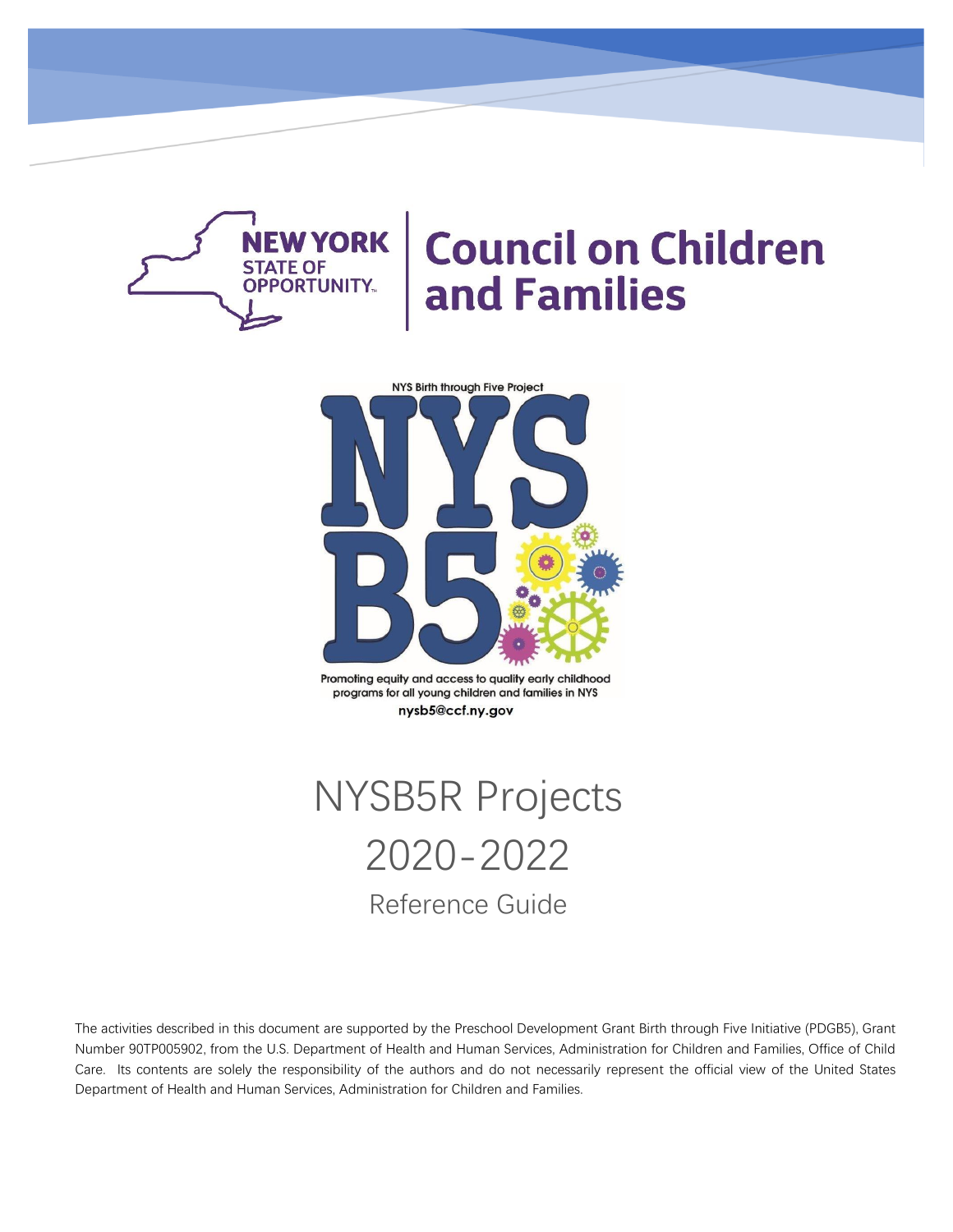## **Table of Contents**

| <b>NEEDS ASSESSMENT</b> |  |
|-------------------------|--|
| NYSB5 NEEDS ASSESSMENT. |  |

**STRATEGIC PLAN**

#### **INCREASING PARENT CHOICE AND KNOWLEDGE**

| PARENT ADVISORY COUNCIL OF THE NYS EARLY CHILDHOOD ADVISORY COUNCIL 5 |  |
|-----------------------------------------------------------------------|--|
|                                                                       |  |
|                                                                       |  |
|                                                                       |  |
|                                                                       |  |

| PYRAMID MODEL IMPLEMENTATION<br><u> 1989 - Johann Barn, mars ann an t-Amhain ann an t-Amhain an t-Amhain an t-Amhain an t-Amhain ann an t-Amhain </u> |  |
|-------------------------------------------------------------------------------------------------------------------------------------------------------|--|
|                                                                                                                                                       |  |
|                                                                                                                                                       |  |
|                                                                                                                                                       |  |
|                                                                                                                                                       |  |

| <b>SHARING BEST PRACTICES</b>                                                   |  |
|---------------------------------------------------------------------------------|--|
|                                                                                 |  |
|                                                                                 |  |
| CORE BODY OF KNOWLEDGE and EARLY LEARNING GUIDELINES TRAINING  16               |  |
| EARLY CHILDHOOD BEST PRACTICES SHARING AND DISTRIBUTION OF RESOURCES 17         |  |
|                                                                                 |  |
|                                                                                 |  |
|                                                                                 |  |
|                                                                                 |  |
| DIAGNOSTIC CLASSIFICATION OF MENTAL HEALTH & DEVELOPMENTAL DISORDERS OF         |  |
| INFANCY AND EARLY CHILDHOOD (DC: 0-5) AND DC:0-5 AWARENESS TRAINING 22          |  |
| <b>INFANT MENTAL HEALTH BASICS COURSES AND REFLECTIVE PRACTICE TRAINING FOR</b> |  |
|                                                                                 |  |
|                                                                                 |  |
|                                                                                 |  |



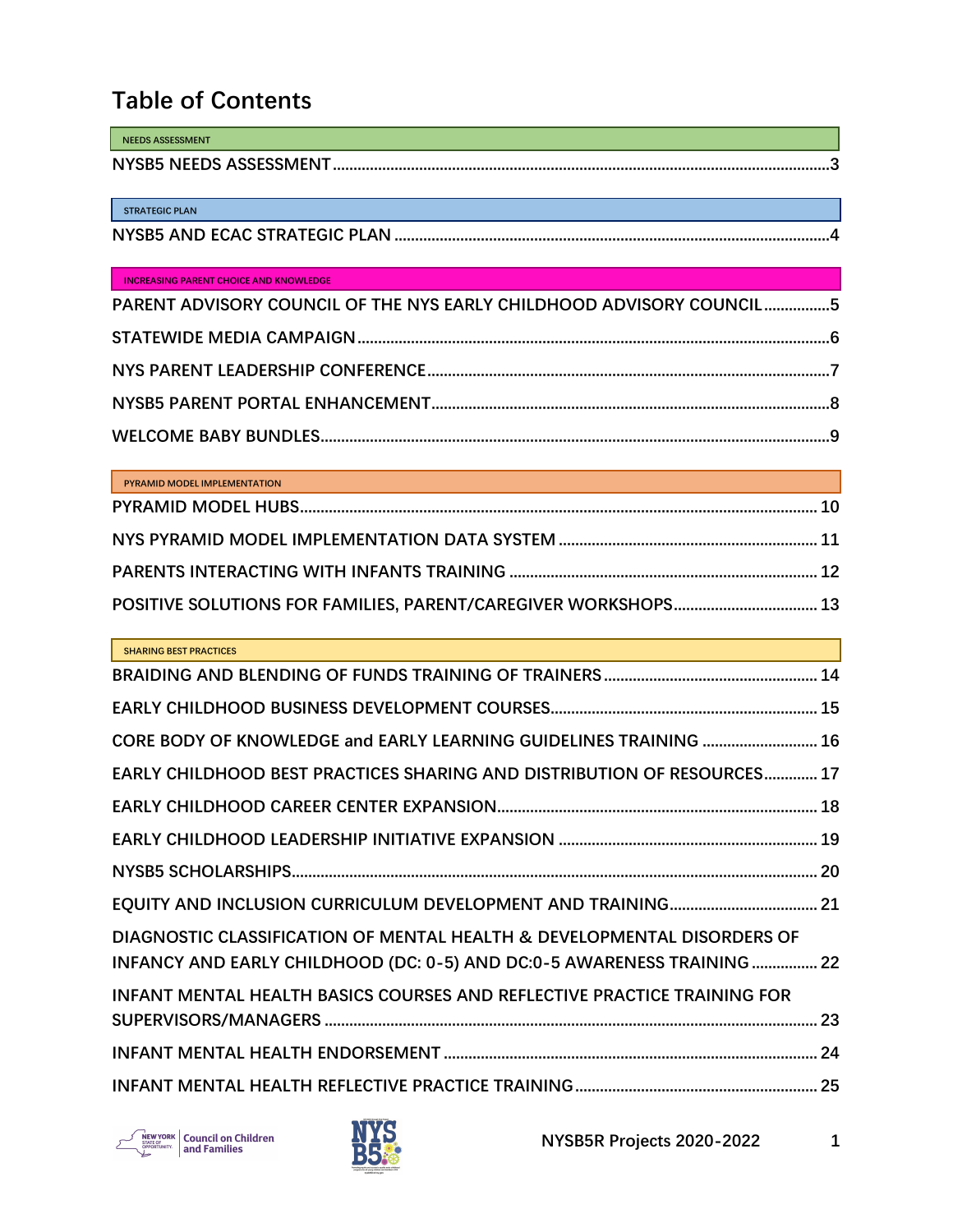| INFANT TODDLER CHILD DEVELOPMENT ASSOCIATION CREDENTIAL (I/T CDA) 26 |  |
|----------------------------------------------------------------------|--|
|                                                                      |  |
|                                                                      |  |
|                                                                      |  |

| <b>INCREASING OUALITY</b> |  |
|---------------------------|--|
|                           |  |
|                           |  |

| <b>SYSTEM COORDINATION</b> |
|----------------------------|
|                            |

| <b>INDEX</b> |  |
|--------------|--|
|              |  |



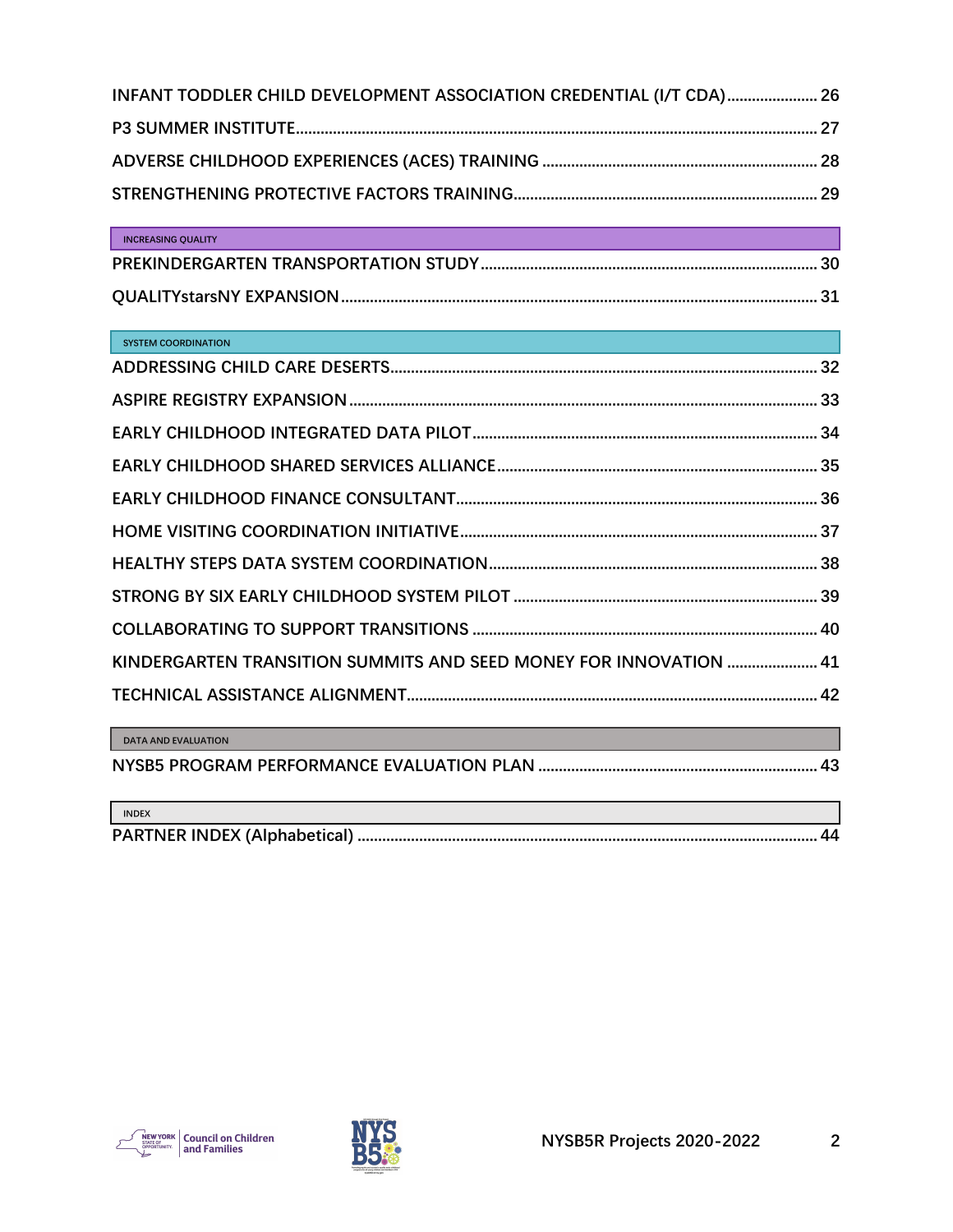## <span id="page-3-0"></span>**NYSB5 NEEDS ASSESSMENT**

#### **Partner Lead: [The State University of New York at Albany, Center for Human Services Research](https://www.albany.edu/chsr/)**

**Implementation Years** 2020 - 2022

#### **Activity Partners:**

NYS Department of Health, NYS Office of Mental Health, NYS Office of Children and Family Services, NYS Education Department Office of Early Learning and Office of Special Education, NYS Office of Temporary and Disability Assistance, NYS Governor's Early Childhood Advisory Council, NYS Governor's Child Care Availability Task Force, City University of NY Early Childhood Professional Development Institute, Early Care and Learning Council, NYS Head Start Collaboration Project.

#### **Activity Background:**

The Needs Assessment was completed in October 2019. It was conducted over the course of 9 months in partnership with the State University of New York at Albany, Center for Human Services Research (CHSR). Methodology included an environmental scan of over 75 NYS and national reports, briefings, needs assessments, and published statistics; an analysis of regional trends to identify vulnerable populations across NYS, an analysis of over 2,200 electronic survey responses from 818 administrators, 731 direct care staff, and 667 parents; an analysis of 32 focus groups convened with 77 administrators, 78 direct care staff, and 83 parents in nine regional locations in NYS; and Key Informant Interviews with 17 NYS agency staff.

A link to the Executive Summary of the Needs Assessment can be found **[here](https://www.ccf.ny.gov/files/7515/7746/6633/NAExecutiveSummary.pdf)** and the full report **[here](https://www.ccf.ny.gov/files/4915/7773/1159/nysb5_na_report.pdf)**. The findings are grouped according to the following categories: System Building; Data and Workforce Development; Access to Quality Programs; and Vulnerable Populations. Overall, the findings underscore the overarching need for better coordination and alignment of ECCE programs and services.

For the purposes of this project, vulnerable populations are identified as: members of minority/ethnic groups, living in low income households, homeless as defined by the McKinney Vento Act, receiving early intervention or special education services under Part B or C of the Individuals with Disabilities Education Act, living in rural communities, living in multilanguage households, and/or immigrants.

#### **Renewal Year Activities**:

Updates for Year 1- Renewal (year 2 of Needs Assessment) Revisions due to the COVID-19 pandemic and our state's response will include 1) creating and executing an electronic parent survey; 2) conducting key informant interviews with program staff; 3) providing meta-analysis of several existing surveys within NYS early childhood care and education systems; 4) publishing parent and workforce voices from 32 focus groups in 2019 as companion to the 2019 first statewide needs assessment; and 5) conducting policy analyses of COVID-19 federal and state responses focused on the birth to age 5 services and programs.

#### **Additional Details:**

Early Childhood State Need's Assessment Survey <http://bit.ly/NYSB5survey>

**Contact(s) for Additional Information:**

Cate Bohn, Kids Count Director, CCF: [Cate.Bohn@ccf.ny.gov](mailto:Cate.Bohn@ccf.ny.gov)

Rose Greene, Director, Center for Human Services Research, SUNY: [rgreen@suny.edu](mailto:rgreen@suny.edu)



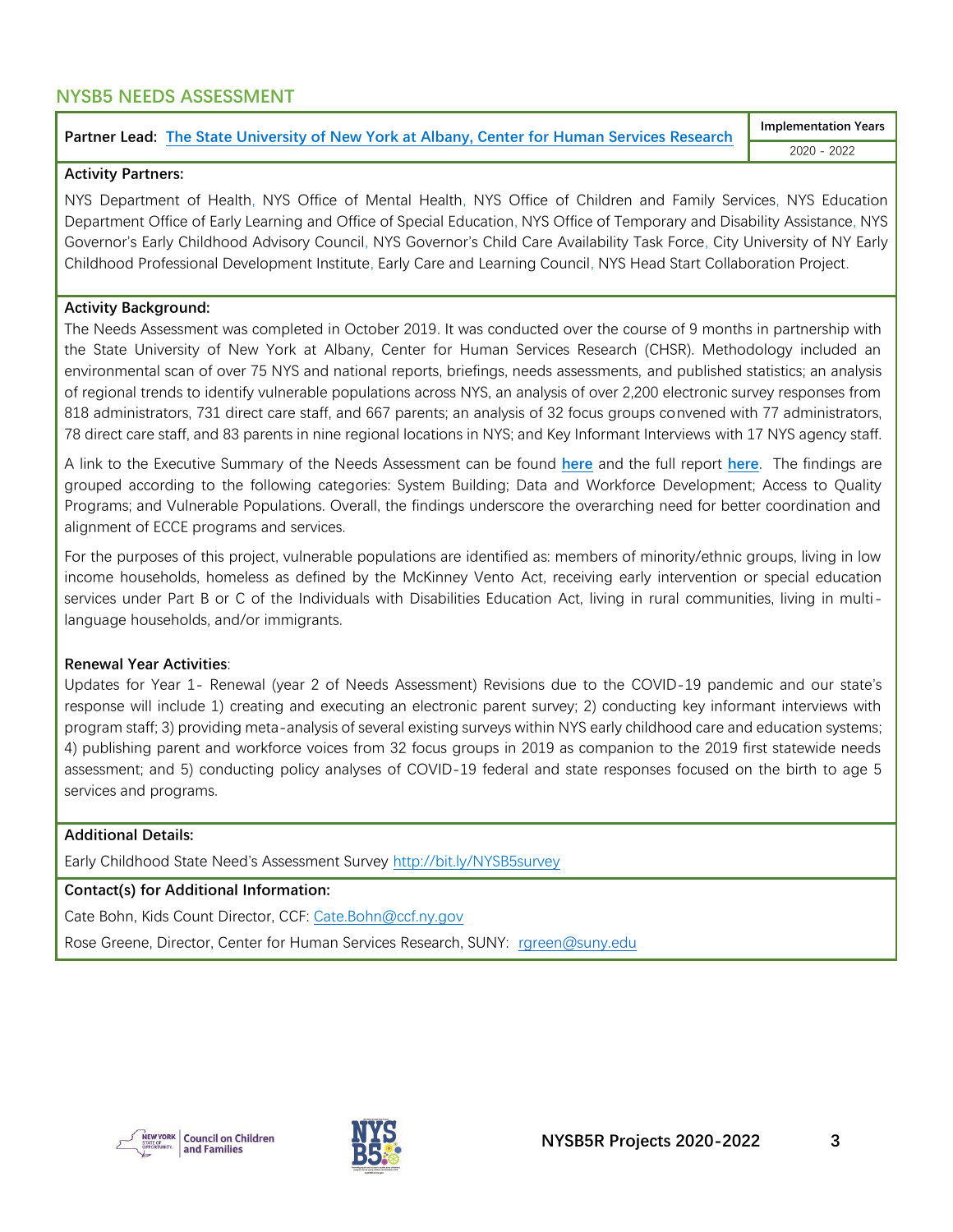## <span id="page-4-0"></span>**NYSB5 AND ECAC STRATEGIC PLAN**

#### **Partner Lead: [NYS Early Childhood Advisory Council](http://www.nysecac.org/) (ECAC)**

#### **Activity Partners:**

The NYS ECAC members and goal team members, the Governor's Child Care Availability Task Force.

#### **Project Background:**

The NYSB5 Strategic Plan was completed in December 2019 over a 7-month period in response to the New York State B5 Needs Assessment conducted in 2019 by the Center for Human Services Research at the State University of New York. Based on the information gathered and analyzed in this 2019 NYSB5 Needs Assessment, more than 60 individuals, including a full range of early childhood stakeholders represented on the ECAC, other content experts, and, most importantly, parents and organizations representing vulnerable and underserved populations, engaged in a comprehensive and robust strategic planning process. The Strategic Plan includes 10 goals that will guide the work of the ECAC in strengthening the early care and education system in NYS. The Strategic Plan is available for download on the NYS ECAC website http://www.nysecac.org/application/files/7615/8715/6568/ECAC Strategic Plan Final 2.20.2020.pdf. The NYSB5 grant includes a new position, ECAC Coordinator, who works with the Strategic Plan goal coordinators to help keep the Strategic Plan moving forward.

#### **Renewal Year Activities:**

The NYSB5 Strategic Plan will be updated regularly to align with updates to the NYSB5 Needs Assessment. As part of the strategic planning process, the ECAC Steering Committee reorganized its structure to become more cross-sector and less siloed in its workgroups, creating project-based work teams for each goal or objective. The ECAC members include representatives from NYS child-serving state agencies, community partners, unions, advocacy organizations, think tanks, philanthropic organizations, businesses, Child Care Resource and Referral agencies, early care and learning councils, P-12 school districts, Head Start and Migrant and Seasonal Head Start, child care, Special Education, Early Intervention, health and mental health. In addition, ECAC members and partners, including parents, participated in ECAC strategic planning.

**Additional Details:** ECAC website - [www.NYSECAC.org](http://www.nysecac.org/)

#### **Contact(s) for Additional Information:**

Sherry Cleary, ECAC Co-Chair, University Dean –OECI and Executive Director – NY Early Childhood Professional Development Institute: [sherry.cleary@cuny.edu](mailto:sherry.cleary@cuny.edu)

Patty Persell, ECAC Co-Chair: [patricia.persell@ccf.ny.gov](mailto:patricia.persell@ccf.ny.gov)





**Implementation Years** 2020 - 2022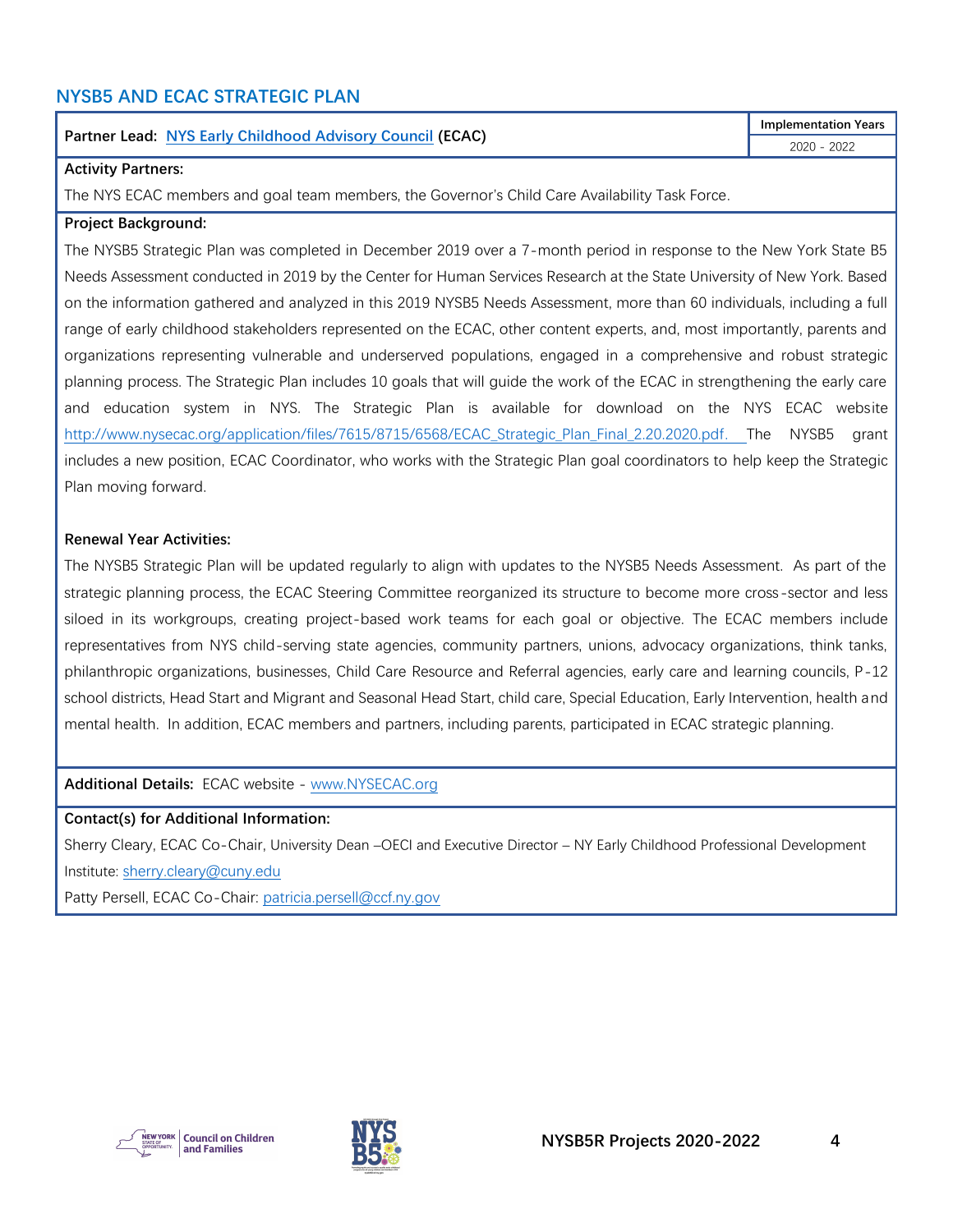## <span id="page-5-0"></span>**PARENT ADVISORY COUNCIL OF THE NYS EARLY CHILDHOOD ADVISORY COUNCIL GOAL: INCREASING PARENT CHOICE AND KNOWLEDGE**

| <b>Partner Lead: NYS Early Childhood Advisory Council (ECAC)</b> | <b>Implementation Years</b> |
|------------------------------------------------------------------|-----------------------------|
|                                                                  | $-2022$                     |

#### **Activity Partners:**

City University of NY (CUNY) Professional Development Institute, NYS ECAC members, state agency partners, communitybased organizations, parents.

#### **Project Background:**

During the initial NYSB5 grant year, 2019, family engagement was a priority of the NYSB5 team, and parent representatives were actively recruited to regularly participate in the work and meetings of the NYS Early Childhood Advisory Council (ECAC).

#### **Renewal Year Activities:**

Family engagement continues to be a priority for the NYS ECAC and all ECAC members will continue to actively recruit interested parents. To further solidify parent participation in the ECAC's work the group responsible for the family engagement goal developed guidelines to form a Parent Advisory Council (PAC), which is comprised of parents/guardians of children under 8 years old who will provide insights to the ECAC on early education policies, assist with the planning of parent trainings and other activities within the ECAC strategic plan and beyond. In addition, the NYSB5 Family Engagement Specialist will connect with community-based organizations to recruit families interested in participating and share the family engagement goals with the field. Outreach materials promoting the PAC have been developed for distribution to state partners, community-based organizations, and directly to parents with young children.

#### **Additional Details:**

ECAC website: [www.NYSECAC.org](http://www.nysecac.org/)

#### **Contact(s) for Additional Information:**

Yvette James, NYSB5 Family Engagement Specialist, CUNY, Professional Development Institute: Yvette.james@ccf.ny.gov Sherry Cleary, ECAC Co-Chair, University Dean – Office of Early Childhood Initiatives and Executive Director – NY Early Childhood Professional Development Institute: [sherry.cleary@cuny.edu](mailto:sherry.cleary@cuny.edu)



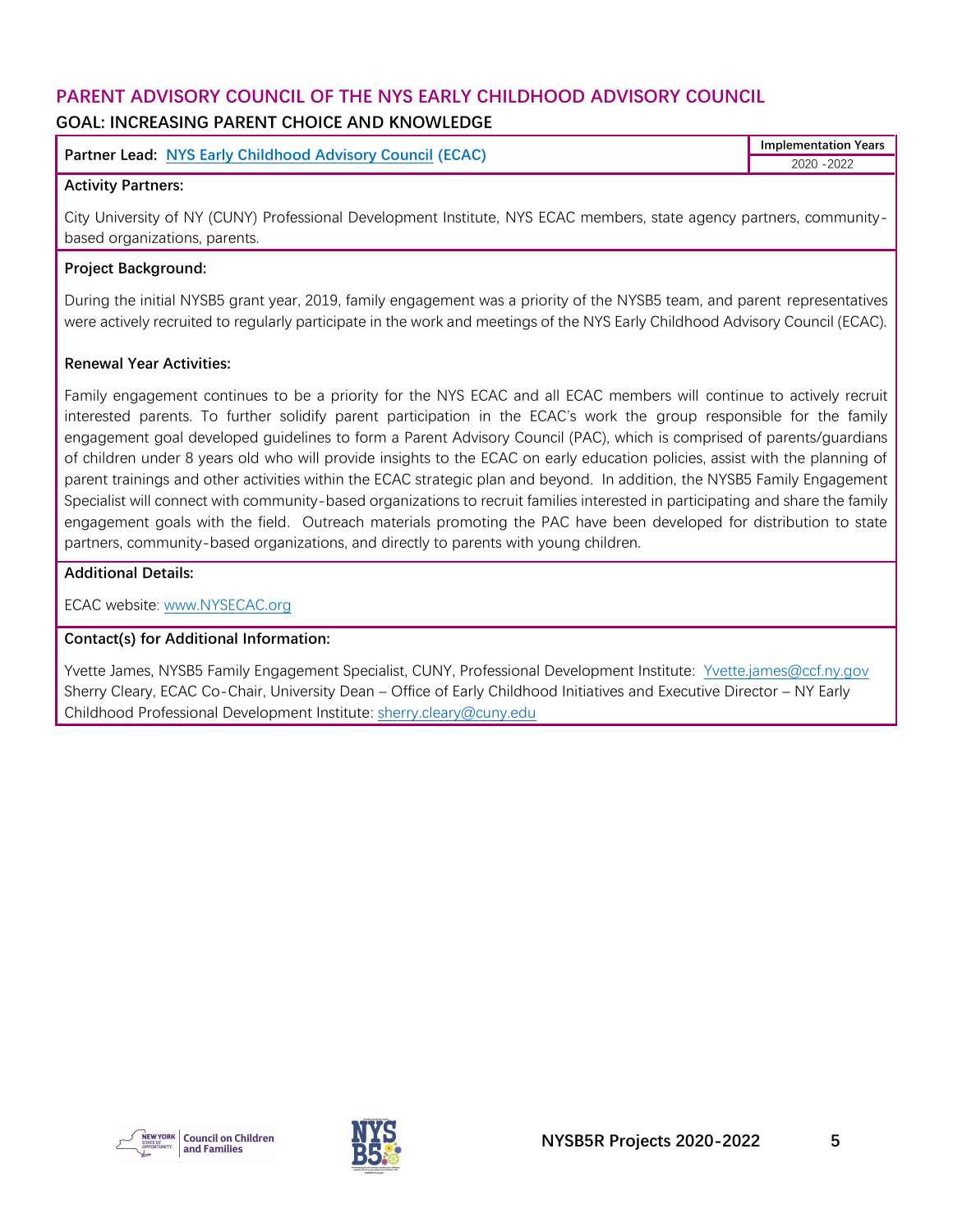#### <span id="page-6-0"></span>**STATEWIDE MEDIA CAMPAIGN**

### **GOAL: INCREASING PARENT CHOICE AND KNOWLEDGE**

#### **Partner Lead: [OpAD Media Solutions](https://www.opadmedia.com/)**

**Implementation Years** 2020 -2022

**Activity Partners:** NYSB5 partners (listed in the Index of this guide)

#### **Project Background:**

Talking Is Teaching content was used for the parent choice and knowledge activity for the initial year of the NYSB5 grant (2019). Talking Is Teaching is an existing national public awareness and action campaign that promotes early brain and language development by encouraging parents and caregivers to talk, read, and sing through everyday actions with their children. The goal of Talking Is Teaching is to empower parents and caregivers to actively contribute to their babies' learning in fun and easy ways. This campaign is a free product of the "Too Small to Fail Initiative" of the Clinton Foundation.

The NYSB5 Council on Children and Families (CCF) team and state partners created media to reach vulnerable and underserved families in New York. The Talking is Teaching content was translated into Spanish, Bengali, Chinese, Haitian Creole, Korean, and Russian. The digital campaign marketed the NYSB5 parent portal website URL to parents to learn more about the early care and learning options in their communities. Please see NYS Parent Portal summary for more details.

#### **Renewal Year Activities:**

The NYS Council on Children and Families (CCF) will expand the Talking is Teaching media campaign to promote the NYS Parent Portal Mobile App. Posters, images and GIFs in a variety of sizes are being created with the "Let's Talk About Parenting" theme using the Talking is Teaching creative. Media buys over course of the next few years will include streaming video, digital display banners, media banners, social media buys, app download search, google search, an over the top commercial, a broadcast and cable tv commercial, bulletins and posters, bus exteriors, bus interiors, bus shelters, convenient store and bodega posters, laundromat ad boards, and a digital wallscapes.

#### **Additional Details:**

- NYS Parent Portal, [http://www.nysparenting.org](http://www.nysparenting.org/)
- Talking is Teaching posters for download,<https://www.ccf.ny.gov/council-initiatives/nysb5/related-links/>
- Information about Talking is Teaching can be found here: <http://talkingisteaching.org/>

#### **Contact(s) for Additional Information:**

Cate Bohn, Kids Count Director, CCF: [cate.bohn@ccf.ny.gov](mailto:cate.bohn@ccf.ny.gov) Ciearra Norwood, ECCS Project Coordinator, CCF: [ciearra.norwood@ccf.ny.gov](mailto:ciearra.norwood@ccf.ny.gov)



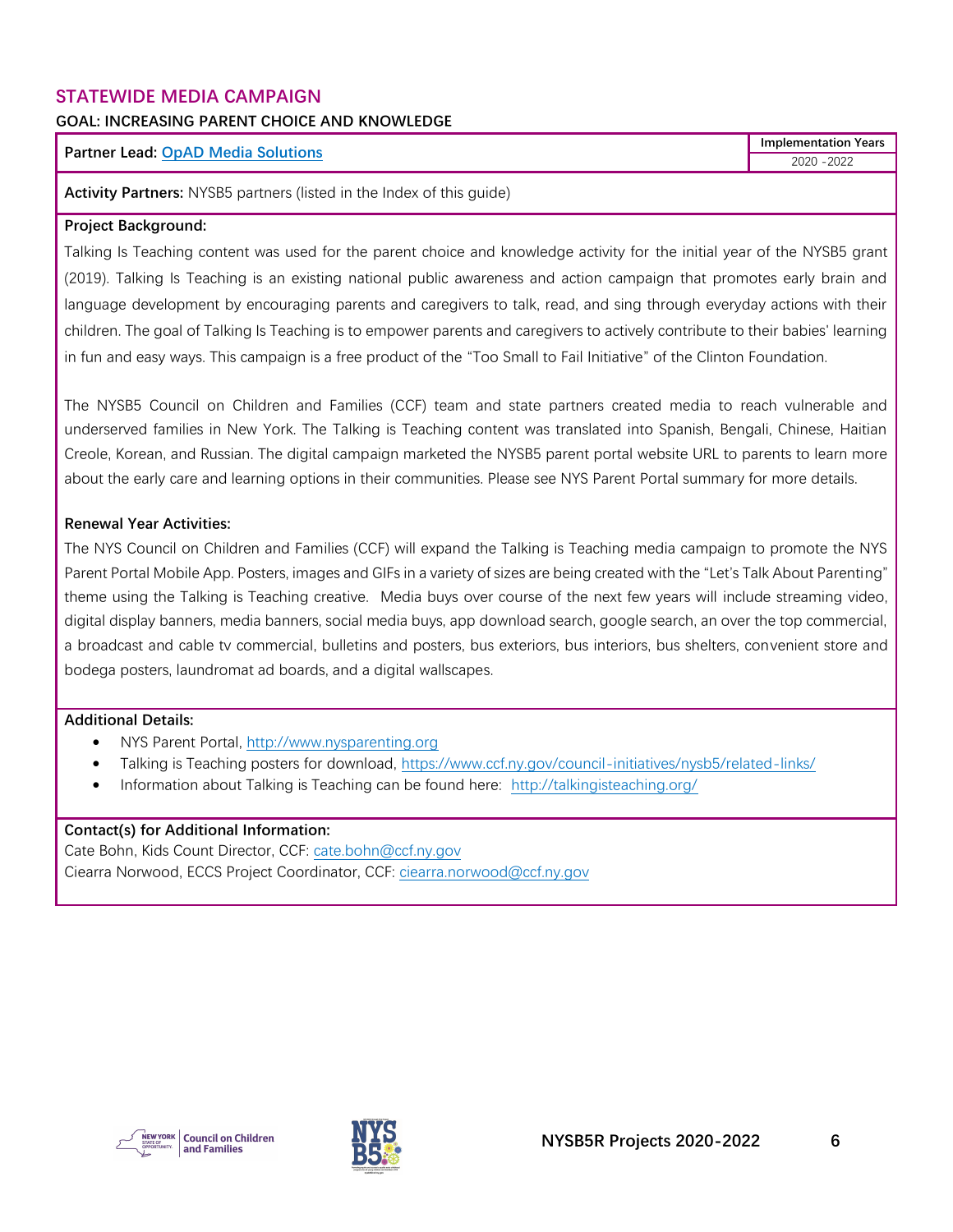## <span id="page-7-0"></span>**NYS PARENT LEADERSHIP CONFERENCE**

#### **GOAL: INCREASING PARENT CHOICE AND KNOWLEDGE**

## **Partner Lead: [Prevent Child Abuse New York](https://www.preventchildabuseny.org/) (PCANY)**

**Implementation Years** 2021 - 2022

#### **Activity Partners:**

NYS Education Department, NYS Office of Mental Health, NYS Office of Children and Family Services, NYS Parenting Education Partnership, Parent to Parent of NYS, Families Together of NYS, NYS Early Childhood Advisory Council and other parent-serving organizations.

#### **Project Background:**

In the initial NYSB5 grant year, 2019, the NYS Birth through Five (NYSB5) team in partnership with the Family Leadership Network at Choice for All held the first annual NYSB5 Parent Leadership Conference in Rochester, NY on 12/13/2019. The conference planning team included family partners, the NYS Council on Children and Families, Families Together in NYS, the NYS Office of Temporary and Disability Assistance, NYS Parent Teacher Association, Family Leadership Network, Prevent Child Abuse NY, Parent to Parent of NYS, NY State Education Department Office of Early Learning, ProAction of Steuben and Yates, Inc, and parents from across the state.

#### **Renewal Year Activities:**

Due to the COVID-19 pandemic, the **Parent Leadership Conference** was postponed in 2020 and is scheduled for April 2021. A conference planning committee formed that is comprised of state agency partners, families and representatives from community-based organizations. This committee will be responsible for planning the conference each year.

#### **Additional Details:**

Information about the virtual conference will be shared with state partners, posted on the NYS Parent Portal and the websites of the NYS Council on Children and Families and the NYS Early Childhood Advisory Council.

#### **Contact for Additional information:**

Kristin Weller, NYSB5 Project Manager, CCF: [Kristin.weller@ccf.ny.gov](mailto:Kristin.weller@ccf.ny.gov) Tamae Memole, Director, Program Development, PCANY: [tmemole@preventchildabuseny.org](mailto:tmemole@preventchildabuseny.org)

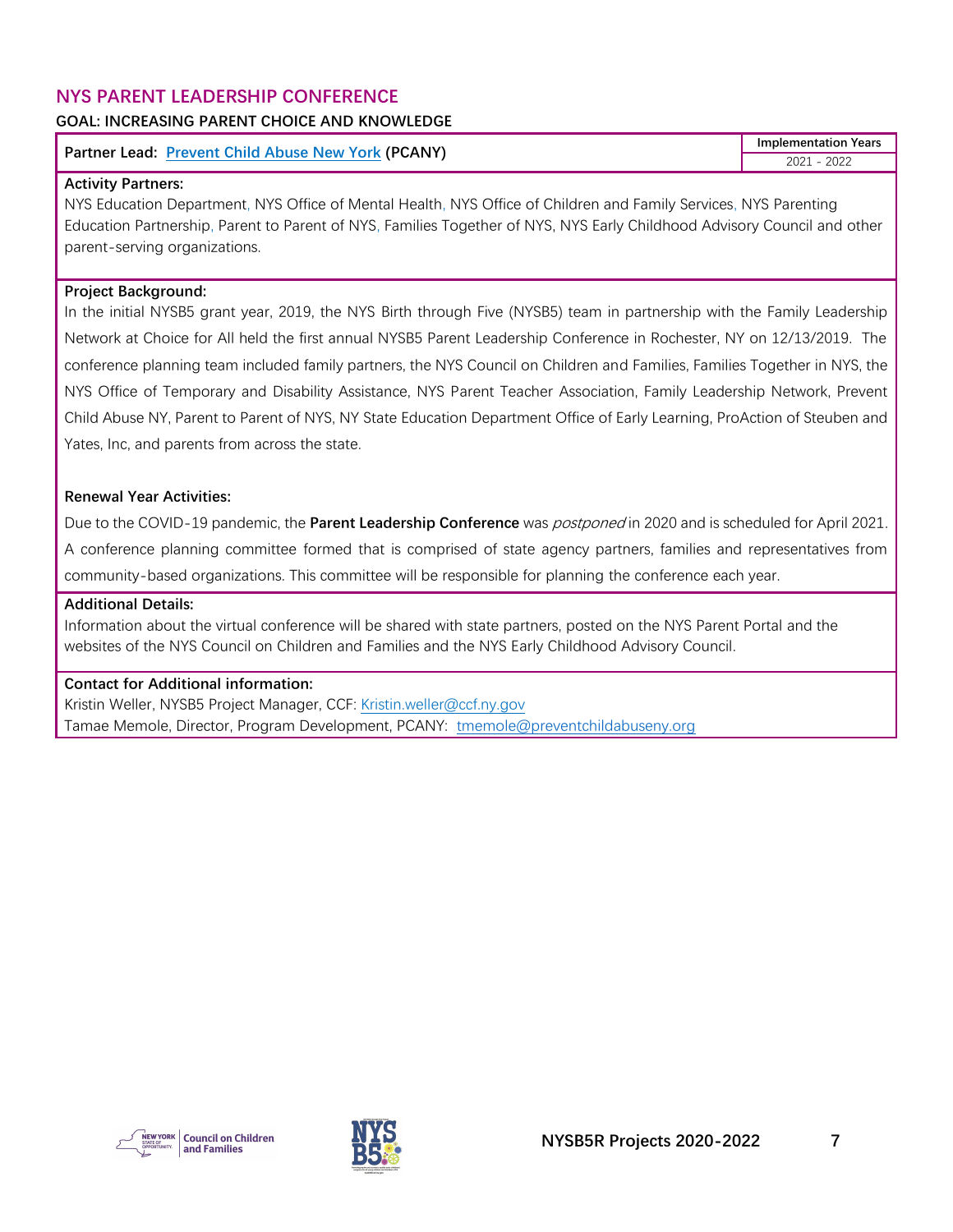### <span id="page-8-0"></span>**NYSB5 PARENT PORTAL ENHANCEMENT**

#### **GOAL: INCREASING PARENT CHOICE AND KNOWLEDGE**

#### **Lead: [NYS Council on Children and Families](http://www.ccf.ny.gov/) (CCF)**

**Implementation Years 2020 - 2022**

#### **Activity Partners:**

NYS Head Start Collaboration Project, NYS Department of Health, NYS Office of Mental Health, NYS Office of Children and Family Services, NYS Education Department's Office of Early Learning and Office of Special Education, NYS Office of Temporary and Disability Assistance, Parent Network of WNY, Families Together in NYS, NY Association for the Education of Young Children, Early Care and Learning Council and NYS Early Childhood Advisory Council. New partners for the 2020 -2022 grant period: NYS Parent-Teacher Association (PTA), NYS Office of New Americans (ONA), NYS Office of Addiction Services and Supports (OASAS), NYS Department of Labor, United Hospital Fund and others.

**Project Background:** The New York State Parent Portal was launched in August 2019 [\(www.nysparenting.org\)](http://www.nysparenting.org/) and includes links to several NYS Council on Children and Families' websites [\(https://www.everystudentpresent.org/,](https://www.everystudentpresent.org/)  [https://www.msnavigator.org/,](https://www.msnavigator.org/) [https://nyschildcare.org,](https://nyschildcare.org/) [https://www.nysparentguide.org\)](https://www.nysparentguide.org/). Included on the portal are links to resources from partners including the NYS Office of Children and Family Services (OCFS), the NYS Office of Mental Health (OMH), the NYS Education Department (NYSED), the NYS Department of Health (DOH), the NYS Office for Temporary and Disability Assistance (OTDA) and the NYS Parenting Education Partnership (NYSPEP). The portal is also available in a mobile app format (available for Apple and Google users) and will be integrated with push notifications for each of the NYS CCF websites.

#### **Renewal Year Activities:**

Notifications will be set up by the user's preferences and delivered by an automatic database that categorizes the notifications by age group (pregnant/expecting families, infant-1 year, 1 to2 years, 2 to 3 years, 3 to4 year and 4 to 5 years). Each age group will receive corresponding and age appropriate notifications for their self-assigned age bracket based on the user's settings and notification selections. Push notifications are being created from previously existing (and already vetted) messages found throughout the portal and partnering agencies. The goal of integrating push notifications within the app is to make the user interact with more aspects of the app and provide helpful parenting and caregiver tips that the user can easily access via their mobile device. In addition, the portal and portal app are being widely advertised as part of the Talking Is Teaching media campaign with an emphasis on the "Let's Talk About Parenting" theme for 2020.

#### **Additional Details:**

All NYSB5 partners were invited to contribute to the development of the portal. The URL – NYSParenting.org – has been added to all the NYSB5 publications and parent fliers and outreach materials.

#### **Contact(s) for Additional Information:**

Cate Bohn, Kids Count Director, CCF: [cate.bohn@ccf.ny.gov](mailto:cate.bohn@ccf.ny.gov) Ciearra Norwood, ECCS Project Coordinator, CCF: [ciearra..norwood@ccf.ny.gov](mailto:ciearra..norwood@ccf.ny.gov)



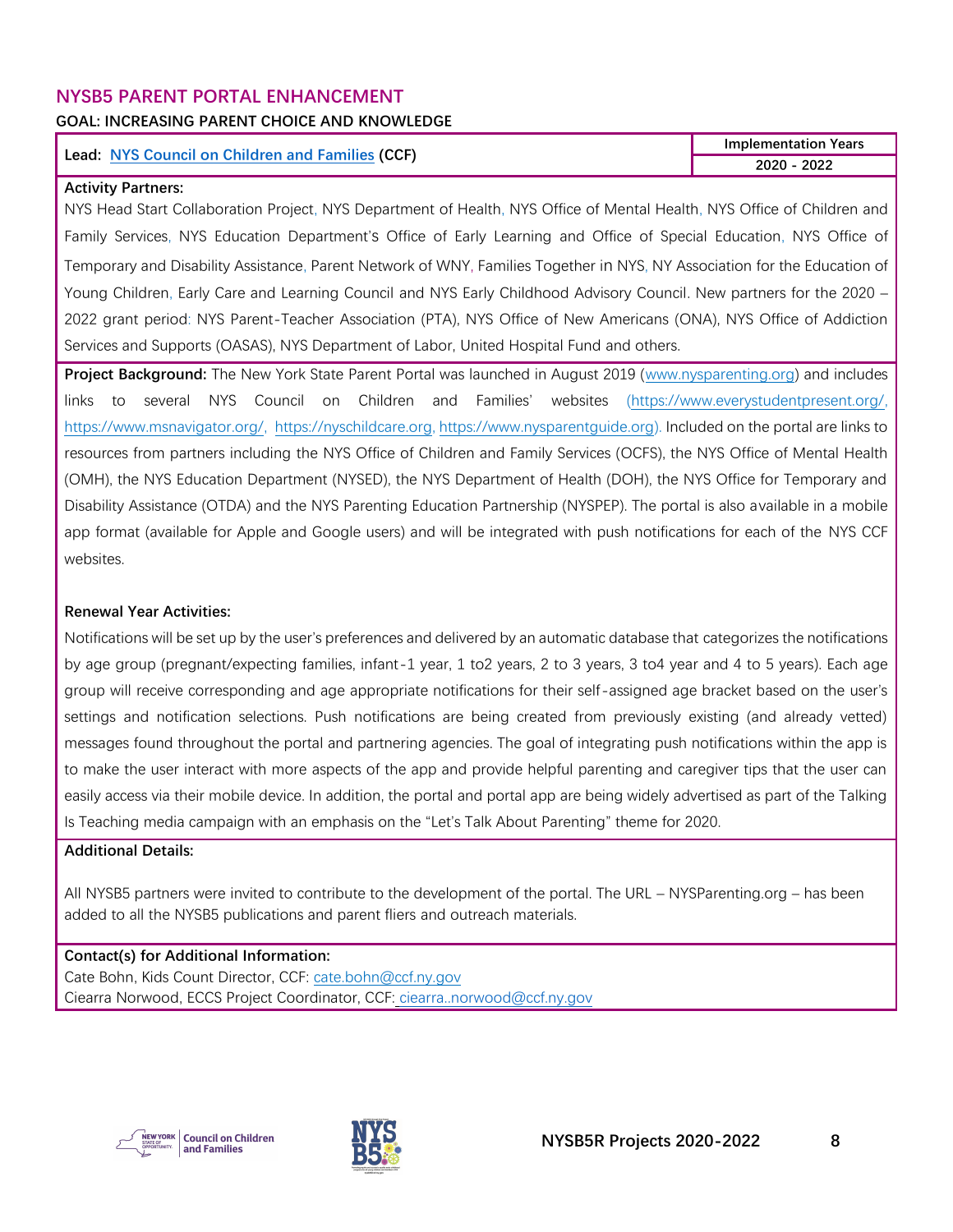#### <span id="page-9-0"></span>**WELCOME BABY BUNDLES**

#### **GOAL: INCREASING PARENT CHOICE AND KNOWLEDGE**

| Lead Year 1: NYS Council on Children and Families (CCF) | <b>Implementation Years</b> |
|---------------------------------------------------------|-----------------------------|
|                                                         | 2022<br>2020                |

**Awardees**: Niagara Falls Memorial Medical Center, Wyoming County Health Department, Oswego County Opportunities Inc., Adirondack Foundation-Birth to Three Alliance, Cornell Cooperative Extension of Oneida County, New York State Federation of Growers & Processors Associations, Delaware Opportunities Inc., Ossining Union Free School District, Family of Woodstock, Inc., Economic Opportunity Council of Suffolk Inc., and Albert Einstein College of Medicine-Bronx Healthy Start Partnership.

**Lead Year 2 and 3:** NYS Council on Children and Families

**Activity Partners:**, NYS Department of Health, NYS Office of Temporary and Disability Assistance, Women, Infants, and Children (WIC) and Hunger Solutions New York, NY Early Childhood Professional Development Institute.

#### **Project Background:**

The goal of the NYS Baby Bundle new parent kit is to connect families with newborns, fostered or adopted children to information about state and local resources, to build their relationship with their new baby, support them in caring for their child and connecting the family to their community. In addition, the distribution of Baby Bundles to new parents will support the early development of young children and help the whole family build a strong foundation for future early childhood transitions such as from home into a care setting and into kindergarten. Eleven local agencies in each of the ten NYS economic development regions of the state were selected and funded to distribute, track and provide feedback from families on their use of the NYS Baby Bundle.

#### **Renewal Year Activities:**

The Baby Bundle will include a reusable tote bag full of helpful resources and books for new parents and include local community resources and other items to support the new baby's development and transition into care settings and eventually into kindergarten. The start of the initiative was delayed due to the impact of COVID-19 on the contract and procurement approval processes. Meanwhile, the selected agencies are excited to begin this important work. This project will launch in earnest in 2021.

#### **Additional Details:**

The Baby Bundle will be delivered to parents in a reusable tote bag with beautiful Talking is Teaching images. The bag will include many resources for the new baby's adults: the book Starting Life Together (NYS Parent Guide), the book What to Do When Your Child Gets Sick, Can Your Baby Hear You? (brochure from the NYS Department of Health), information about the NYS Parent Portal (how to find child care, navigate multiple systems and other valuable local resources), the Family Guide to NYS Early Childhood Services - Prenatal through Age 5 (a colorful poster that displays free options for child care, Head Start, Home Visiting, Early Intervention, prekindergarten, preschool special education, parent supports), Talking is Teaching materials, and a children's board book. The local agencies that distribute the Baby Bundles will also add local resources to the bag.

#### **Contact for Additional information:**

Nancy Hampton, NYSB5 Transition Coordinator, CUNY Professional Development Institute: [Nancy.hampton@ccf.ny.gov](mailto:Nancy.hampton@ccf.ny.gov)



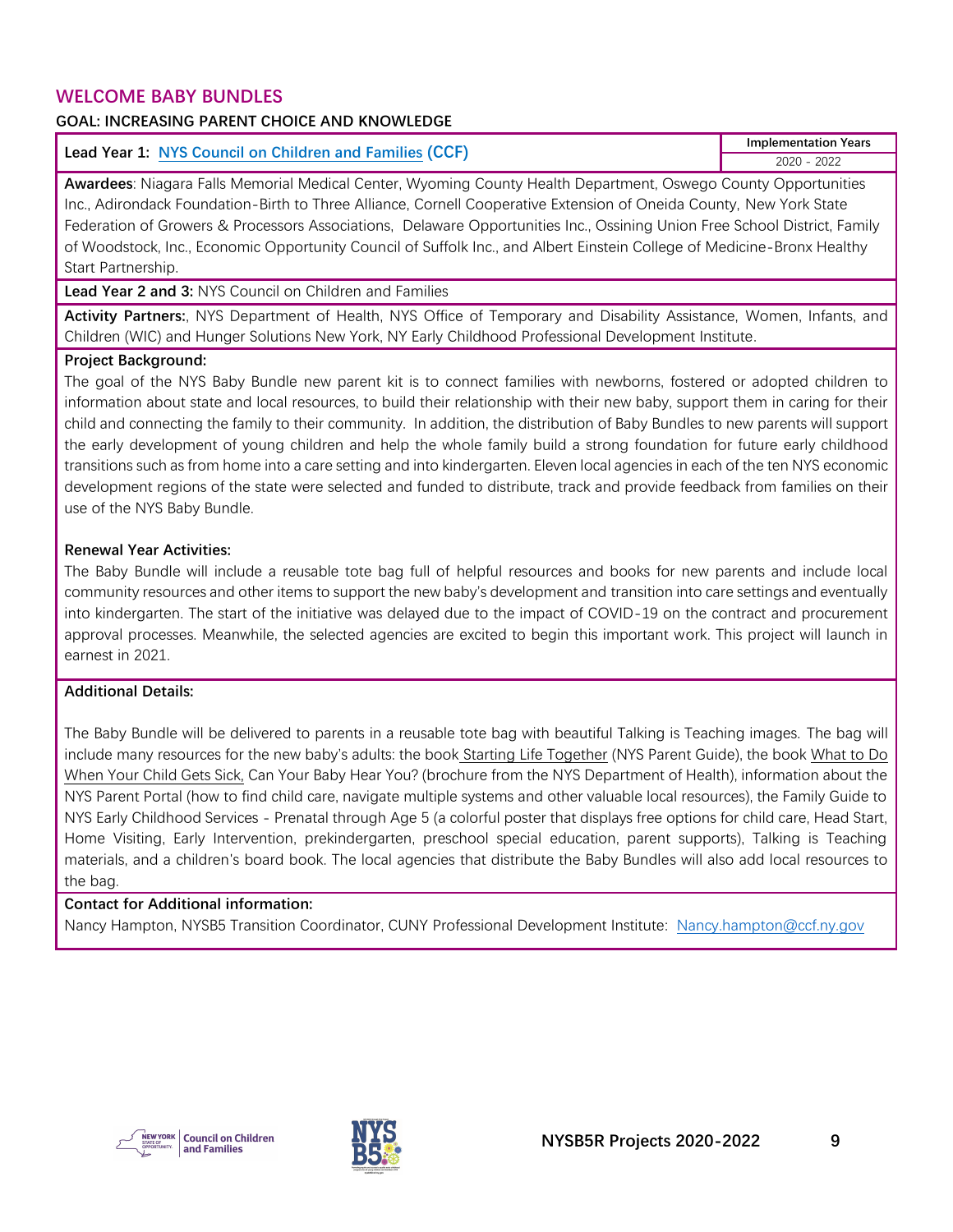## <span id="page-10-0"></span>**PYRAMID MODEL HUBS**

#### **GOAL: STATEWIDE PYRAMID MODEL IMPLEMENTATION, SHARING BEST PRACTICES**

| <b>Lead: NYS Council on Children and Families</b>                                                                        | <b>Implementation Years</b> |
|--------------------------------------------------------------------------------------------------------------------------|-----------------------------|
|                                                                                                                          | 2020 - 2022                 |
| Awardees: Brightside Up, Child Care Council, Inc., Child Care Council of Nassau, Child Care Resources of Rockland, Child |                             |
| Care Resource Network.                                                                                                   |                             |

#### **Activity Partners:**

NYS Pyramid Model Master Cadre, NYS Office of Children and Family Services, NYS Office of Mental Health, NYS Department of Health, NYS Education Department, NYS United Teachers, Early Childhood, Early Care and Learning Council, NY Association for the Education of Young Children, Prevent Child Abuse NY, 5 Child Care Resource and Referral agencies in NY.

#### **Project Background:**

New York is supporting Pyramid Model implementation as a statewide best practice. During the initial NYSB5 grant year, 2019, Pyramid Model hubs were implemented by Brightside Up (Capital District), Child Care Resource of Rockland (Mid-Hudson) and the Child Care Council, Inc. (Finger Lakes) and two CCR&Rs received support (Child Care Council, Inc. in Rochester and the Child Care Council of Nassau, Inc.). The hubs and implementing programs met monthly with their Pyramid Model Leadership Coach to coordinate program implementation, training and coaching. In this Cohort (4) of implementing programs, there are 9 center-based programs with teams of 4 to 8 staff and 8 Family Child Care providers.

#### **Renewal Year Activities:**

The 5 Child Care Resource and Referral (CR&R) agencies identified in the initial NSYB5 grant year are continuing and expanding Community-Wide Leadership Teams (CWLT) to increase local coordination of services and support best practices in vulnerable communities with a range of early childhood stakeholders. The scope of work/deliverables for the five Pyramid Model Hubs includes:

- Recruiting early care and education programs to apply to participate in the Hub's Mini-Cohort 5 in 2021.
- Hosting a Pyramid Model 101 sessions for local providers programs.
- Participating in ongoing Technical Assistance (TA) from the NY Pyramid Model State Leadership Team at CCF.
- Providing ongoing TA on targeted Pyramid Model practices to implementing programs including caregiver resources, workshops, using data, implicit bias, ACEs, trauma-informed care.
- Collecting and analyzing Pyramid Model data from the Mini-Cohort programs using an online data system, referred to as the Pyramid Model Implementation Data System or PIDS.

#### **Additional Details:**

NYS Early Childhood Advisory Council: <http://www.nysecac.org/ecac-initiatives/pyramid-model/> Pyramid Model Consortium: <http://www.pyramidmodel.org/resources/connect/community/>

#### **Contact(s) for Additional Information:**

Vicki Robert, NYSB5 Early Childhood Social Emotional Coordinator, CCF: [vicki.robert@ccf.ny.gov](mailto:vicki.robert@ccf.ny.gov)



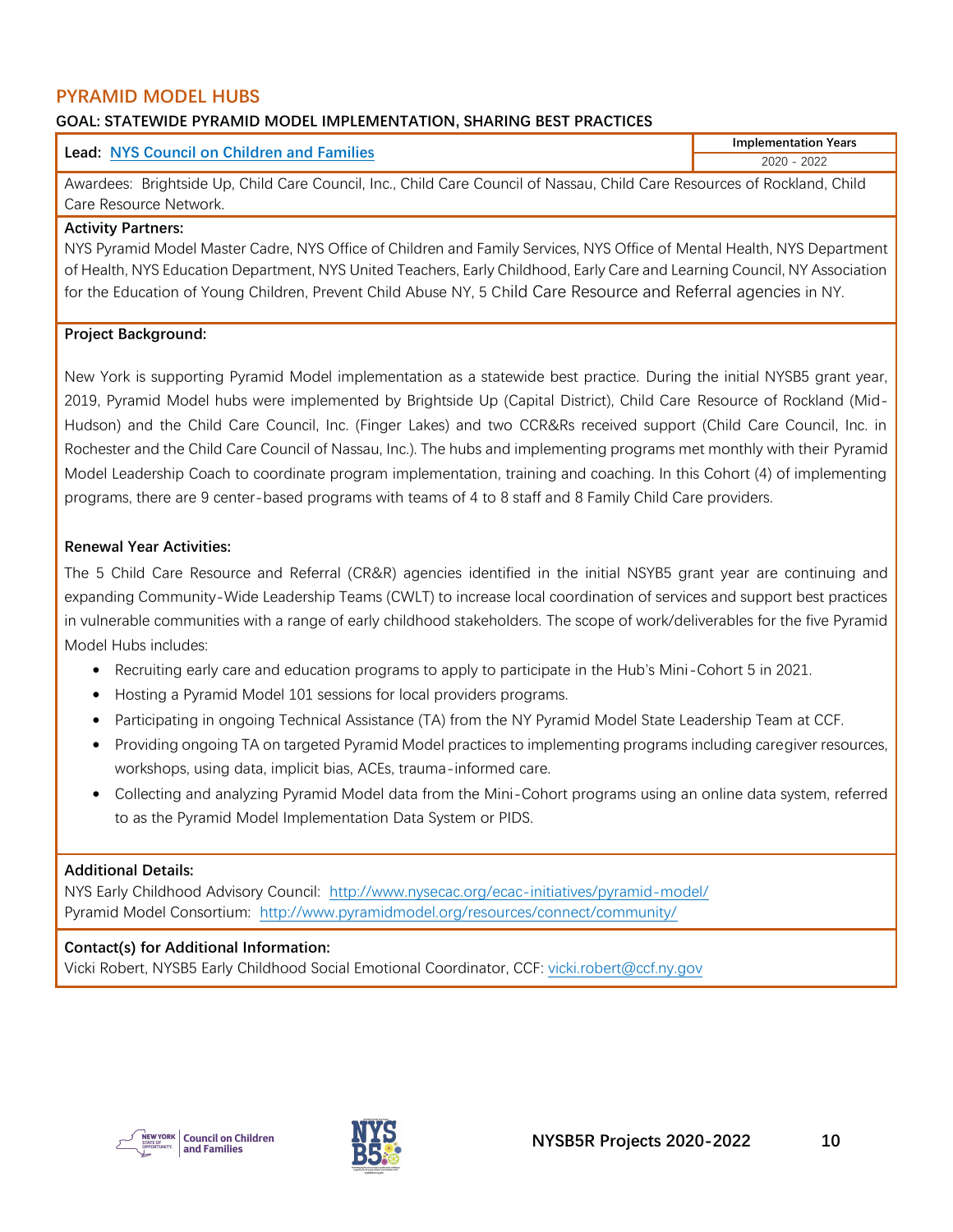### <span id="page-11-0"></span>**NYS PYRAMID MODEL IMPLEMENTATION DATA SYSTEM**

#### **GOAL: STATEWIDE PYRAMID MODEL IMPLEMENTATION, SHARING BEST PRACTICES**

| Partner Lead: State University of New York at Albany, Center for Human Services Research | <b>Implementation Years</b> |
|------------------------------------------------------------------------------------------|-----------------------------|
|                                                                                          |                             |

#### **Activity Partners:**

NYS Pyramid Model Master Cadre, State University of NY Albany Center for Human Services Research, Pyramid Model Consortium, NYS Office of Children and Family Services, NYS Office of Mental Health, NYS Department of Health, NYS Education Department, NYS United Teachers, Early Childhood Advisory Council, Early Care and Learning Council, NY Association for the Education of Young Children, Prevent Child Abuse NY and 60 Pyramid Model implementing programs across NYS.

#### **Project Background:**

The NYS Pyramid Model Implementation Data System (PIDS) is an online application developed by the Center for Human Services Research (CHSR) at the State University of New York at Albany. CHSR programmers created a secure web application that allows data entry, reporting, and administration for all Pyramid Model implementation data tools. It is the intent that PIDS be used by all early childhood programs that are implementing the Pyramid Model in NYS. The new data system allows for streamlined data entry and analysis on child, classroom, program and state levels. CHSR programmers will continue to provide training and technical support.

#### **Renewal Year Activities:**

Data system upgrades in the Renewal grant years will include improved data entry functions and data analysis capabilities. Feedback and testing provided by implementing program users (approximately 60 programs and 5 CCR&Rs in NYS).

#### **Additional Details:**

**NYS Early Childhood Advisory Council Pyramid Model page:** <http://www.nysecac.org/contact/pyramid-model>

#### **Contact(s) for Additional Information:**

Vicki Robert, NYSB5 Early Childhood Social Emotional Coordinator, CCF**:** [vicki.robert@ccf.ny.gov](mailto:vicki.robert@ccf.ny.gov)



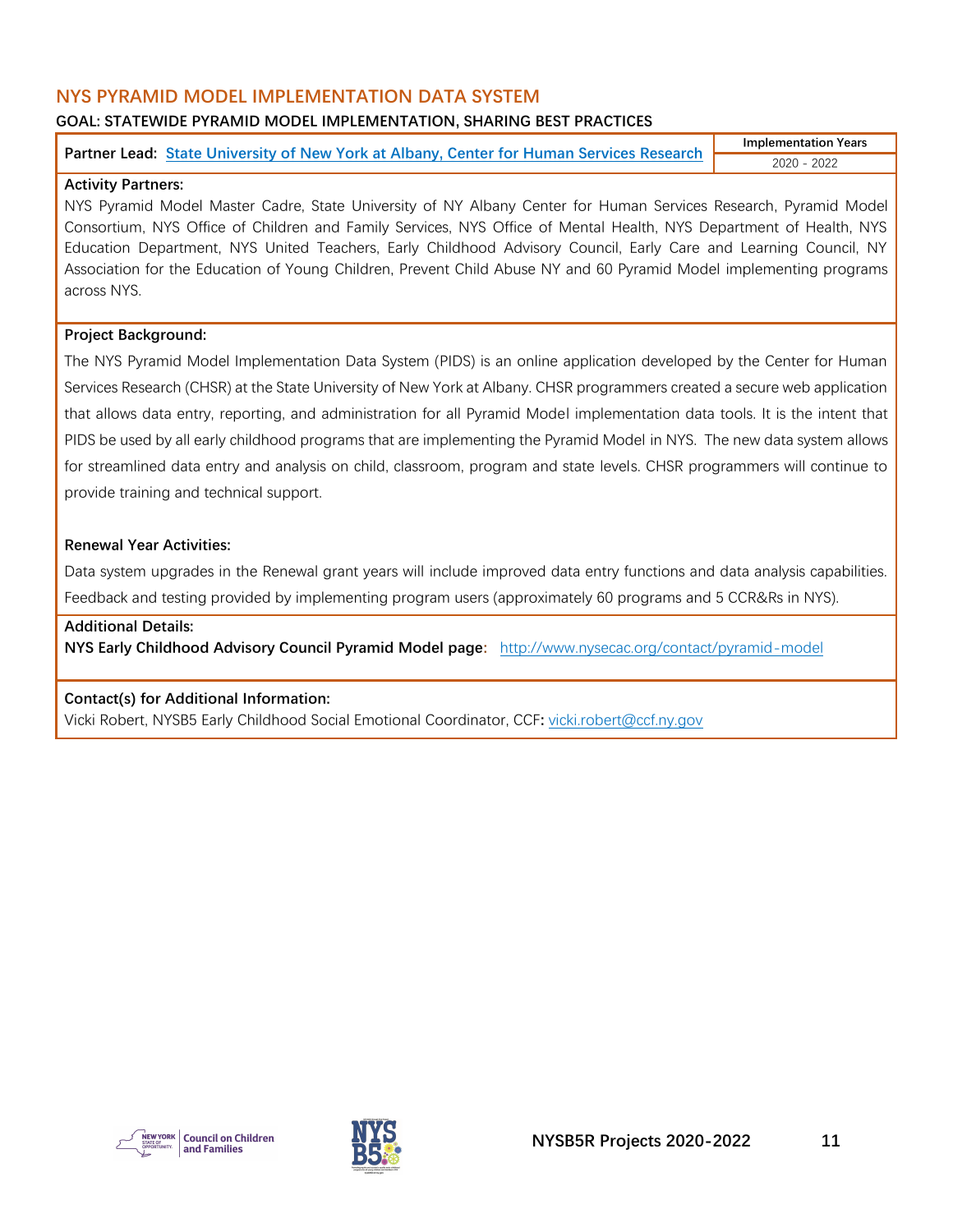#### <span id="page-12-0"></span>**PARENTS INTERACTING WITH INFANTS TRAINING GOAL: STATEWIDE PYRAMID MODEL IMPLEMENTATION, SHARING BEST PRACTICES**

#### **Partner Lead: Pyramid Model Consortium**

**Implementation Years** 2020 - 2022

#### **Activity Partners:**

NYS Pyramid Model Master Cadre, NYS Office of Children and Family Services, NYS Office of Mental Health, NYS Department of Health, NYS Education Department, NYS United Teachers, Early Childhood Advisory Council, Early Care and Learning Council, NY Association for the Education of Young Children, Prevent Child Abuse NY and the Pyramid Model Consortium.

#### **Project Background:**

PIWI training focuses on practices for supporting infant and toddler development by expanding on and strengthening parent-child interactions and relationships. The training emphasizes parent-child interaction as both the focus and context for understanding and promoting children's development. PIWI can support professionals who work in programs including home visiting, Early Intervention and Early Head Start to name a few.

#### **Renewal Year Activities:**

PIWI one-day trainings will be offered to participants to learn about, discuss and practice all components of PIWI including the philosophy, dyadic interactions and strategies, triadic strategies, and Developmental Observation Topics (DOT). Videos, strategies and resources will be shared to demonstrate PIWI in action in a variety of settings.

#### **Additional Details:**

NYS Training Schedule, Aspire Registry, search keyword *Pyramid:* <https://nyworksforchildren.org/aspire/go/Default.aspx>

NYS Early Childhood Advisory Council, Pyramid Model website: <http://www.nysecac.org/contact/pyramid-model>

Pyramid Model Consortium: <http://www.pyramidmodel.org/resource/infanttoddler-parent-modules-piwi/>

#### **Contact(s) for Additional Information:**

Vicki Robert, NYSB5 Early Childhood Social Emotional Coordinator, CCF: [vicki.robert@ccf.ny.gov](mailto:vicki.robert@ccf.ny.gov)



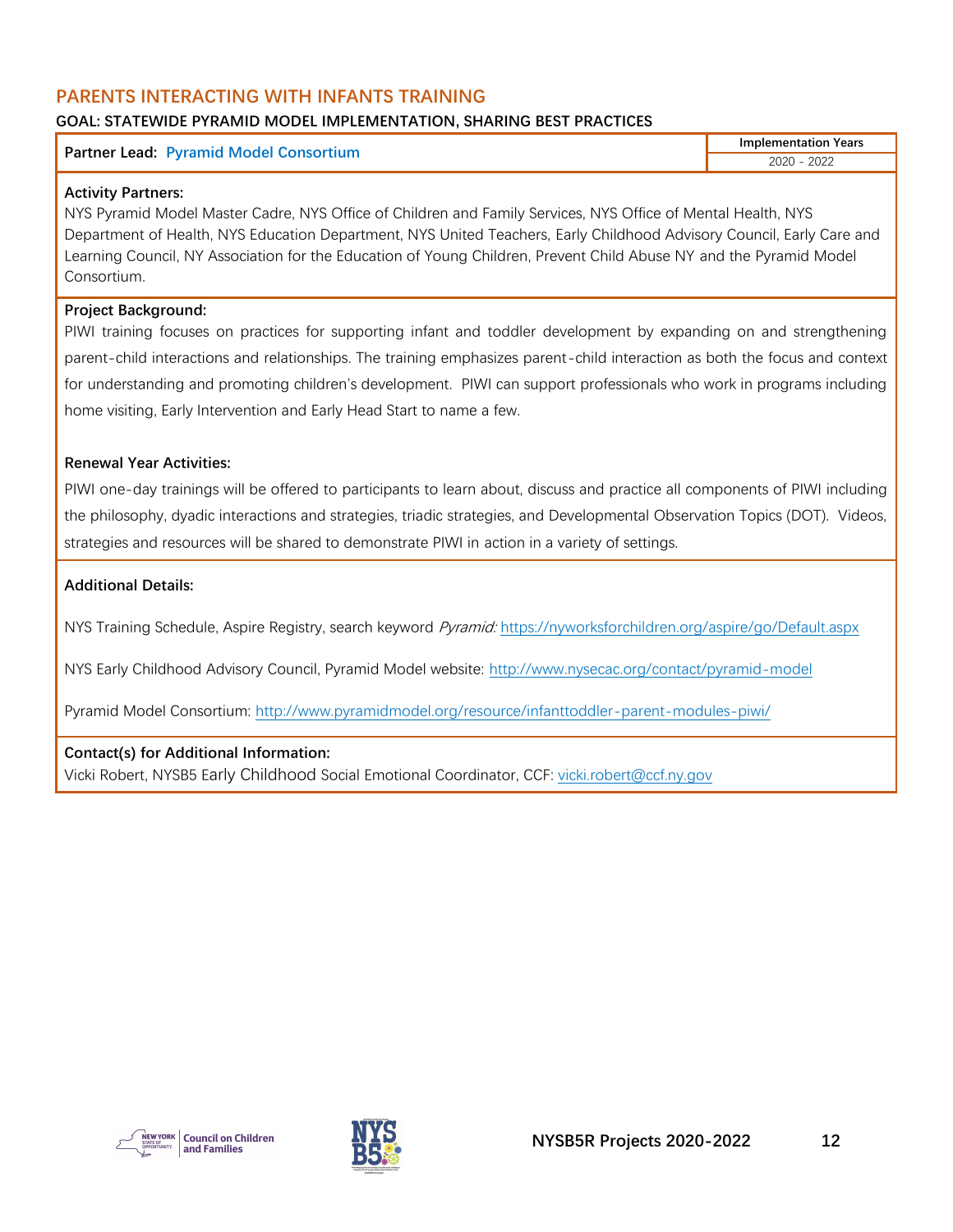#### <span id="page-13-0"></span>**POSITIVE SOLUTIONS FOR FAMILIES, PARENT/CAREGIVER WORKSHOPS GOAL: STATEWIDE PYRAMID MODEL IMPLEMENTATION, SHARING BEST PRACTICES**

|                                               | <b>Implementation Years</b> |
|-----------------------------------------------|-----------------------------|
| <b>Partner Lead: Pyramid Model Consortium</b> | 2022                        |

#### **Activity Partners:**

NYS Pyramid Model Master Cadre, NYS Office of Children and Family Services, NYS Office of Mental Health, NYS Department of Health, NYS Education Department, NYS United Teachers, Early Childhood Advisory Council, Early Care and Learning Council, NY Association for the Education of Young Children, Prevent Child Abuse NY, Pyramid Model Consortium.

#### **Project Background:**

NYS is supporting Pyramid Model workshops to engage families at the local level to promote healthy social and emotional child development and caregiver/child relationships. These workshops support two goals of the NYSB5 grant: to share best practices statewide and increase caregiver choice and knowledge. Specifically, the Positive Solutions for Families Caregiver Workshops were developed to help caregivers promote positive and effective relational skills.

#### **Renewal Year Activities**:

Positive Solutions for Families promote children's social and emotional development and address the challenging behavior and mental health needs of children. The series of Parent Workshops are broken up into six sessions using the Parent Workbook for Positive Solutions for Families. In between sessions, parents will do the "homework" and practice the skills at home. These sessions are offered to parents at Pyramid Model implementing programs. Sessions and materials are being offered in both English and Spanish (other languages upon request). Family members, guardians, grandparents. and other caregivers are invited to attend. There will be specific groups for fathers, grandparents, foster parents, and home visiting programs.

#### **Additional Details:**

To learn more about the Pyramid Model Implementation in NY, visit the NYS Early Childhood Advisory Council website at: <http://www.nysecac.org/contact/pyramid-model>

For additional information about the Pyramid Model, visit the national Pyramid Model Consortium website at: <http://www.pyramidmodel.org/>

#### **Contact(s) for Additional Information:** Vicki Robert, NYSB5 Early Childhood Social Emotional Coordinator, CCF: [vicki.robert@ccf.ny.gov](mailto:vicki.robert@ccf.ny.gov)



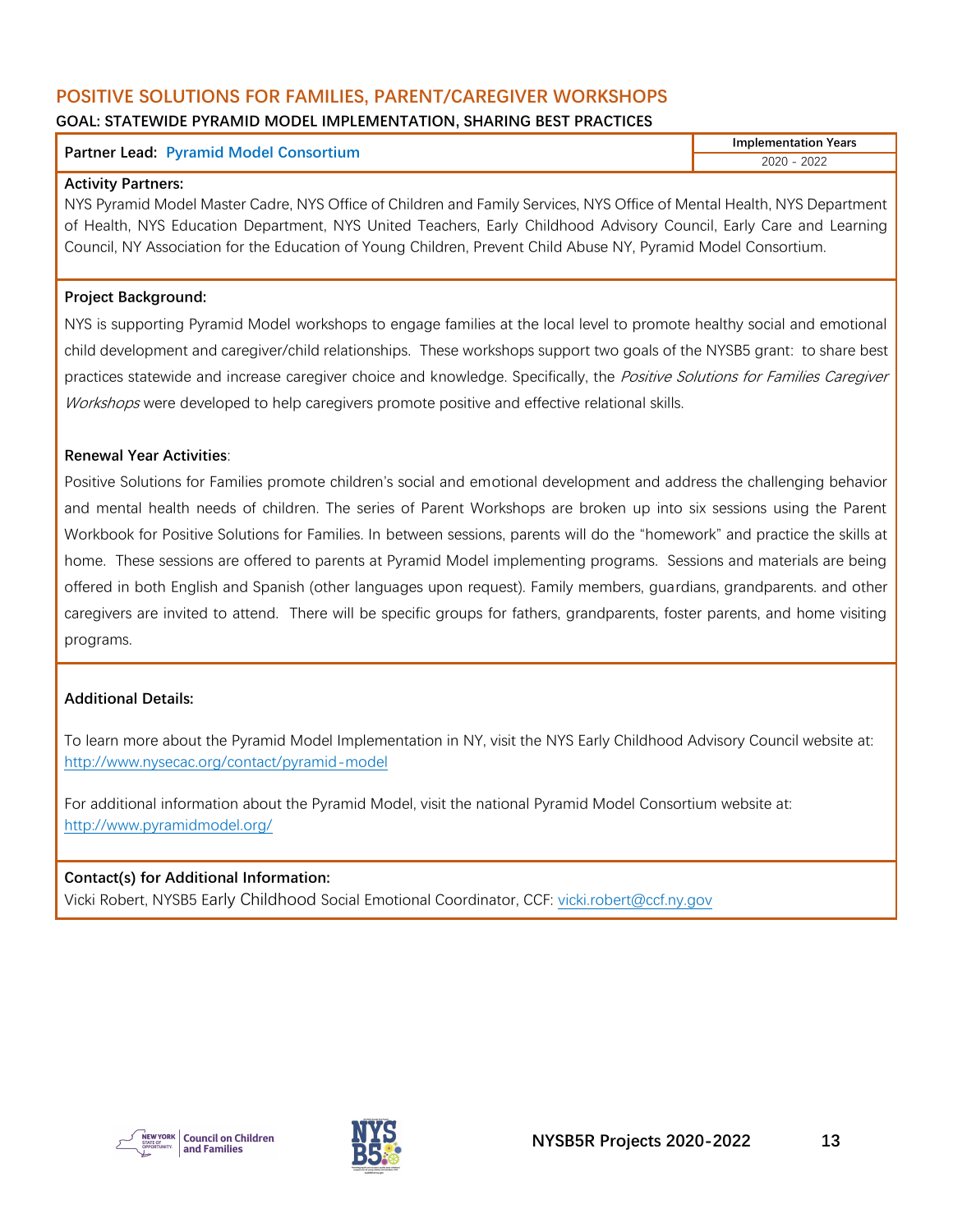## <span id="page-14-0"></span>**BRAIDING AND BLENDING OF FUNDS TRAINING OF TRAINERS**

#### **GOAL: SHARING BEST PRACTICES**

| Partner<br>Council<br>∟ead:<br><b>Farly Care and Learning</b> | Years<br>Implementation |
|---------------------------------------------------------------|-------------------------|
|                                                               | 2022<br>$\sim$          |
|                                                               |                         |

#### **Activity Partners:**

NYS Early Childhood Advisory Council Finance Work Group Team and the Early Care and Learning Council.

#### **Project Background:**

To share best practices related to maximizing funding for early care and education programs, the Blending & Braiding Funds to Support Early Childhood Education Programs: A "How To" Guide will be used to develop a Train-Trainer (TOT) curriculum. This Guide was printed with NYSB5 initial year (2019) funds and widely distributed to early childhood education and care programs throughout New York State.

#### **Renewal Year Activities:**

The TOT curriculum on blending and braiding early childhood funds will be used to provide one-day TOT course for people who are certified as Training and Technical Assistance Professional **(**TTap) trainers in NYS. These trainers may include CCR&R staff as well as other certified trainers of the early care and learning community. The TOT will occur in seven NYS Office of Children and Family Services' regions. Once the TOTs are complete, trainings will be delivered to early care providers.

#### **Additional Details:**

For further information, see the Early Care and Learning Council website: [www.earlycareandlearning.org](http://www.earlycareandlearning.org/)

Additional braiding and blending tools can be found on the Sparks Policy Institute website: <http://tools.sparkpolicy.com/?toolkit=toolkit-2>

#### **Contact(s) for Additional Information:**

Stephanie Woodard, Fiscal Policy Analyst, CCF: [stephanie.woodard@ccf.ny.gov](mailto:stephanie.woodard@ccf.ny.gov) Andria Ryberg, Director of Child Care Supply, ECLC: [aryberg@earlycareandlearning.org](mailto:aryberg@earlycareandlearning.org)



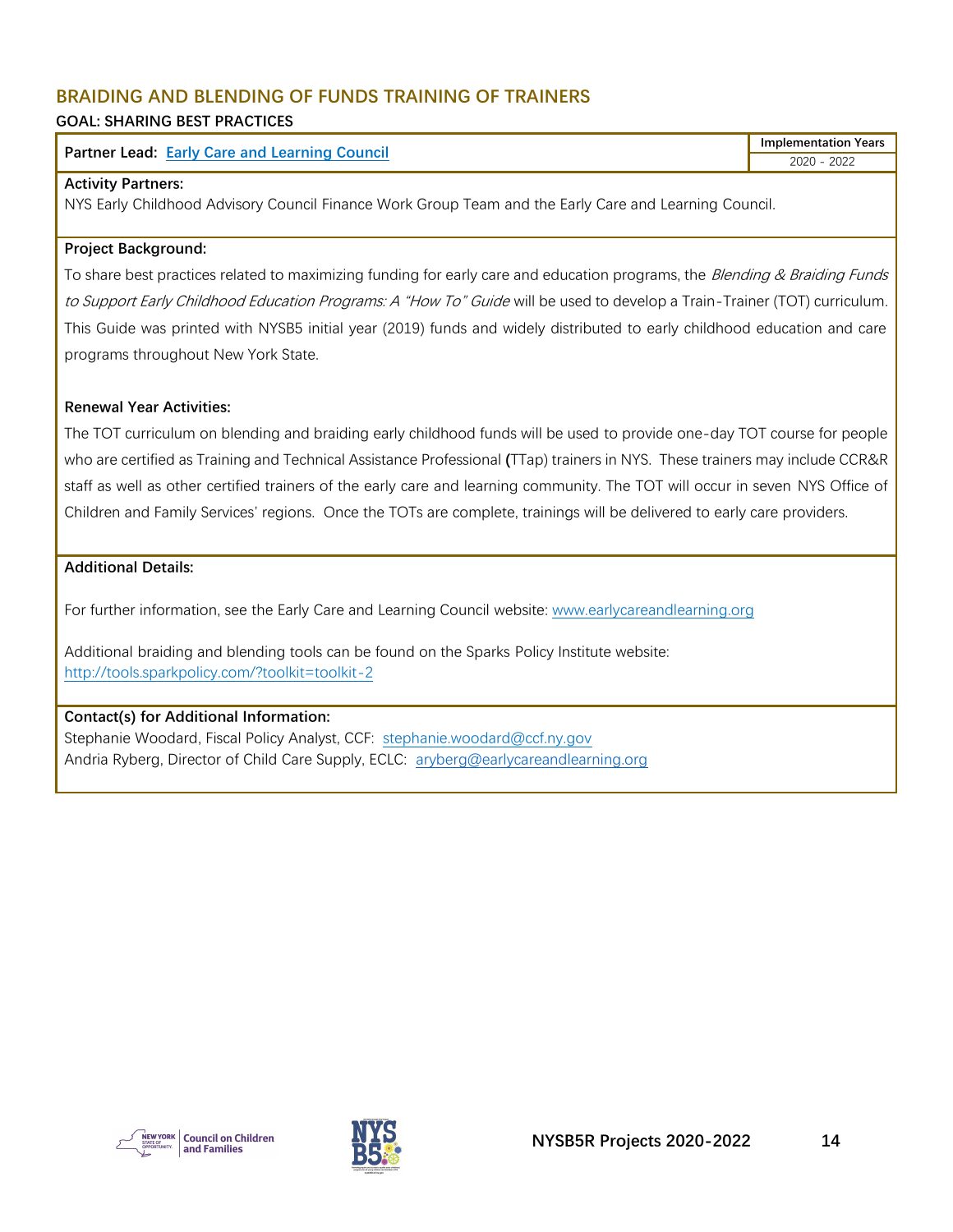#### <span id="page-15-0"></span>**EARLY CHILDHOOD BUSINESS DEVELOPMENT COURSES GOAL: SHARING BEST PRACTICES**

| <b>Partner Lead: Early Care and Learning Council</b> | <b>Implementation Years</b> |
|------------------------------------------------------|-----------------------------|
|                                                      | 2020 - 2022                 |

#### **Activity Partners:**

NYS Early Childhood Advisory Council Finance Work Group Team, NYS Education Department, Early Care and Learning Council, NYS Head Start Collaboration Project, and NYS Office of Children and Family Services' Division of Child Care.

#### **Project Background:**

New York State recognizes the importance of developing financing models that are flexible to address the need to support Mixed Delivery Systems (MDS).

#### **Renewal Year Activities:**

While a curriculum on developing an early care and education (ECE) business exists, modifications are needed. Accordingly, with NYSB5 renewal funds, modifications will be developed to address the current state child care providers, more specifically to stabilize NYS's early care and education (ECE) businesses. The modifications will enable ECE businesses to develop sustainable business models by focusing on how to develop public–private partnerships and Shared Service Alliances, and explore financing options such as accessing credit, capital, and government funding to braid and blend for a strong business plan. The new curriculum and high-quality training will help child care develop more robust business models that can help ECE businesses rebound from COVID-19, stabilize ECE programs and invigorate NYS's economy.

#### **Additional Details:**

For further information, see the Early Care and Learning Council website: [www.earlycareandlearning.org](http://www.earlycareandlearning.org/)

Additional braiding and blending tools can be found on the Sparks Policy Institute website: <http://tools.sparkpolicy.com/?toolkit=toolkit-2>

#### **Contact(s) for Additional Information:**

Stephanie Woodard, Fiscal Policy Analyst, CCF: [stephanie.woodard@ccf.ny.gov](mailto:stephanie.woodard@ccf.ny.gov)

Andria Ryberg, Director of Child Care Supply, ECLC: [aryberg@earlycareandlearning.org](mailto:aryberg@earlycareandlearning.org)

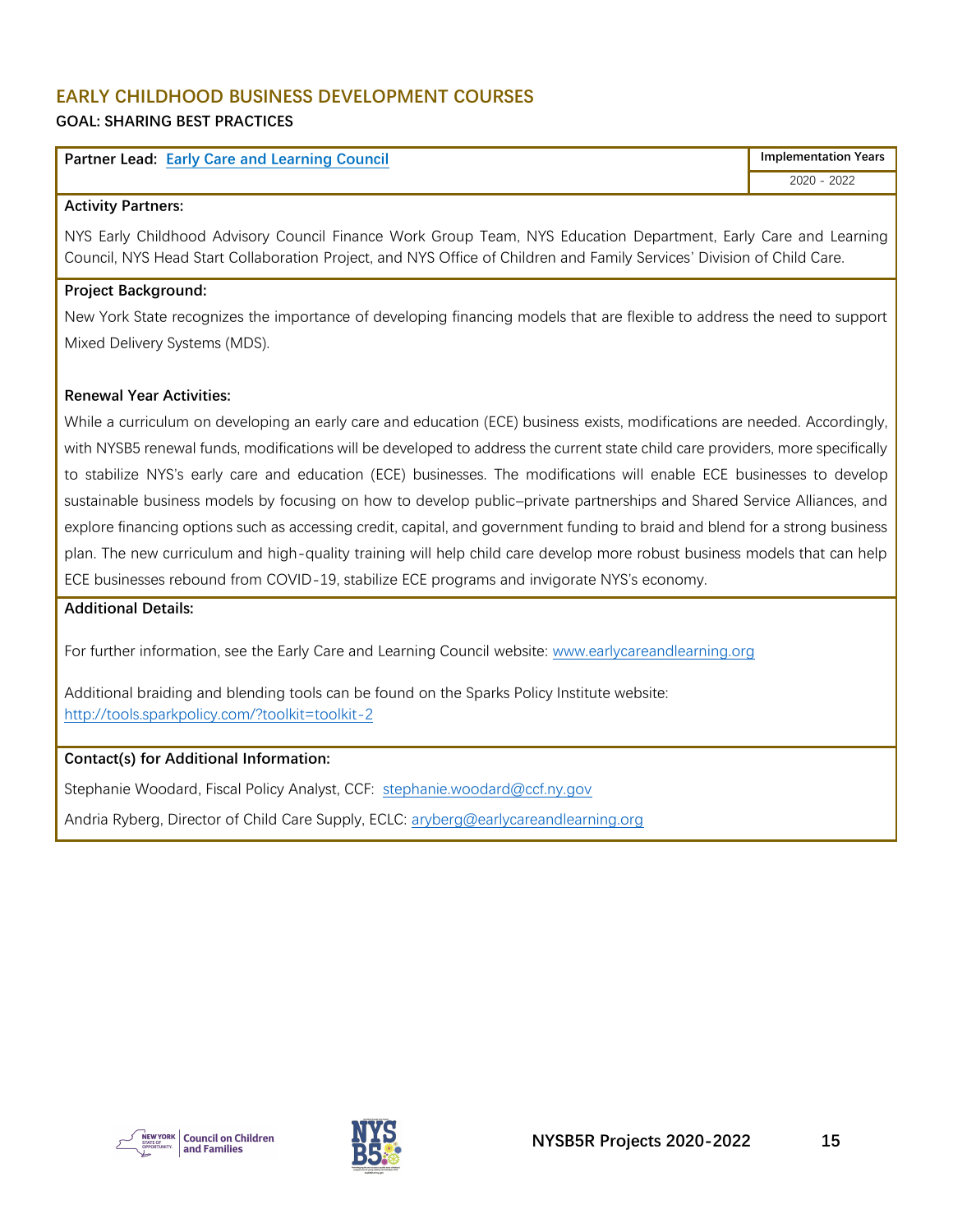## <span id="page-16-0"></span>**CORE BODY OF KNOWLEDGE and EARLY LEARNING GUIDELINES TRAINING GOAL: SHARING BEST PRACTICES**

**Partner Lead: [City University of New York, Early Childhood Professional Development Institute](https://www.earlychildhoodny.org/)**

**Implementation Years** 2020 - 2022

#### **Activity Partners:**

NY Early Childhood Professional Development Institute, NY Association for the Education of Young Children (NYAEYC).

#### **Project Background:**

The Early Childhood Advisory Council determined that approved training protocols, strength-based coaching and seriesbased training are the most effective means of strengthening the early childhood workforce.

#### **Renewal Year Activities:**

Working with the New York Early Childhood Professional Development Institute, a Training of Trainers for directors and early care providers focused on the Core Body of Knowledge, the newly revised Early Learning Guidelines, 2-generational approaches and building cultural and linguistic competence will be developed and provided to the field.

#### **Contact(s) for Additional Information:**

Patty Persell, ECAC Co-chair, NYS Head Start Collaboration Director, CCF: [patricia.persell@ccf.ny.gov](mailto:patricia.persell@ccf.ny.gov) Sherry Cleary, ECAC Co-chair, University Dean –Office of Early Childhood Initiatives and Executive Director – NY Early Childhood Professional Development Institute: sherry.cleary@cuny.edu



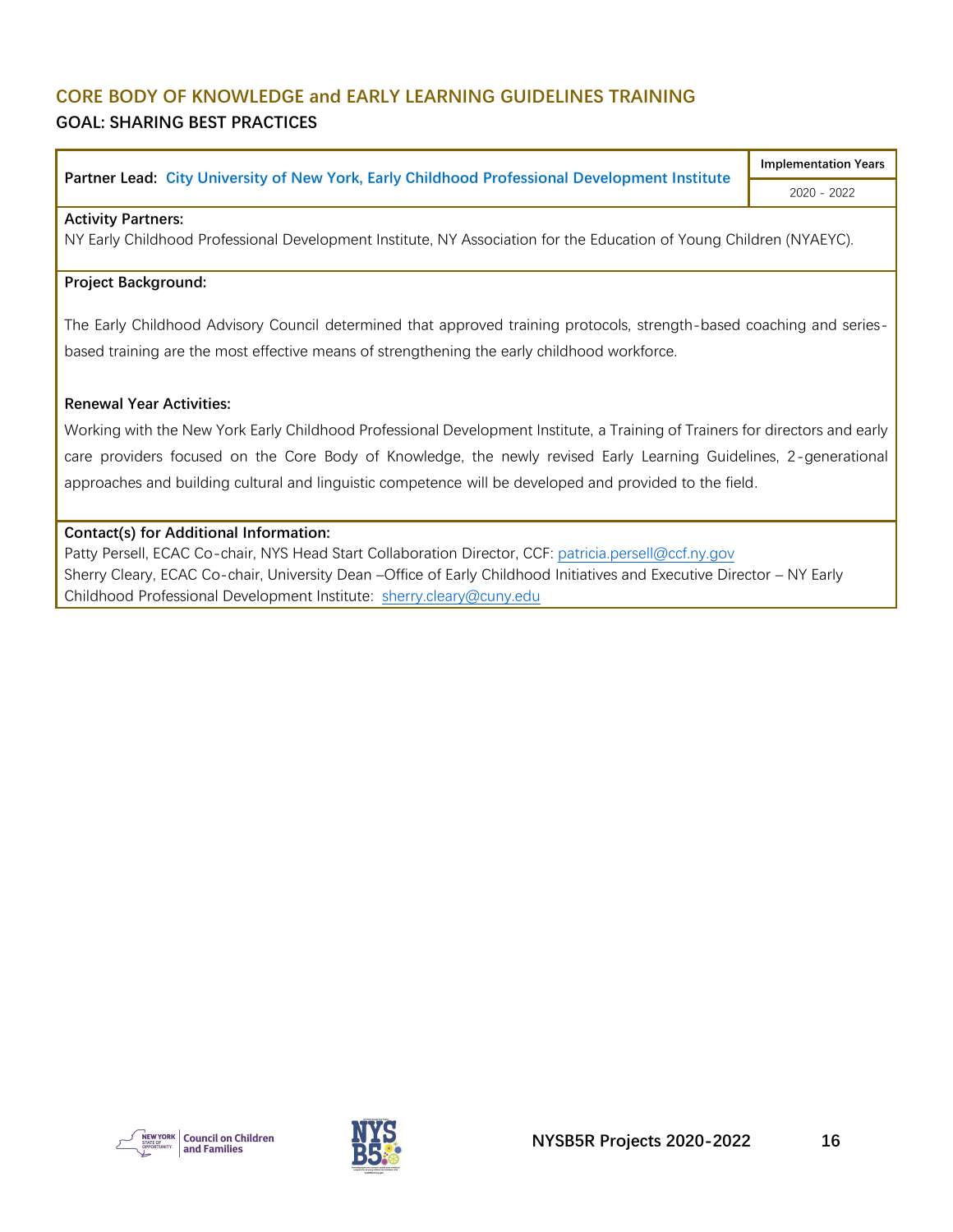## <span id="page-17-0"></span>**EARLY CHILDHOOD BEST PRACTICES SHARING AND DISTRIBUTION OF RESOURCES GOAL: SHARING BEST PRACTICES**

| <b>Lead: NYS Council on Children and Families</b> |  |
|---------------------------------------------------|--|
|---------------------------------------------------|--|

**Implementation Years** 2020 - 2022

#### **Project Background:**

In order to strengthen the existing early childhood system and ensure a broad distribution of early childhood materials, the NYSB5 team identified and updated a number of NYS early childhood resources and developed a plan to regularly share and distribute these best practice resources to families and providers during the initial NYSB5 grant year.

#### **Renewal Year Activities:**

The following early childhood resources have been updated and printed for distribution.

- **A Resource to Special Education Support Services:** Developed by the NYS Education Department (NYSED) Office of Early Learning and Office of Special Education to help families and early care and education providers navigate the special education system for children from birth to third grade. It includes an overview of the Early Intervention Program (EIP) and services available to preschool children and school age students with disabilities in New York State.
- **The NYS Pre-K Learning Standards:** Developed by NYSED Offices of Early Learning and Curriculum and Instruction to be used as a reference by teachers, specialists, and administrators, the publication provides a uniform format for learning standards in all content areas to make it easier for users to read and understand.
- **Blending and Braiding Funds to Support Early Childhood Education Programs:** Intended as a supplement to the Early Childhood Guide to Blending & Braiding in New York, produced by the Sparks Policy Institute for the NYS Early Childhood Advisory Council (ECAC) in October 2013, this publication was developed as a practical tool to support blending and braiding funds by New York State child care providers, Head Start and Early Head Start grantees, and Prekindergarten programs.
- **The Core Body of Knowledge:** Developed by the NYS ECAC and NY Works for Children, this publication offers a road map for building meaningful relationships with children, families and colleagues, for creating nurturing environments, and developing oneself as a professional in the early care and education field.
- **The Early Learning Guidelines (Spanish Available):** Developed by the NYS ECAC to help early childhood professionals improve the quality of early childhood education. The Guidelines list the developmental milestones children attain between birth and age 8 and provide sample strategies to help bridge knowledge of child development with practice.
- **Developmentally Appropriate Practice (DAP) Briefs:** Eight DAP briefs have been jointly developed by the NY State Education Department, NY Association for the Education of Young Children, the NYS Head Start Collaboration Office and the NYS ECAC to highlight key features of high-quality early childhood teaching for children from Prekindergarten through 3rd grade. The briefs aim to support administrators and teachers in making decisions that will lead to high-quality classrooms with positive outcomes for children. The newest brief "Play" was developed during the NYSB5 initial grant year.
- **NYS Resources for Families with Children Birth through Five (Spanish Available):** Developed by NYS Council on Children and Families and partners at the NYS Department of Health, NYS Education Department, NYS Head Start Collaboration Office, NYS Office for Children and Family Services and NYS Office of Mental Health. This Guide provides information on Home Visiting, Early Intervention, Head Start, Child Care, State Funded PreK and Preschool Special Education. It also includes resources on health and safety, social and emotional support and basic needs.
- **Starting Life Together: The NYS Parent Guide (Spanish Available):** The Guide, developed for parents and caregivers during the first five years of the parenting journey, this Guide helps parents discover how much they already know, provides an opportunity to journal about their child and parenting experiences and provides links to state resources.

**Additional Details:** If you would like copies of any of the above documents or to be added to the NYSB5 distribution list, please email [nysb5@ccf.ny.gov.](mailto:nysb5@ccf.ny.gov)

**Contact(s) for Additional Information:** Kristin Weller, NYSB5 Project Manager, CCF: [Kristin.weller@ccf.ny.gov](mailto:Kristin.weller@ccf.ny.gov)



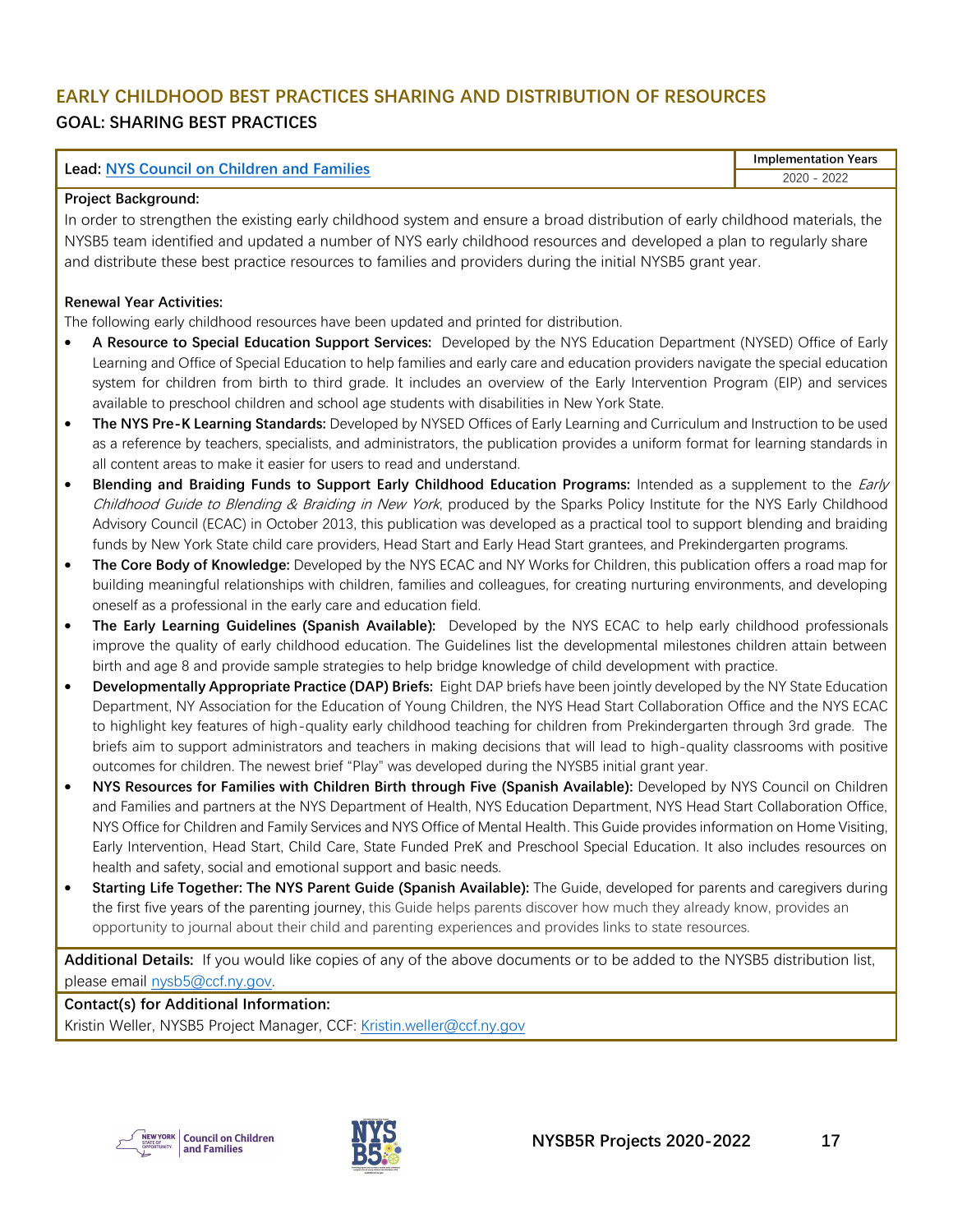## <span id="page-18-0"></span>**EARLY CHILDHOOD CAREER CENTER EXPANSION**

## **GOAL: SHARING BEST PRACTICES**

**Partner Lead: [City University of New York, Early Childhood Professional Development Institute](https://www.earlychildhoodny.org/) Implementation Years** 2020 - 2022

**Activity Partners:** NY Early Childhood Professional Development Institute, NY Education Department, NYS Office of Children and Family Services, Early Care and Learning Council, Child Care Resource and Referral agencies.

#### **Project Background:**

It is widely recognized that a well-prepared and highly-qualified workforce is essential for the growth and development of young children. In direct response to the needs of the early childhood workforce and the needs of programs and services to serve young children, the New York Early Childhood Professional Development Institute (the Institute) designed and implemented an early childhood Career Center. The Career Center provides a range of services to support the early childhood workforce at all levels. Activities of the Career Center include personalized career advisement, higher education advisement, career seminars and workshops, teacher certification support, and study plan support. To address the need of early childhood care and education providers to meet this need in underserved areas of New York, the Career Center will be replicated in up to three regional Child Care Resource and Referral agencies.

#### **Renewal Year Activities:**

The **[Professional Development Institute Career Development Center](https://urldefense.proofpoint.com/v2/url?u=https-3A__earlychildhoodny.org_cdsc_index.php-3Fteam-3DCDSC&d=DwMFAg&c=mRWFL96tuqj9V0Jjj4h40ddo0XsmttALwKjAEOCyUjY&r=3euzfvzFRdzcf7jak8MdrxRmesJMLAHlN5GuAs9AISU&m=S_vFvyz5GiwkTx-oOaxWuw06D_eazZ4_zcNZNmkPNTU&s=S-gvsqczhMREgk-KuQPdvuM4r4tBJTGk1x2PmviQ0Rw&e=) Model**, piloted in NYC, provides a range of services to support the early childhood workforce at all levels. Activities of the Career Center include personalized career advisement, higher education advisement, career seminars and workshops, teacher certification support, and study plan support. To address the need of early childhood care and education providers in under-served areas of New York, with NYS B5 funding the Career Center has established satellite centers that are now available in the following regions as well.

- **Long Island Career Development Center**: In partnership with the Suffolk and Nassau Child Care Councils/Long Island Regional Technical Assistance Center, [careercenter.longisland@earlychildhoodny.org.](mailto:careercenter.longisland@earlychildhoodny.org)
- **Buffalo Career Development Center**: In partnership with Buffalo Child Care Resource Network, [careercenter.buffalo@earlychildhoodny.org.](mailto:careercenter.buffalo@earlychildhoodny.org)
- **Oneida County Career Development Center:** In partnership with the Cornell Cooperative Extension in Oneida County, [careercenter.oneida@earlychildhoodny.org.](mailto:careercenter.oneida@earlychildhoodny.org)
- **Capital District Career Development Center:** In partnership with Brightside Up, the region's child care resource and referral agency, [careercenter.capitaldisstrict@earlychildhoodny.org](mailto:careercenter.capitaldisstrict@earlychildhoodny.org)

#### **Additional Details:**

New York Early Childhood Professional Development Institute Career Development Centers: <https://www.earlychildhoodny.org/cdsc/>

#### **Contact(s) for Additional Information:**

Patty Persell, ECAC Co-chair, NYS Head Start Collaboration Director, CCF: [patricia.persell@ccf.ny.gov](mailto:patricia.persell@ccf.ny.gov) Sherry Cleary, ECAC Co-chair, University Dean –Office of Early Childhood Initiatives and Executive Director – NY Early Childhood Professional Development Institute: sherry.cleary@cuny.edu



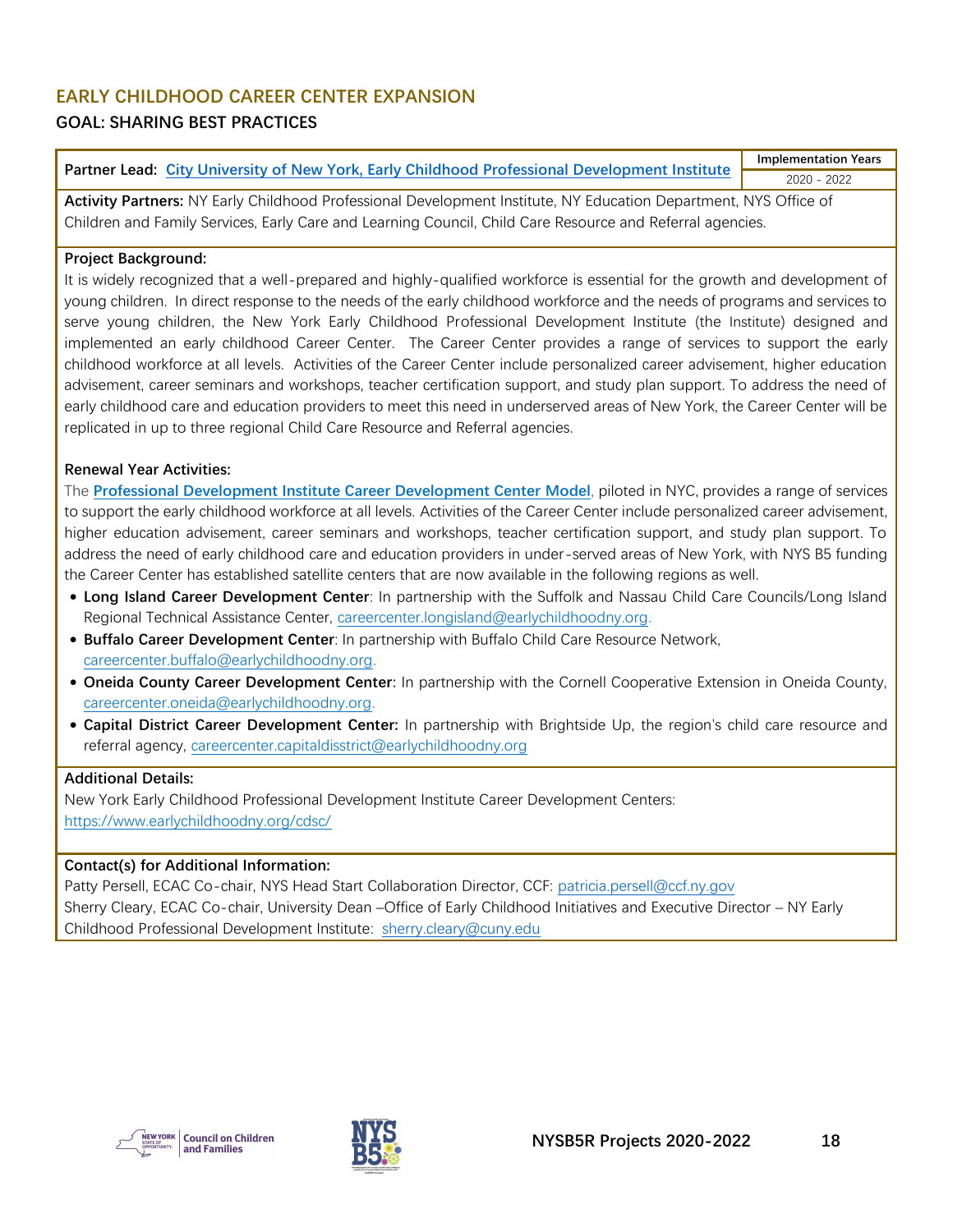## <span id="page-19-0"></span>**EARLY CHILDHOOD LEADERSHIP INITIATIVE EXPANSION**

## **GOAL: SHARING BEST PRACTICES**

**Partner Lead: [City University of New York, Early Childhood Professional Development Institute](https://www.earlychildhoodny.org/) Implementation Years** 2020 - 2022

**Activity Partners:** NY Early Childhood Professional Development Institute, Institutions of Higher Education, non-profit community-based organizations, NYS Education Department, NYS Office of Children and Family Services.

#### **Project Background:**

The New York Early Childhood Professional Development Institute (Institute) developed a successful model of providing a wide array of leadership and mentoring services for the NYS early childhood system, which was piloted in New York City. The goals of this Leadership initiative are to build the skills of the current early childhood directors and to engage those who may be interested in serving in the director capacity in the future. Specific services include coaching, study groups, professional development events, and a Director Mentoring Program. With NYSB5 initial year funding, the Leadership Initiative was replicated in two other communities in NYS: Buffalo and Long Island.

#### **Renewal Year Activities:**

This Early Childhood Leadership activity will be strengthened in existing sites and expanded to all regions throughout NYS, with a focus on areas serving vulnerable populations.

#### **Additional Details:**

To learn more about the Leadership Mentoring Initiative:<http://www.earlychildhoodny.org/leadershipinitiative/>

#### **Contact(s) for Additional Information:**

Patty Persell, ECAC Co-chair, NYS Head Start Collaboration Director, CCF: [patricia.persell@ccf.ny.gov](mailto:patricia.persell@ccf.ny.gov) Sherry Cleary, ECAC Co-chair, University Dean –Office of Early Childhood Initiatives and Executive Director – NY Early

Childhood Professional Development Institute: [sherry.cleary@cuny.edu](mailto:sherry.cleary@cuny.edu)



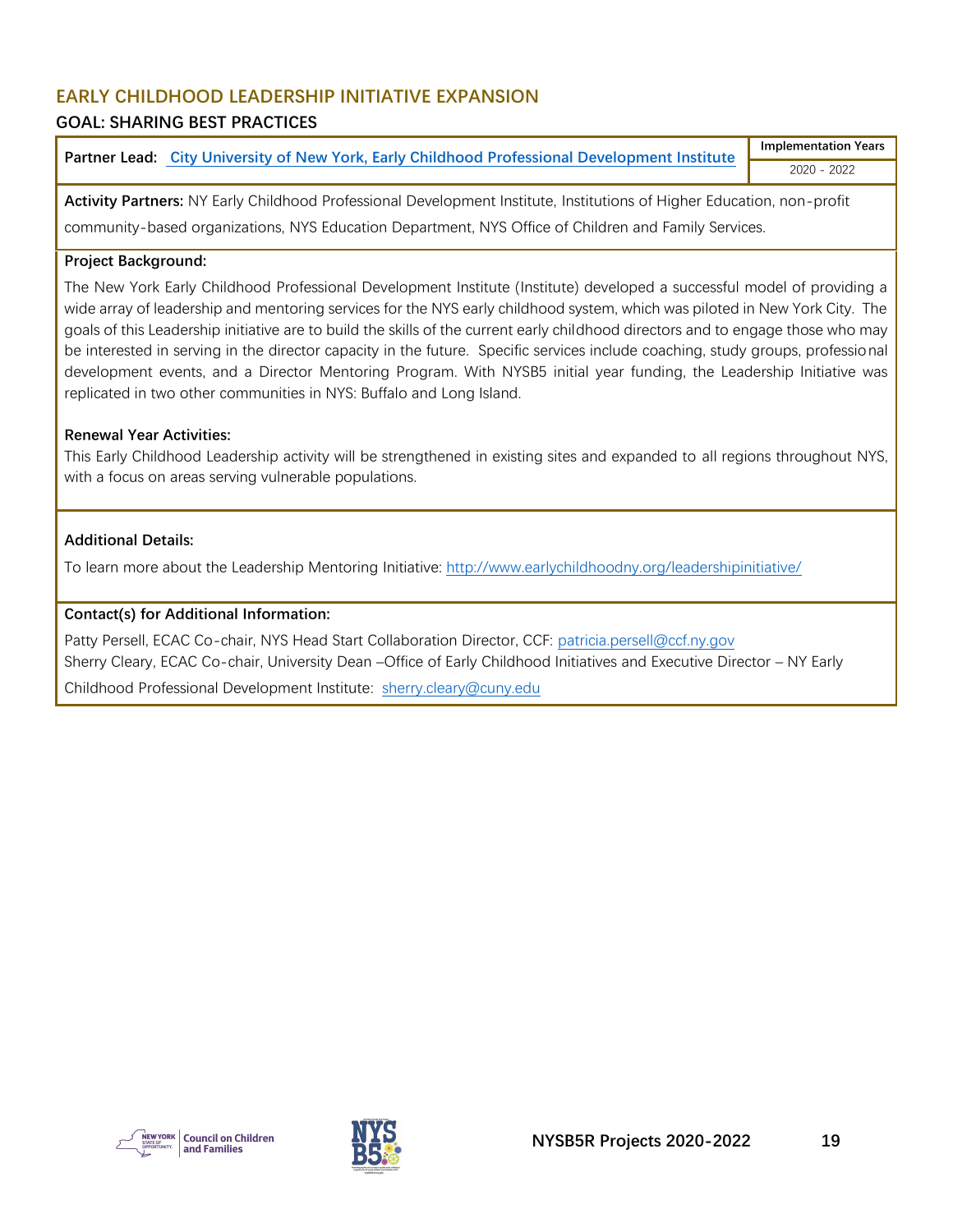## <span id="page-20-0"></span>**NYSB5 SCHOLARSHIPS**

### **GOAL: SHARING BEST PRACTICES**

**Partner Lead:** The Research Foundation for the State University of NY (SUNY) through the Professional Development Program, Rockefeller College of Public Affairs and Policy, University at Albany, SUNY **Implementation Years** 2020 - 2022

**Activity Partners:** NYS Office of Children and Family Services, City University of NY Professional Development Institute, NYS Council on Children and Families.

#### **Project Background:**

The Research Foundation for SUNY through the Professional Development Program (PDP), University at Albany will utilize NYSB5 Renewal funds to provide additional professional development scholarships to NYS child care teachers and providers. Established eligibility requirements from the existing Educational Incentive Program (EIP), funded by the Child Care Development Block Grant, will be applied to the distribution of the Birth to Five scholarships. Scholarship eligibility will be based on:

- current employment in predefined programs serving the birth to five population
- type of training selected (eligible professional development includes college credit bearing courses, early childhood care credential training and assessment fees, non-credit bearing training applicable to the OCFS child care training topic areas, and early childhood classroom coaching)
- trainer and training organization eligibility
- applicant's household income

#### **Renewal Year Activities:**

In the second renewal year, 2021, scholarships of up to \$2,000 will continue to be awarded to eligible individuals on a first come, first serve basis in accordance with EIP rules. New for this grant year, individuals completing career advisement activities through the Institute Career Development Centers and attending SUNY and CUNY institutions will be eligible for scholarships up to \$4,000 per year.

#### **Additional Details:**

The NYSB5 Renewal funding will extend the current EIP scholarship program funded by the NYS Office of Children and Family Services to meet the needs of more early care and education providers who qualify.

PDP EIP Scholarship program:<https://www.ecetp.pdp.albany.edu/eip.aspx>

#### **Contact(s) for Additional Information:**

Patty Persell, ECAC Co-chair, NYS Head Start Collaboration Director, CCF: [patricia.persell@ccf.ny.gov](mailto:patricia.persell@ccf.ny.gov) Deborah McGuire, Director, Professional Development Program, SUNY: [dmcguire@albany.edu](mailto:dmcguire@albany.edu)



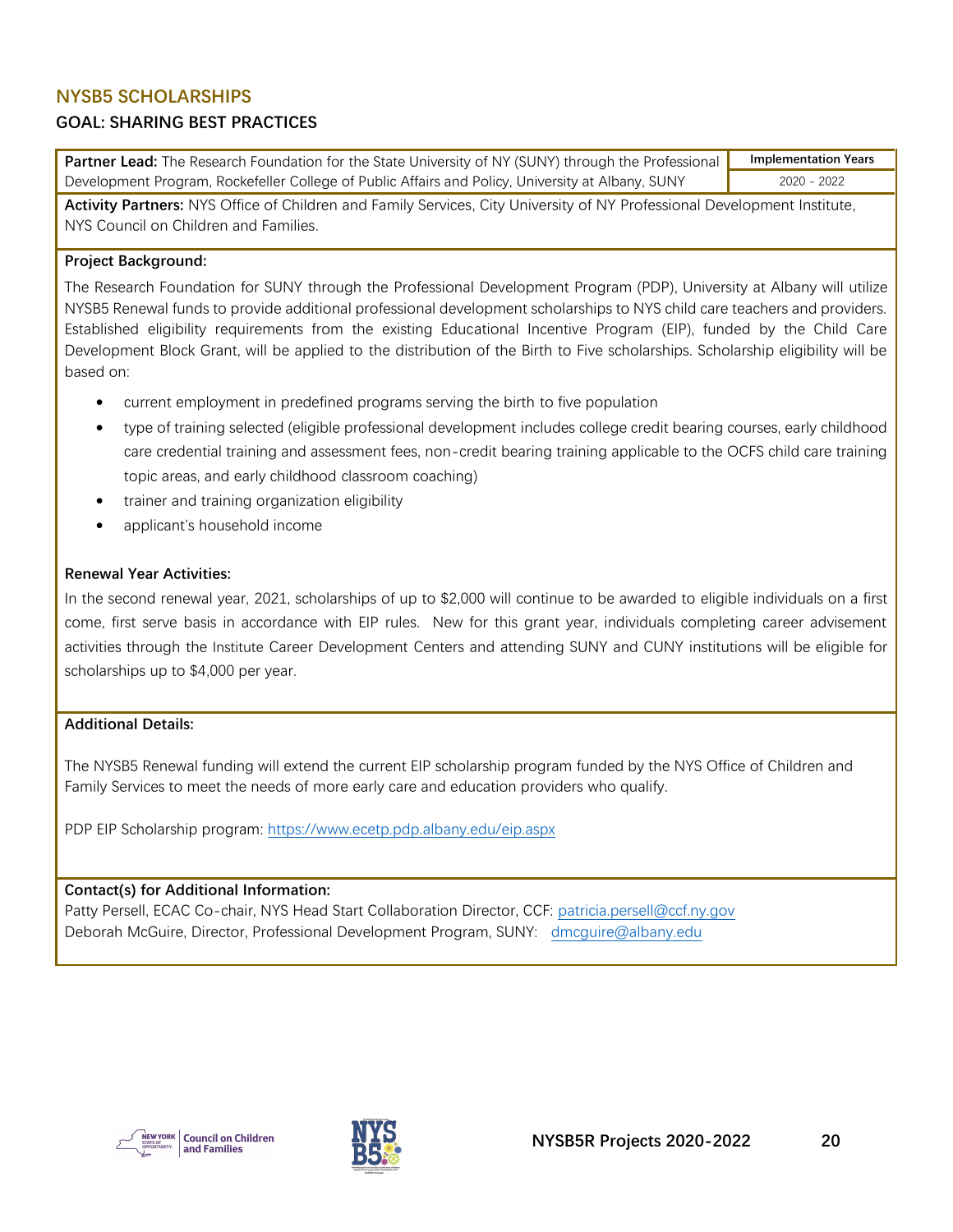## <span id="page-21-0"></span>**EQUITY AND INCLUSION CURRICULUM DEVELOPMENT AND TRAINING GOAL: SHARING BEST PRACTICES**

#### **Partner Lead: [The Early Care and Learning Council](https://earlycareandlearning.org/)**

**Implementation Years** 2020 – 2022

**Activity Partners:** Early Care and Learning Council, the NYS Office of Children and Family Services, Child Care Resource and Referral agencies.

#### **Project Background:**

High-quality early education is essential as it sets the stage for healthy social-emotional, behavioral, academic, and physical development. Yet, for some children, participation in early childhood programs are less than desirable due to many challenges, like expulsion and suspension policies, lack of teachers of color in the classroom, lack of diversity in leadership positions, inadequate resources, low wages, etc. The Early Care and Learning Council will use the Leading with Racial Equity training as a foundation to address personal biases, privilege, policies and practices through the development of equity and inclusion curriculum and training for a birth to five system cohort of 40 individuals from CCR&R agencies and the larger community of early care and education practitioners.

#### **Renewal Year Activities:**

This is a new activity for the NYSB5 renewal grant. **The Early Care & Learning Council (ECLC)** is welcoming all leaders to become a part of the first ever Leading with Racial Equity Initiative. The ECLC distributed an invitational application to all organizational leaders with at least three years' experience connecting, collaborating with or working directly in fields that intersect with early childhood. These fields include and/or are closely connected to health, mental health, early education and/or family-oriented systems that greatly impact the lives of our children from "birth to five." The goal is to build a team across New York State dedicated to creating and sustaining a culture with genuine understanding of racial disparities and equity in childhood systems. Those who unify in forming this two-year initiative will be rewarded with specific and measurable action items that can be implemented in each of their respective institutions for improved racial equity outcomes to better support young children statewide.

#### **Additional Details:**

The Early Care and Learning Council's Equity and Inclusion Project:<https://earlycareandlearning.org/special-projects/>

## **Contact(s) for Additional Information:** Kristin Weller, NYSB5 Project Manager, CCF: [Kristin.weller@ccf.ny.gov](mailto:Kristin.weller@ccf.ny.gov)





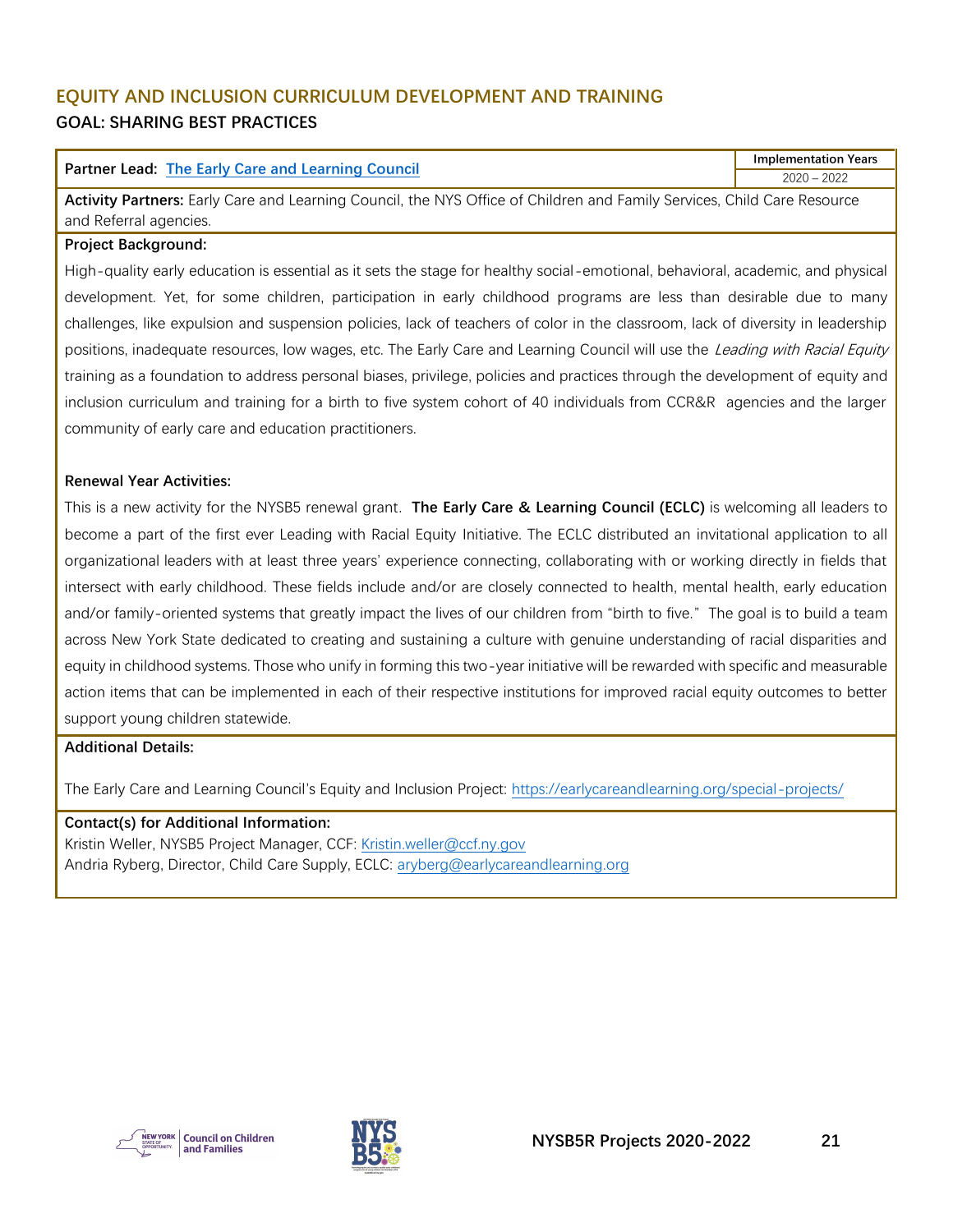## <span id="page-22-0"></span>**DIAGNOSTIC CLASSIFICATION OF MENTAL HEALTH & DEVELOPMENTAL DISORDERS OF INFANCY AND EARLY CHILDHOOD (DC: 0-5) AND DC:0-5 AWARENESS TRAINING GOAL: SHARING BEST PRACTICES**

| <b>Partner Lead: The NYS Office of Mental Health (NYSOMH)</b> | <b>Implementation Years</b> |
|---------------------------------------------------------------|-----------------------------|
|                                                               | 2022<br>2020                |

#### **Activity Partners:**

[NY Center for Child Development,](http://www.nyccd.org/) NYS Council on Children and Families, NYS Office of Mental Health, Zero to Three

#### **Project Background:**

During the initial NYSB5 grant year, the NYSB5 team worked in partnership with the NYS Office of Mental Health and the NY Center for Child Development. A total of 26 DC:0-5™ trainings were held across the state (Albany, Buffalo, Long Island, Ithaca, NYC, Rochester, Plattsburgh, Poughkeepsie, and Syracuse). These two-day trainings were attended by social workers, mental health counselors, early intervention providers, physicians, infant/toddler specialists and more. Over 1,000 professionals were trained in 2019.

This comprehensive training is specifically designed for participants who are directly involved in the developmental and mental health evaluation and diagnosis of children birth to five years of age. This training provides history and background around the need for and development of a specialized diagnostic classification system for infancy and early childhood, as well as approaches to diagnosis from an Infant Mental Health perspective which is developmentally informed, relationship based, and contextual and culturally competent. Participants will learn about the multi-axial approach to diagnosis as well as understanding the contents of each axis including Axis I Clinical Disorders, Axis II Relational Context, Axis III Physical Health Conditions and Considerations, Axis IV Psychosocial Stressors, and Axis V Developmental Competence. Participants will have the opportunity to participate in up to three Community of Practice calls following the training to allow participants to raise questions and present case materials for support on the use of DC:0-5™ in their practice.

#### **Renewal Year Activities:**

During the NYSB5 renewal grant, in addition to the DC:0-5™ Training for professionals provided during the initial NYSB5 grant year, a DC:0-5 Overview Webinar will be offered for allied professionals who do not diagnose to provide an overview and awareness of the content and approach of DC:0-5. Due to COVID-19, these trainings were delivered virtually in 2020.

#### **Additional Details:**

- Diagnostic Classification of Mental Health and Developmental Disorders of Infancy and Early Childhood: DC: 0-5 <https://www.zerotothree.org/resources/2221-dc-0-5-manual-and-training>
- NYS Office of Mental Health website: [www.omh.ny.gov](http://www.omh.ny.gov/)
- Zero to Three website: [www.zerotothree.org](http://www.zerotothree.org/)
- NY Center for Child Development website: [www.nyccd.org](http://www.nyccd.org/)

#### **Contact(s) for Additional Information:**

Kristin Weller, NYSB5 Project Manager, CCF: [Kristin.weller@ccf.ny.gov](mailto:Kristin.weller@ccf.ny.gov) Marcia Rice, Mental Health Program Specialist, NYS OMH: [marcia.rice@omh.ny.gov](mailto:marcia.rice@omh.ny.gov)



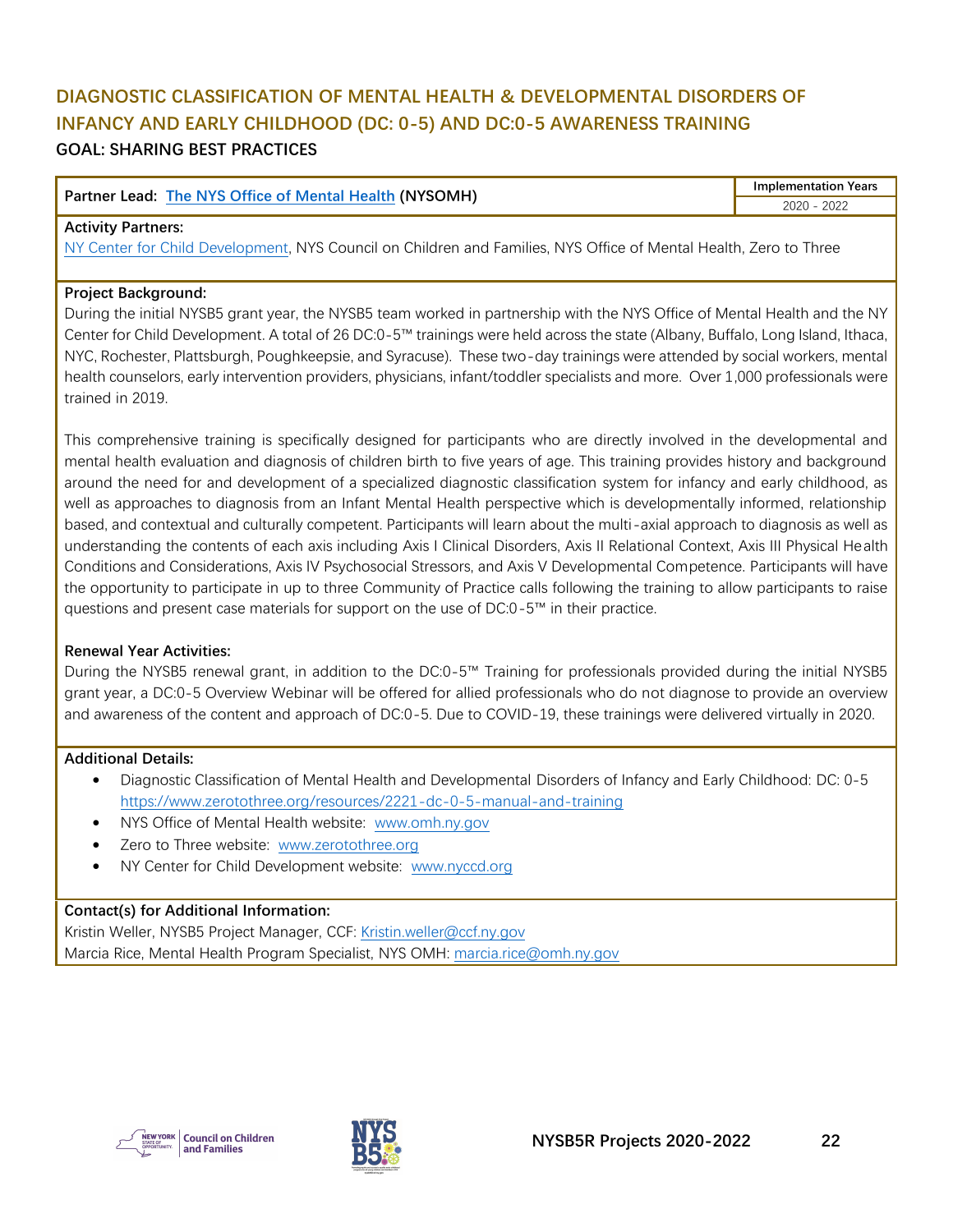## <span id="page-23-0"></span>**INFANT MENTAL HEALTH BASICS COURSES AND REFLECTIVE PRACTICE TRAINING FOR SUPERVISORS/MANAGERS**

## **GOAL: SHARING BEST PRACTICES**

| <b>Partner Lead: NYS Association for Infant Mental Health (NYS-AIMH)</b> | <b>Implementation Years</b> |
|--------------------------------------------------------------------------|-----------------------------|
|                                                                          | 2021 - 2022                 |

**Activity Partners:** NYS Association of Infant Mental Health

#### **Project Background:**

The NYS Council on Children and Families is partnering with the NYS Association for Infant Mental Health to offer training for the early care and education community on Infant and Early Childhood Mental Health and hold regular Reflective Practice Training Groups on: (a) Infant Early Childhood Mental Health (IECMH): What it is, contexts in which it is relevant, its history, and potential future. (b) The baby's brain, and cognitive, social-emotional, and physical development – prenatal through the first 5 years. The impact of physical, emotional, and social environments – positive and negative. (c) Early interactions and attachment between a caregiver and a child are critical to development – even life-saving – and set the stage for relationships throughout life. (d) How does IECMH-informed practice connect to me? Self-awareness; vicarious trauma; conscious use of our relationships; reflective practice. (e) Professional development: The landscape of IECMH Best Practices and the NYS Association of Infant Mental Health (NYS-AIMH) Endorsement (f) The potential impact of IECMHinformed principles and practice: on children and families, on providers' sense of effectiveness, and the structure and dynamics of practices and programs, and on our communities. Reflective Practice Groups will provide support for course participants in enhancing IECMH focus, and will meet approximately one time per month, using a web-based, virtual platform.

#### **Renewal Year Activities:**

The NYS Association for Infant Mental Health will annually facilitate 15 in-person, two-day infant and early childhood mental health basics training courses statewide and monthly reflective practice groups. Both opportunities will occur in each of the 10 economic development regions of the state. Trainings will be at no cost to participants. Registration can be found on their website:<https://www.nysaimh.org/iecmh-basics-info/>

#### **Additional Details:**

NYS Association for Infant Mental Health website: [www.nysaimh.org](http://www.nysaimh.org/)

#### **Contact(s) for Additional Information:**

Kristin Weller, NYSB5 Project Manager, CCF: [Kristin.weller@ccf.ny.gov](mailto:Kristin.weller@ccf.ny.gov) Wendy Bender, Executive Director, NYS-AIMH: [wbender@nysaimh.org](mailto:wbender@nysaimh.org)



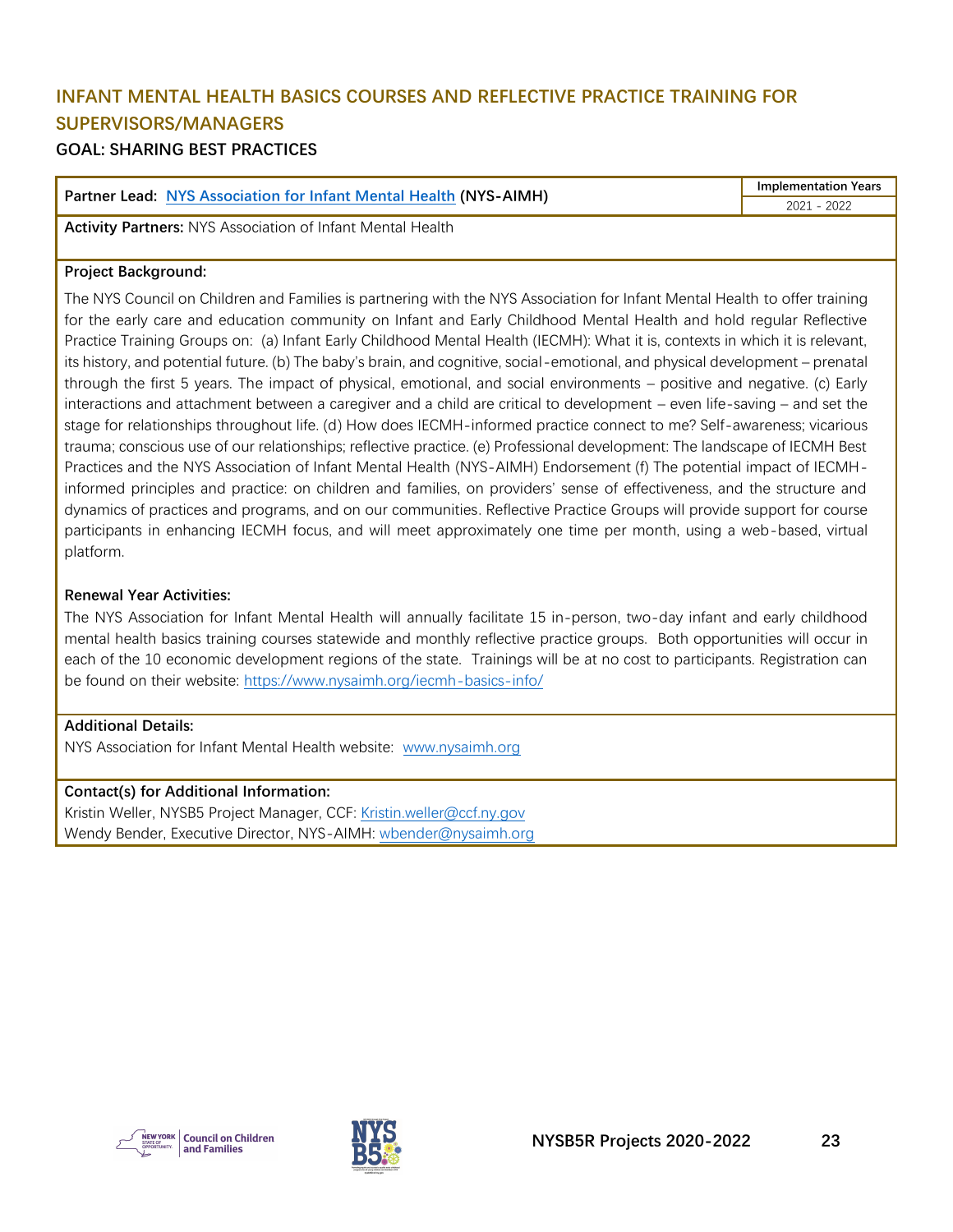## <span id="page-24-0"></span>**INFANT MENTAL HEALTH ENDORSEMENT GOAL: SHARING BEST PRACTICES**

|                                                         | <b>Implementation Years</b> |
|---------------------------------------------------------|-----------------------------|
| Partner Lead:<br><b>Early Care and Learning Council</b> | 2022<br>nnnn<br>LUZU        |

**Activity Partners:** Early Care and Learning Council, NYS Office for Children and Family Services, the NYS Association for Infant Mental Health.

#### **Project Background:**

The Early Care and Learning Council (ECLC) will partner with the NYS Association for Infant Mental Health (NYS-AIMH) to provide guidance to support NYS Infant Mental Health Endorsement for the ECLC's 35 Infant Mental Health Consultants and Infant Toddler Specialists at the Child Care Resource and Referral (CCRR) agencies in the State. This work will dovetail with existing work that the ECLC is doing with the NYS Office of Children and Family Services.

The NYS-AIMH Endorsement is a credentialing system that supports and recognizes the knowledge and ability of professionals who work with or on behalf of infants and young children up to age five and their families. Credentialing is based on a nationally recognized set of standards and competencies that define best practice and guide professional development across disciplines. The intent of the NYS-AIMH Endorsement is to recognize and document the development of infant and family professionals within an organized system of culturally sensitive, relationship-based, Infant Mental Health learning and work experiences. Endorsement by NYS-AIMH verifies that an applicant has attained the level of education required, participated in specialized continuing education and in-service trainings, engaged in professional work related to infants and toddlers, obtained reflective supervision/consultation from mentors or supervisors, and acquired knowledge to promote the delivery of high quality, culturally sensitive, relationship-based services to infants, toddlers, families and other caregivers.

#### **Renewal Year Activities**:

During the renewal grant years, support for the NYS-AIMH endorsement of 40 infant mental health consultants from regional CCR&Rs and to promote the recognition of the Endorsement through the provision of community awareness trainings and a marketing video to promote understanding of the endorsement to encourage participation. The awareness sessions will be open to other community members as well and encourage participants to take advantage of this opportunity for their endorsement to be free.

#### **Additional Details:**

- NYSAIMH website: [www.nysaimh.org](http://www.nysaimh.org/)
- ECLC Infant and Toddler Mental Health Consultation Project: <https://earlycareandlearning.org/itmh/>
- List of CCRRs[: https://ocfs.ny.gov/main/childcare/referralagencies.asp](https://ocfs.ny.gov/main/childcare/referralagencies.asp)

#### **Contact(s) for Additional Information:**

Kristin Weller, NYSB5 Project Manager, CCF: [Kristin.weller@ccf.ny.gov](mailto:Kristin.weller@ccf.ny.gov) Andria Ryberg, Director, Child Care Supply, ECLC: [aryberg@earlycareandlearning.org](mailto:aryberg@earlycareandlearning.org)



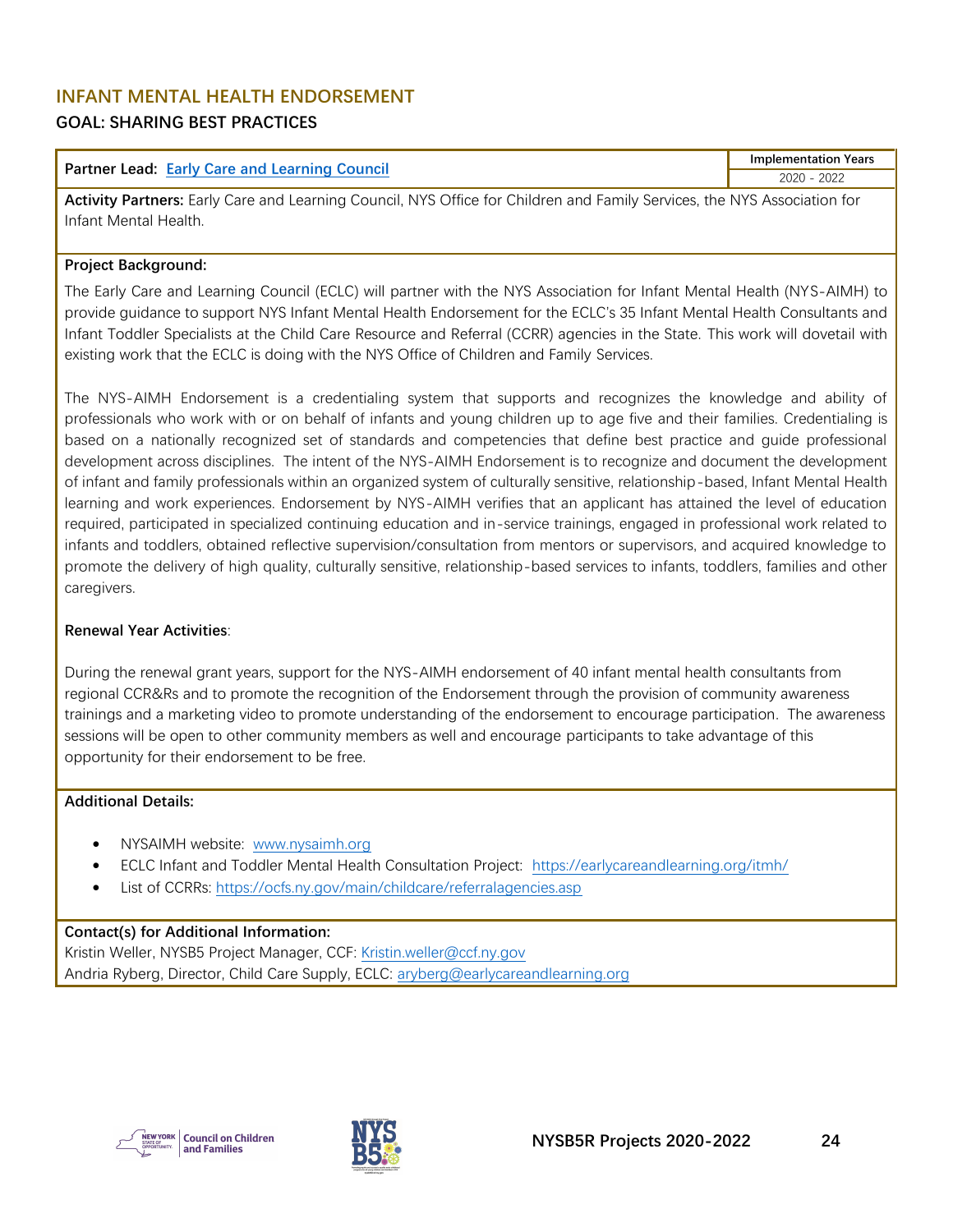## <span id="page-25-0"></span>**INFANT MENTAL HEALTH REFLECTIVE PRACTICE TRAINING**

## **GOAL: SHARING BEST PRACTICES**

|                                                          | <b>Implementation Years</b> |
|----------------------------------------------------------|-----------------------------|
| <b>Partner Lead: The Early Care and Learning Council</b> | 2022<br>2020                |

**Activity Partners:** Early Care and Learning Council, NYS Office for Children and Family Services, the NYS Association for Infant Mental Health.

#### **Project Background:**

The Early Care and Learning Council will work with the NYS Association of Infant Mental Health to provide reflective practice training to the supervisory staff at the Child Care Resource and Referral agencies who lead their local Infant Toddler Mental Health Consultation and Project. Reflective practice training is considered a best practice. Reflective practice training explores the parallel process and attends to the importance of all relationships including the ones between practitioner and supervisor, between practitioner and parent, and between parent and infant/toddler. Reflective practice relates to professional and personal development within one's discipline by attending to the emotional content of the work and how reactions to the content affect the work. There is often greater emphasis on the supervisor's ability to listen and wait, allowing the supervisee to discover solutions, concepts and perceptions on his/her own without interruption from the supervisor.

#### **Renewal Year Activities:**

Supporting the provision of reflective supervision and training for the supervisors of the NYS Infant Toddler Mental Health Consultation project is integral to the short-term success and long-term sustainability of infant mental health consultation in our state. The ECLC working in partnership with the NYS Association for Infant Mental Health will provide regular reflective practice supervision training for infant toddler mental health consultants and create promotional materials for the reflective practice that describe what it is and how it can enhance quality care and education.

#### **Additional Details:**

- NYSAIMH website: [www.nysaimh.org](http://www.nysaimh.org/)
- ECLC Infant and Toddler Mental Health Consultation Project: <https://earlycareandlearning.org/itmh/>
- List of CCRRs[: https://ocfs.ny.gov/main/childcare/referralagencies.asp](https://ocfs.ny.gov/main/childcare/referralagencies.asp)

#### **Contact(s) for Additional Information:**

Kristin Weller, NYSB5 Project Manager, CCF: [Kristin.weller@ccf.ny.gov](mailto:Kristin.weller@ccf.ny.gov) Andria Ryberg, Director, Child Care Supply, ECLC: [aryberg@earlycareandlearning.org](mailto:aryberg@earlycareandlearning.org)



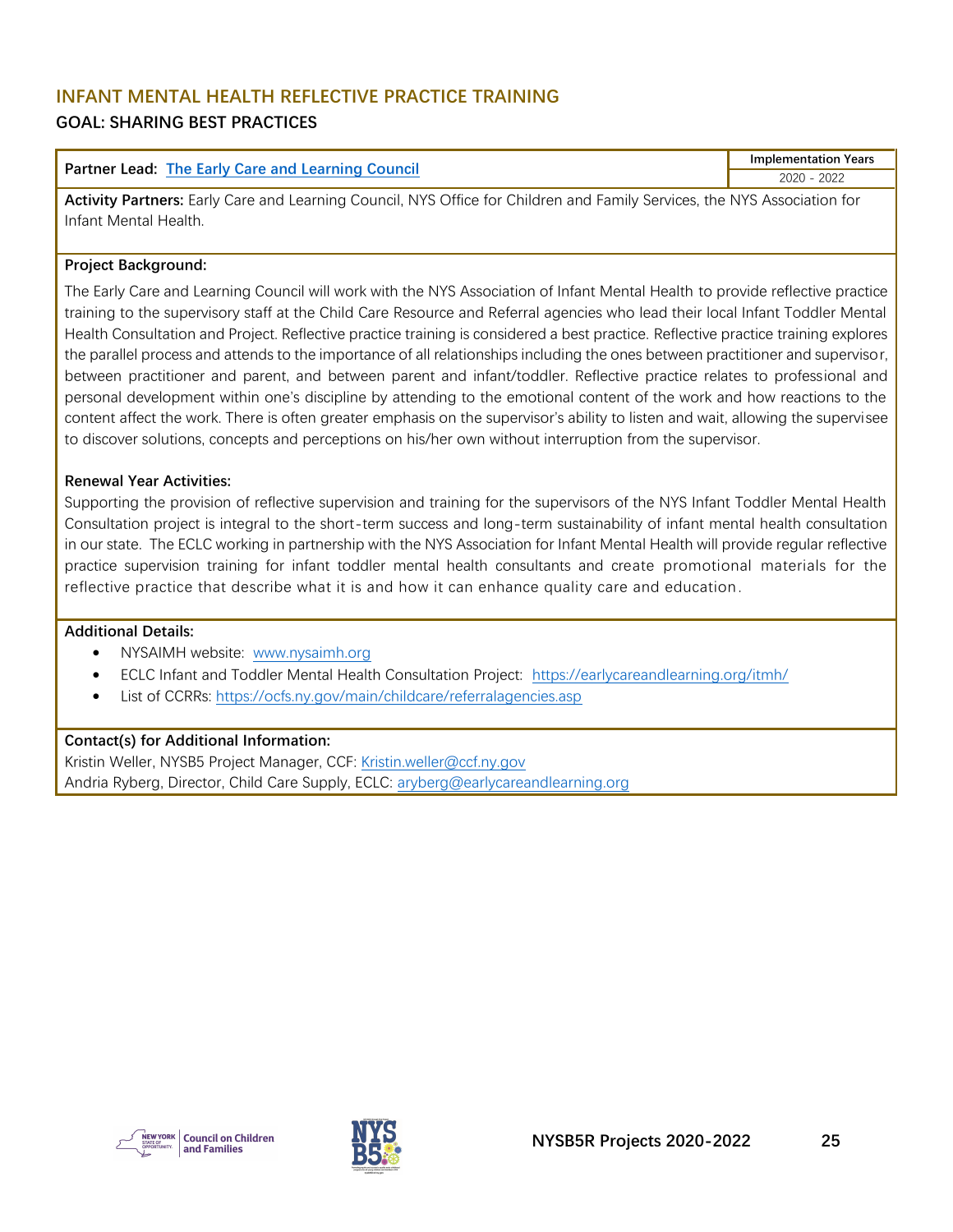## <span id="page-26-0"></span>**INFANT TODDLER CHILD DEVELOPMENT ASSOCIATION CREDENTIAL (I/T CDA) GOAL: SHARING BEST PRACTICES**

**Partner Lead: [City University of New York, Early Childhood Professional Development Institute](https://www.earlychildhoodny.org/) Implementation Years** 2020 - 2022

**Activity Partners:** NY Early Childhood Professional Development Institute, NY State Education Department, institutions of higher education in NYS.

#### **Project Background:**

The CUNY Professional Development Institute (the Institute) and the Early Childhood Career Development Center at the Institute will partner with two new institutes of higher education in New York State to provide credit bearing coursework that leads to the Child Development Associate (CDA) credential. During the initial NYSB5 grant year, funds were used to support opportunities for the current and future infant and toddler workforce to earn their credit-bearing CDA and to then be qualified to work effectively in infant and toddler programs throughout NY state.

#### **Renewal Year Activities:**

The grant will annually cover the costs for 45 participants: tuition, fees, books and CDA-required components.

## **Additional Details:**

<https://www.earlychildhoodny.org/cdsc/>

#### **Contact(s) for Additional Information:**

Patricia Persell, ECAC Co-chair, Head Start Collaboration Director, CCF: [patricia.persell@ccf.ny.gov](mailto:patricia.persell@ccf.ny.gov) Sherry Cleary, ECAC Co-chair, University Dean –Office of Early Childhood Initiatives and Executive Director – NY Early Childhood Professional Development Institute: Sherry.cleary@cuny.edu



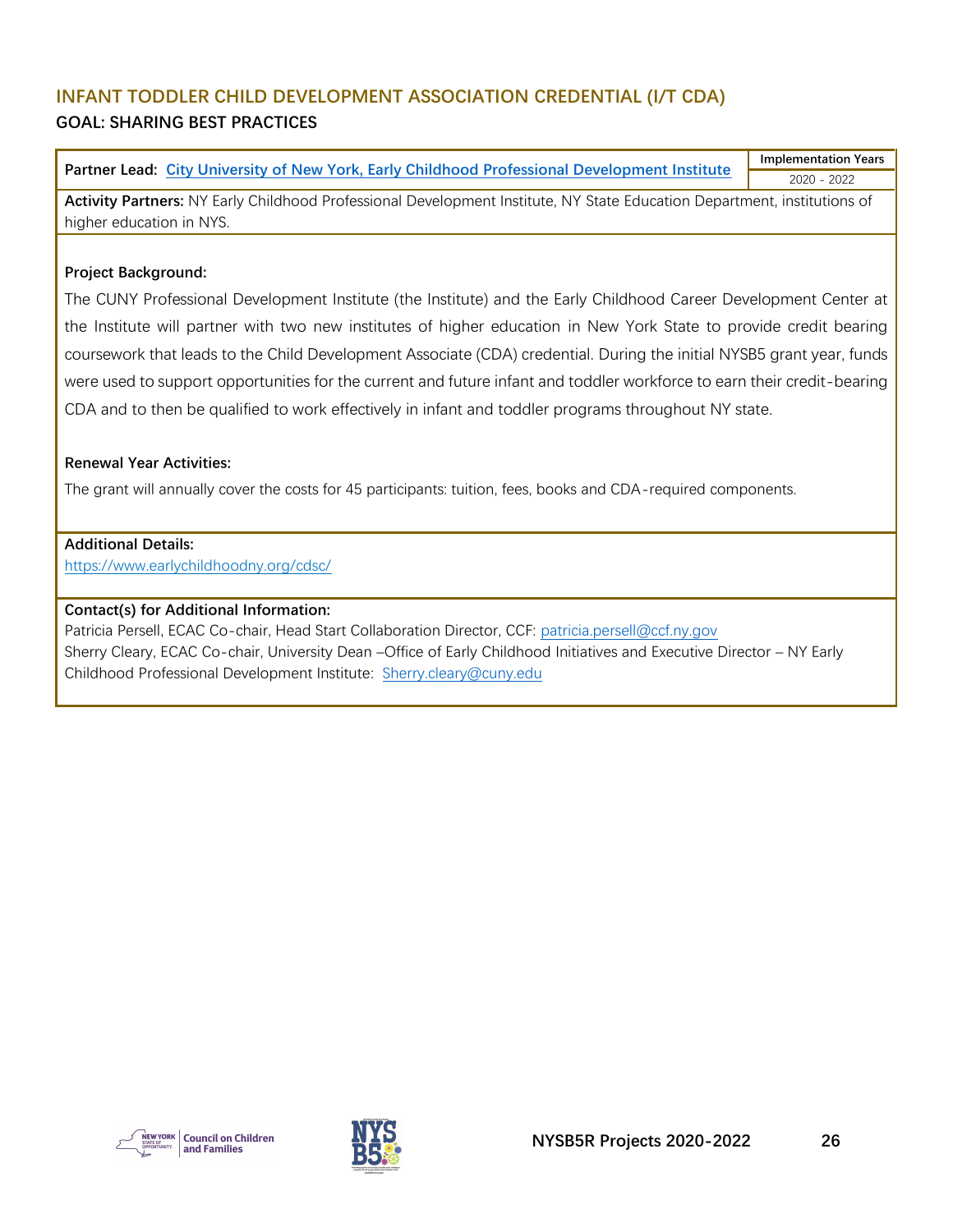## <span id="page-27-0"></span>**P3 SUMMER INSTITUTE**

## **GOAL: SHARING BEST PRACTICES**

**Partner Lead: [NYS Education Department Office of Early Learning](http://www.p12.nysed.gov/earlylearning/)**

**Implementation Years** 2020 - 2022

#### **Activity Partners:**

NYS Education Department Office of Early Learning

#### **Project Background:**

During the initial NYSB5 grant year, 2019, the Preschool through Third Grade (P-3) Summer Institute was convened using NYSB5 Preschool Development Grant funds. The Institute, "Building Capacity for Prekindergarten to 3rd Grade Standards Implementation: Supporting All Students," brought together over 250 participants from school districts and communitybased organizations including teachers from prekindergarten through third grade, administrators and curriculum and instruction specialists with a focus on how to effectively support young children's learning and development in the early grades through meaningful curriculum development and effective instructional strategies. Workshops focused on learning standards, developmentally appropriate environments and instructional strategies.

#### **Renewal Year Activities:**

Due to COVID-19, the annual Preschool through Third Grade (P-3) Summer Institute in 2020 was different than in past years. The NYS Education Department featured specialized content released each Thursday in August on a [web page](http://www.p12.nysed.gov/earlylearning/) linked from NYSED's Office of Early Learning website. The featured speakers included:

- o Principal Baruti Kafele on how to talk to children about race (virtual presentation)
- o Dana Benzo (Rome CSD) on anti-bias curriculum (virtual presentation)
- o Miriam Beloglovsky and Shannon Riley-Ayers
- o Tamae Memole and Tim Hathaway from Prevent Child Abuse on ACES and Building Resilience through Protective Factors.
- Screening of the film "No Small Matter"

**The P3 Institute will be delivered annually in partnership with the NYS Education Department and the NYS Council on Children and Families.** 

#### **Additional Details:**

NYS Education Department Office of Early Learning website:<http://www.p12.nysed.gov/earlylearning/>

#### **Contact(s) for Additional Information:**

Kristin Weller, NYSB5 Project Manager, CCF: [Kristin.weller@ccf.ny.gov](mailto:Kristin.weller@ccf.ny.gov) Jason Breslin, Director, NY State Education Department Office of Early Learning: [jason.bresline@nysed.gov](mailto:jason.bresline@nysed.gov)



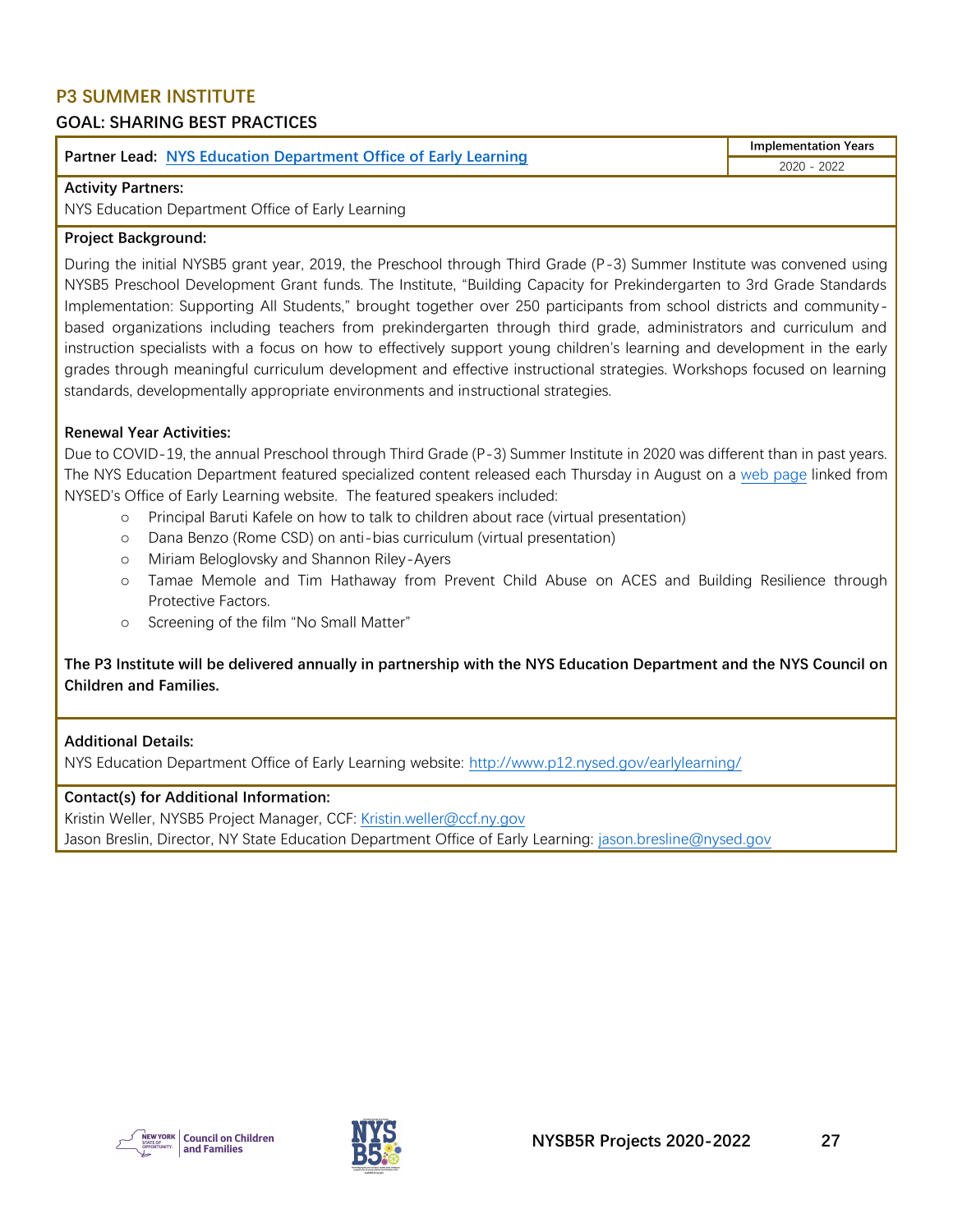#### <span id="page-28-0"></span>**ADVERSE CHILDHOOD EXPERIENCES (ACES) TRAINING GOAL: SHARING BEST PRACTICES**

| <b>Partner Lead: Early Care and Learning Council</b> | Implementation Years |
|------------------------------------------------------|----------------------|
|                                                      | 2022<br>2020         |

#### **Activity Partners:**

Early Care and Learning Council, the NYS network of Child Care Resource and Referral agencies, community-based organizations.

**Project Background:** The Early Care and Learning Council partnered with [The La Salle School](https://www.lasalle-school.org/) and [Brightside Up](https://www.brightsideup.org/) for the development of an Adverse Childhood Experiences (ACEs) trainers' curriculum for CCR&R staff to share with their respective communities. It is vital that the CCR&Rs be able to work effectively in a trauma-informed context because CCR&R agencies work with parents of young children and child care providers as part of their daily outreach. Through this project, ECLC will develop the trauma-informed capacity of the state's 35 CCR&Rs. The outcome of these ACEs trainings will be that CCR&Rs become trauma-informed agencies that reflect traumainformed values and practices.

#### **Renewal Year Activities:**

The "101 Level" ACEs training, which focuses on building a foundation of understanding as to the impacts of ACEs on later life development, will be available to child care providers and communities following regional train-thetrainer experiences in 2020.

#### **Additional Details:**

Early Care and Learning Council Website: [www.earlycareandlearning.org](http://www.earlycareandlearning.org/) ACES information: <https://earlycareandlearning.org/aces/>

#### **Contact(s) for Additional Information:**

Kristin Weller, NYSB5 Project Manager, CCF: [Kristin.weller@ccf.ny.gov](mailto:Kristin.weller@ccf.ny.gov) Andria Ryberg, Director, Child Care Supply, ECLC: [aryberg@earlycareandlearning.org](mailto:aryberg@earlycareandlearning.org)



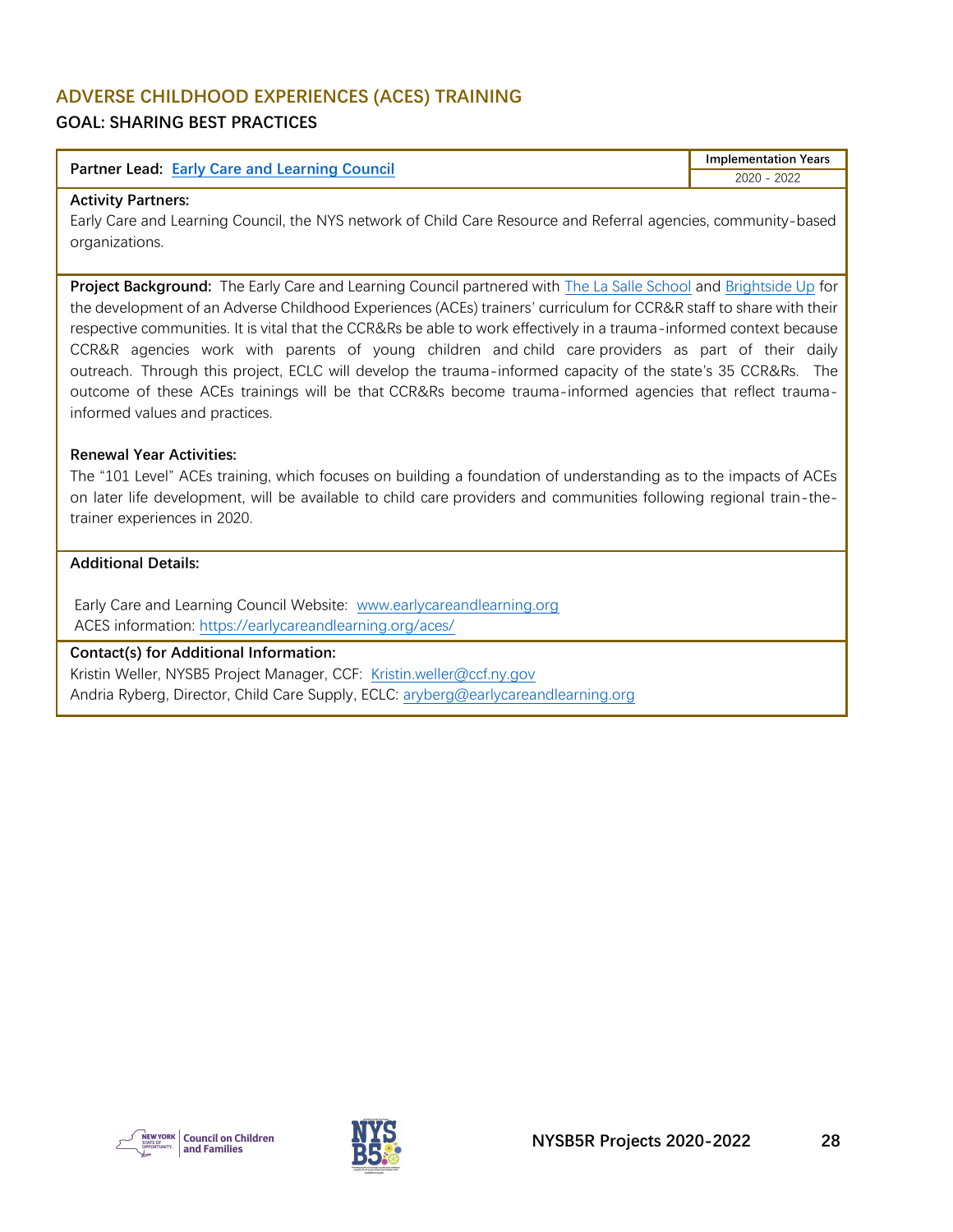## <span id="page-29-0"></span>**STRENGTHENING PROTECTIVE FACTORS TRAINING GOAL: SHARING BEST PRACTICES**

#### **Partner Lead: [Prevent Child Abuse New York](https://www.preventchildabuseny.org/)**

**Implementation Years** 2020 - 2022

#### **Activity Partners:**

NYS Council on Children and Families, Prevent Child Abuse NY

#### **Project Background:**

The Strengthening Families Protective Factors Framework includes the following five protective factors: Parental Resilience, Social Connections, Knowledge of Parenting and Child Development, Concrete Support in Times of Need, Social and Emotional Competence of Children. It is a research-informed, strength-based approach that prevents child abuse and neglect by focusing on the well-being of all families and helping families identify and build on their own protective factors.

In 2019, NYSB5 funded Prevent Child Abuse NY, in partnership with the National Alliance of Children's Trust (CTF), to hold a 3-day Training of Trainers for the Protective Factors Framework, "Bringing the Protective Factors Framework to Life in Your Work". 16 people were trained as CTF Alliance Certified Protective Factors Framework Trainers, bringing the total number of certified trainers in NYS to 45. To ensure a coordinated effort throughout the state, bi-monthly Protective Factors Training Learning Collaborative calls were implemented.

#### **Renewal Year Activities:**

During the NYSB5 renewal grant years, with Prevent Child Abuse NY as the lead, the Certified Protective Factors trainers in NYS will convene Protective Factors trainings throughout the state to include any of the individual modules; multiple modules or all seven modules of the Protective Factors Training. All of the Certified Protective Factors Trainers will also meet quarterly to ensure statewide coordination of efforts. Due to COVID-19, trainings were delivered virtually in 2020.

#### **Additional Details:**

To locate a Certified Protective Factors Training near you click the Aspire website **[here](https://nyworksforchildren.org/aspire/go/Default.aspx)**.

For more information about Protective Factors Training:<https://ctfalliance.org/protective-factors/>

Prevent Child Abuse NY website: [www.preventchildabuseny.org](http://www.preventchildabuseny.org/)

**Contact(s) for Additional Information:** Kristin Weller, NYSB5 Project Manager, CCF: [Kristin.weller@ccf.ny.gov](mailto:Kristin.weller@ccf.ny.gov) Tamae Memole, Director, Program Development, PCANY: [tmemole@prevenchildabuseny.org](mailto:tmemole@prevenchildabuseny.org)



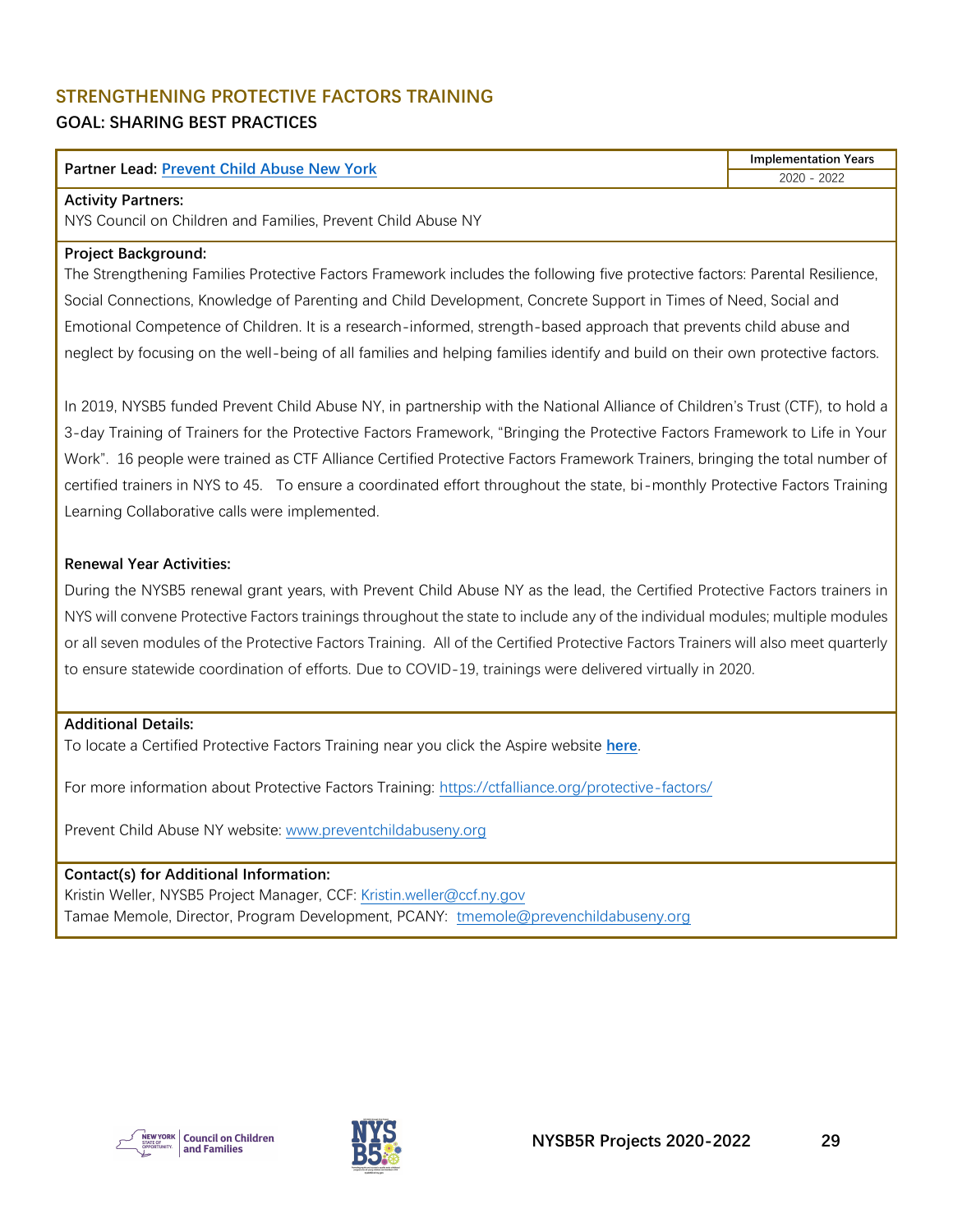## <span id="page-30-0"></span>**PREKINDERGARTEN TRANSPORTATION STUDY GOAL: IMPROVING QUALITY**

| <b>Partner Lead: Transfinder</b>                                                                                                                                                                                                                                                                                                                                                                                                                 | <b>Implementation Years</b> |
|--------------------------------------------------------------------------------------------------------------------------------------------------------------------------------------------------------------------------------------------------------------------------------------------------------------------------------------------------------------------------------------------------------------------------------------------------|-----------------------------|
|                                                                                                                                                                                                                                                                                                                                                                                                                                                  | 2021                        |
| Project Background: The NYS Education Department will be working with a vendor to conduct a Prekindergarten<br>Transportation Study. The NYSB5 Needs Assessment conducted in 2019 found that while NYS has many high-quality ECCE<br>programs, these programs remain inaccessible to some of the state's most vulnerable young children and families in part<br>due to a lack of transportation to care, especially in rural areas of the state. |                             |
| Renewal Grant Year (2021):<br>The prekindergarten transportation study will include a review of enrollment data, identification of stakeholders, quantitative<br>and qualitative research and recommendations for implementation and further study.                                                                                                                                                                                              |                             |
| <b>Activity Partners:</b><br>NYS Education Department and others to be determined.                                                                                                                                                                                                                                                                                                                                                               |                             |

#### **Additional Details:**

Transfinder website - <https://www.transfinder.com/>

**Contact(s) for Additional Information:**

Kristin Weller, NYSB5 Project Manager, CCF: [Kristin.weller@ccf.ny.gov](mailto:Kristin.weller@ccf.ny.gov)



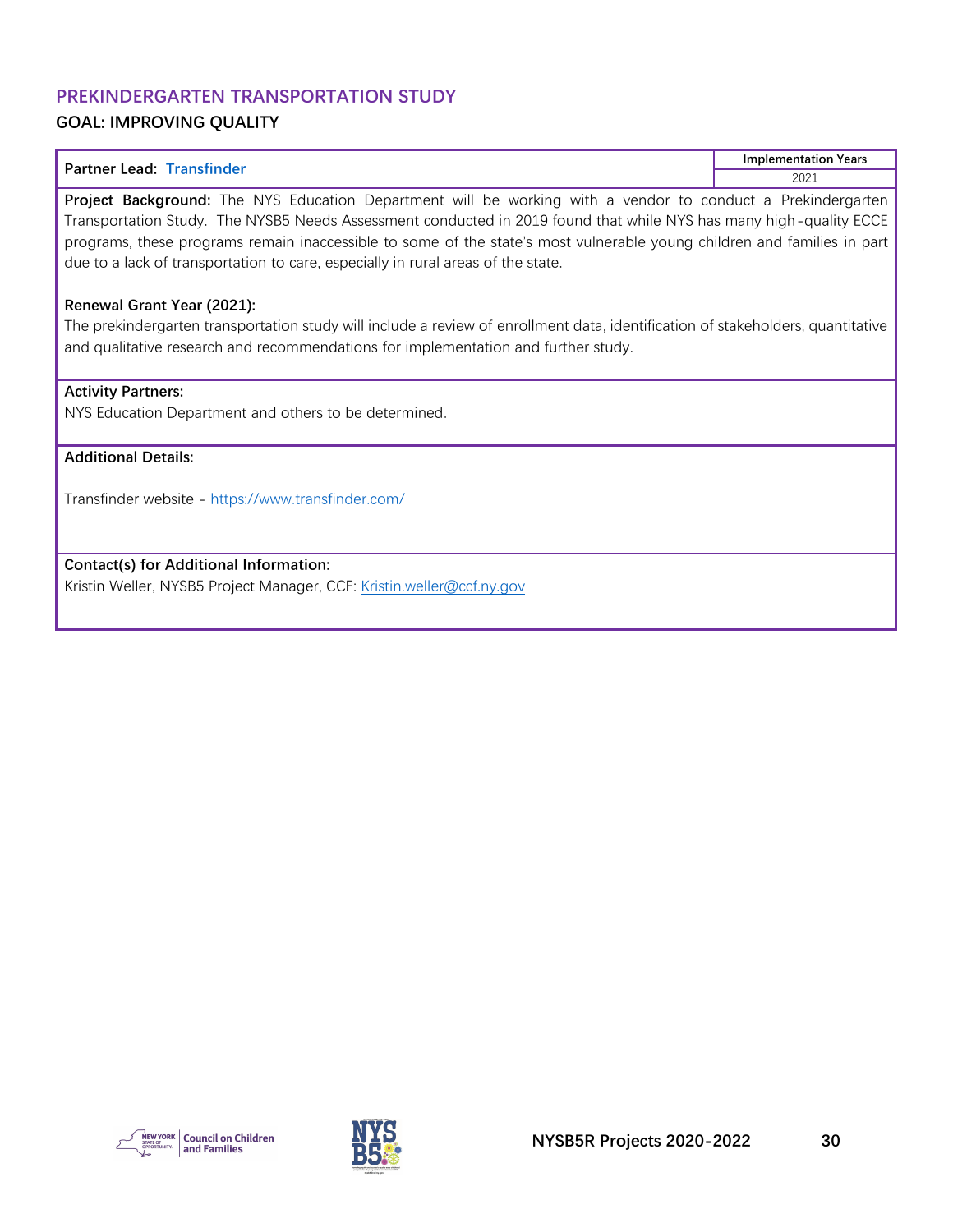## <span id="page-31-0"></span>**QUALITYstarsNY EXPANSION GOAL: IMPROVING QUALITY**

#### **Partner Lead: [City University of New York, Early Childhood Professional Development Institute](https://www.earlychildhoodny.org/)**

**Implementation Years** 2020 - 2022

#### **Activity Partners:**

QUALITYstarsNY, NY Early Childhood Professional Development Institute, Governor's Early Childhood Advisory Council, NYS Education Department, Governor's Child Care Availability Task Force, NYS Office of Children and Family Services.

#### **Project Background:**

QUALITYstarsNY is New York's early childhood quality rating and improvement system. It is a statewide initiative, led by the New York Professional Development Institute in 2010, under the guidance of the Governor's Early Childhood Advisory Council (ECAC) and funded by the NYS Office of Children and Family Services and the NYS Education Department. QUALITYstarsNY assists early childhood programs in improving the quality of their services to achieve the best possible outcomes for children, by facilitating a continuous quality improvement process through a wide variety of supports to early childhood professionals. Support from NYSB5 in 2019 helped bring the total number of programs QUALITYstarsNY is serving to 865 programs. QUALITYstarsNY recruited 28 new programs in the following areas: Hudson Valley, Long Island, Mohawk Valley, NYC, Southern Tier and Western NY. The program goals seek to recruit 100 additional programs. All participating programs received support from their assigned Quality Improvement Specialist and based upon the program's quality improvement plan programs receive funding support for career development, professional development, educational materials and equipment, family engagement resources and more.

#### **Renewal Year Activities:**

With NYSB5 renewal grant funding, the plan is to model best practices in quality improvement and workforce development, expand the number of sites implementing QUALITYstarsNY and develop a more functional Quality Improvement Planning tool and other data enhancements to enable quality improvement strategies to be better analyzed.

#### **Additional Details:**

For more information about QUALITYstarsNY: <http://qualitystarsny.org/>

#### **Contact(s) for Additional Information:**

Patty Persell, Co-chair ECAC, NYS Head Start Collaboration Director: [patricia.persell@ccf.ny.gov](mailto:patricia.persell@ccf.ny.gov) Sherry Cleary, Co-chair ECAC, University Dean –Office of Early Childhood Initiatives and Executive Director – NY Early Childhood Professional Development Institute: [sherry.cleary@cuny.edu](mailto:sherry.cleary@cuny.edu)



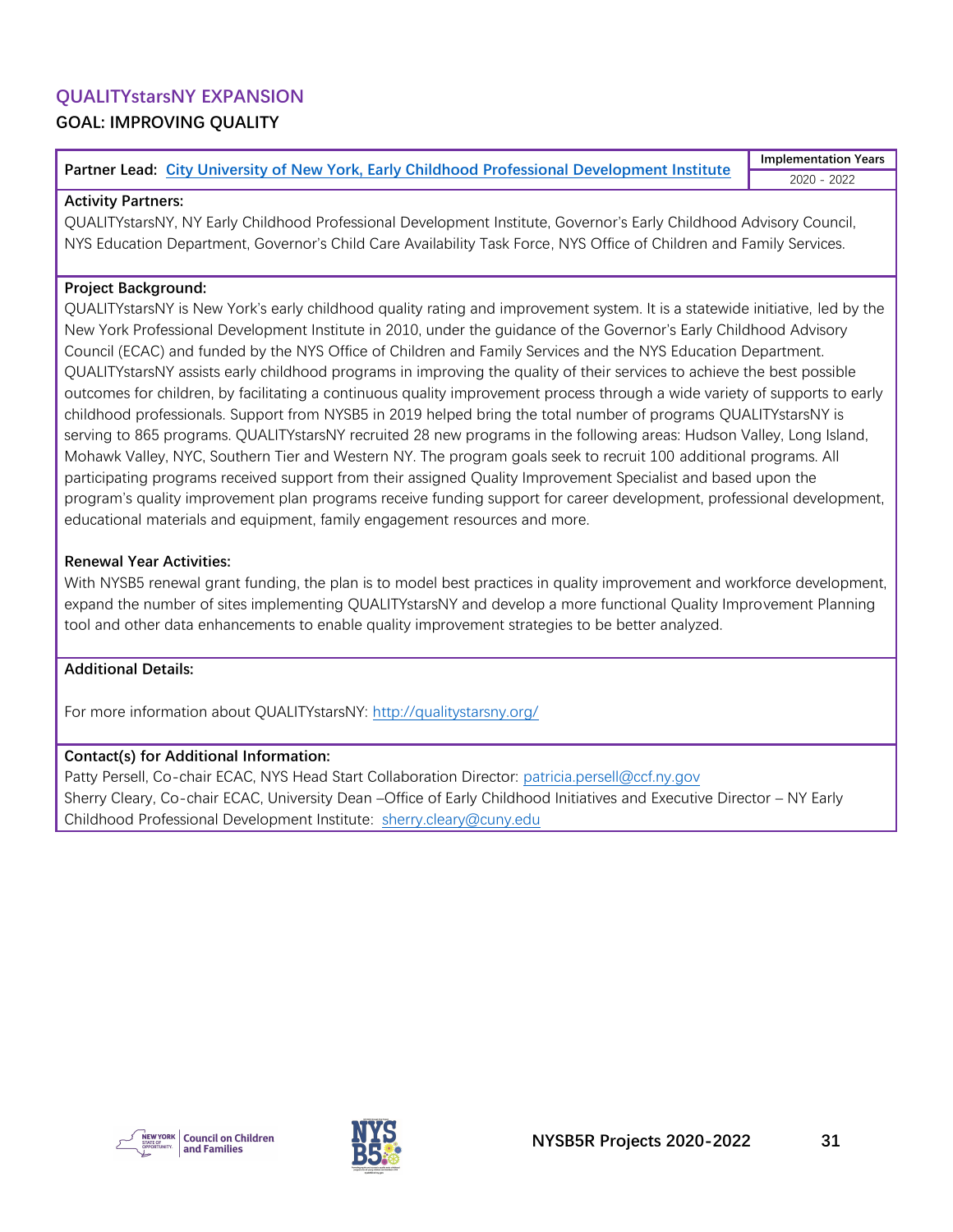#### <span id="page-32-0"></span>**ADDRESSING CHILD CARE DESERTS GOAL: SYSTEM COORDINATION**

| Partner I<br><b>Early Care and Learning Council</b><br>Lead: | Years<br>Implementation |
|--------------------------------------------------------------|-------------------------|
|                                                              | 2022<br>2020            |

#### **Activity Partners:**

Early Care and Learning Council, Child Care Resource and Referral network, NYS Office of Children and Family Services, Child Care Availability Task Force.

#### **Project Background:**

With support from NSYB5 funds in 2019, the NYS Council on Children and Families awarded funds to CCRRs in 9 Regional Economic Development Council (REDC) Regions. Each CCR&R partnered with its local REDC to increase child care access in their communities, and each submitted a report that included an assessment of the early care and education needs of the region, identified barriers families face in decisions around early care and education, and identified the supports needed to ensure coordinated quality early care and education access for all children birth to 5 in the region. Please find the reports here: Brightside Up [\(Capital District\)](https://www.ccf.ny.gov/files/7315/7909/7209/drCapitalRegion.pdf), Child Care Coordinating Council of the North Country [\(North Country\)](https://www.ccf.ny.gov/files/3515/7909/7246/drNorthCountry.pdf), Cornell Cooperative Extension of Oneida County **(**[Mohawk Valley\)](https://www.ccf.ny.gov/files/5015/9420/8312/5-MohawkValley.pdf), Child Care Council of Westchester [\(Mid-Hudson\)](https://www.ccf.ny.gov/files/5415/9420/8374/8-Mid-Hudson.pdf), Child Care Council of Suffolk **(**[Long Island\)](https://www.ccf.ny.gov/files/8315/9420/8414/10-LongIslandCollated.pdf), Child Development Council of Central NY [\(Southern Tier\)](https://www.ccf.ny.gov/files/8615/7909/7267/drSouthTier.pdf), Child Care Solutions [\(Central NY\)](https://www.ccf.ny.gov/files/6915/7909/7229/drCentralNY.pdf), Child Care Council **(**Finger Lakes), Child Care Resource Network [\(Western NY,](https://www.ccf.ny.gov/files/3415/7909/7286/drWesternNY_Part1.pdf) [Western NY Barriers](https://www.ccf.ny.gov/files/4315/7909/7305/drWesternNY_Part2.pdf)

#### **Renewal Year Activities:**

During the renewal years, the ECLC will identify CCRRs to partner with the regional economic development councils (REDCs) to increase access to infant/toddler programs for families. The ECLC will leverage the work of the REDCs to expand on their efforts to promote early care and education programming as well as the recommendations of the NYS Governor's Child Care Availability Task Force.

#### **Additional Details:**

#### **NYS Governor's Child Care Task Force**

**Contact(s) for Additional Information:** Kristin Weller, NYSB5 Project Manager, CCF: [Kristin.weller@ccf.ny.gov](mailto:Kristin.weller@ccf.ny.gov) Andria Ryberg, Director, Child Care Supply, ECLC: [aryberg@earlycareandlearning.org](mailto:aryberg@earlycareandlearning.org)



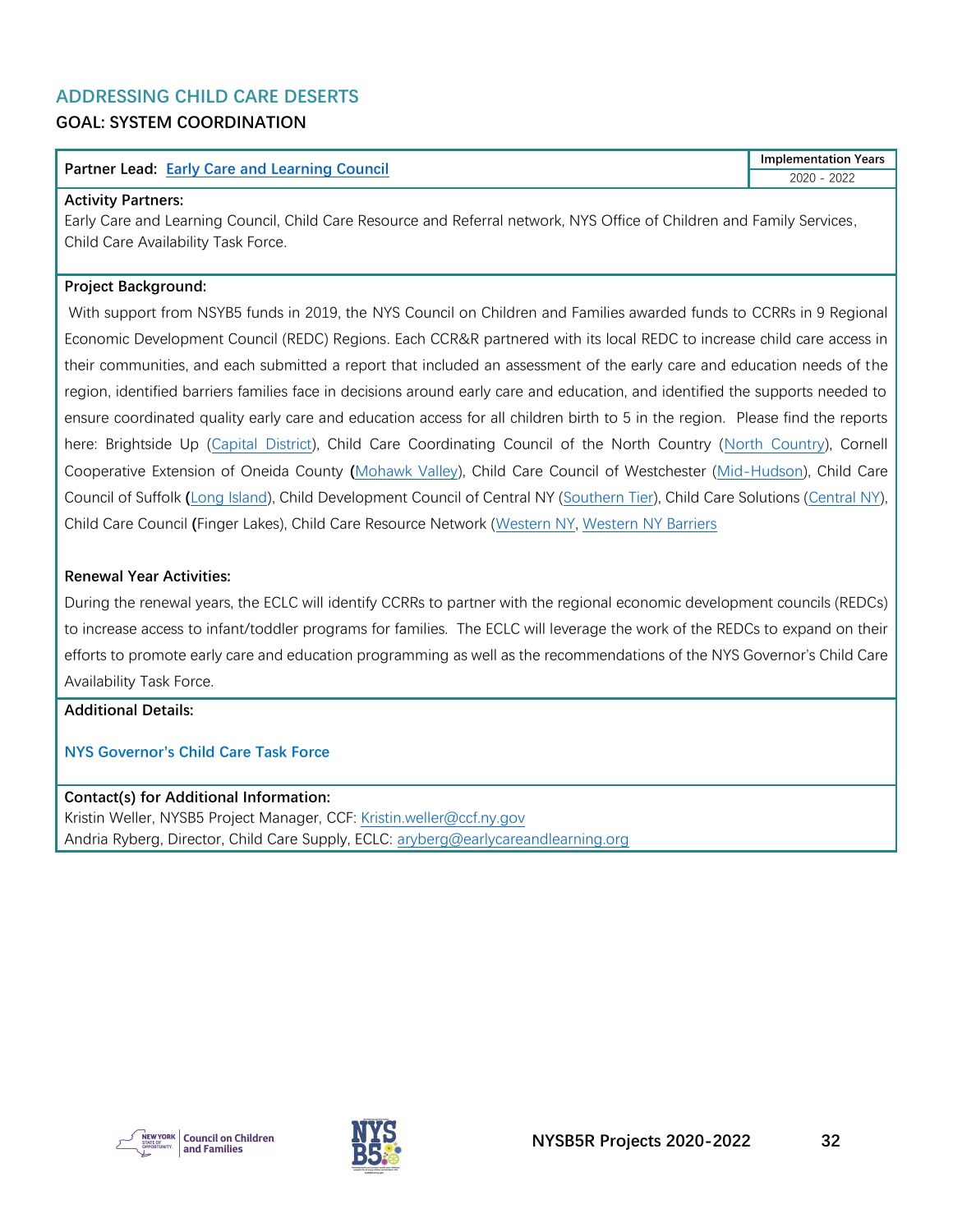## <span id="page-33-0"></span>**ASPIRE REGISTRY EXPANSION**

## **GOAL: SYSTEM COORDINATION**

**Partner Lead: [City University of New York, Early Childhood Professional Development Institute](https://www.earlychildhoodny.org/) Implementation Years** 2020 - 2022

#### **Activity Partners:**

NY Early Childhood Professional Development Institute, NYS Early Childhood Advisory Council, NY Works for Children, NYS Education Department, NYS Office of Children and Family Services, NYC Department of Health and Mental Hygiene, the National Registry Alliance.

#### **Project Background:**

The Aspire Registry is an online workforce registry that serves as a comprehensive and centralized database for early care and education professionals in NYS. The Aspire Registry was developed by the NYS Early Childhood Advisory Council and New York Professional Development Institute, with support from city and state agencies and private philanthropy, to support early childhood professionals by compiling and verifying qualifications: degrees, certificates, credentials and professional development, work history, native language, study plan status, and a range of additional career information. Aspire data is used in licensing compliance visits, QUALITYstarsNY – the state's quality rating and improvement system for early care and learning programs, and local research. Aspire is quality assured by the National Registry Alliance and contributes data to the national data set. With expanded Aspire Registry participation, essential cross-system workforce data will be collected to inform the NYSB5 needs assessment and strategic plan to improve coordination and quality of the NYS mixed delivery system. With the added support of the NYSB5 grant in 2019, the Aspire Registry included a total of 457 new organization accounts and added over 8,800 new registry profiles. A Quality Assurance Specialist was hired to develop a brochure and videos to promote the Registry. In addition, the Registry receives a live feed from the SUNY Professional Development Program that imports attendance at all OCFS-approved eLearning courses.

#### **Renewal Year Activities:**

It is anticipated that 8,000 additional members, 300 new organizational accounts, and 600 new Aspire trainer profiles will be added to the Aspire Registry with NYSB5 grant funds each year of the grant.

#### **Additional Details:**

#### **For more information about the Aspire Registry:**

<https://www.nyworksforchildren.org/>

#### **Contact(s) for Additional Information:**

Patty Persell, Co-chair ECAC, NYS Head Start Collaboration Director: [patricia.persell@ccf.ny.gov](mailto:patricia.persell@ccf.ny.gov) Sherry Cleary, Co-chair ECAC, University Dean –Office of Early Childhood Initiatives and Executive Director – NY Early Childhood Professional Development Institute: [sherry.cleary@cuny.edu](mailto:sherry.cleary@cuny.edu)



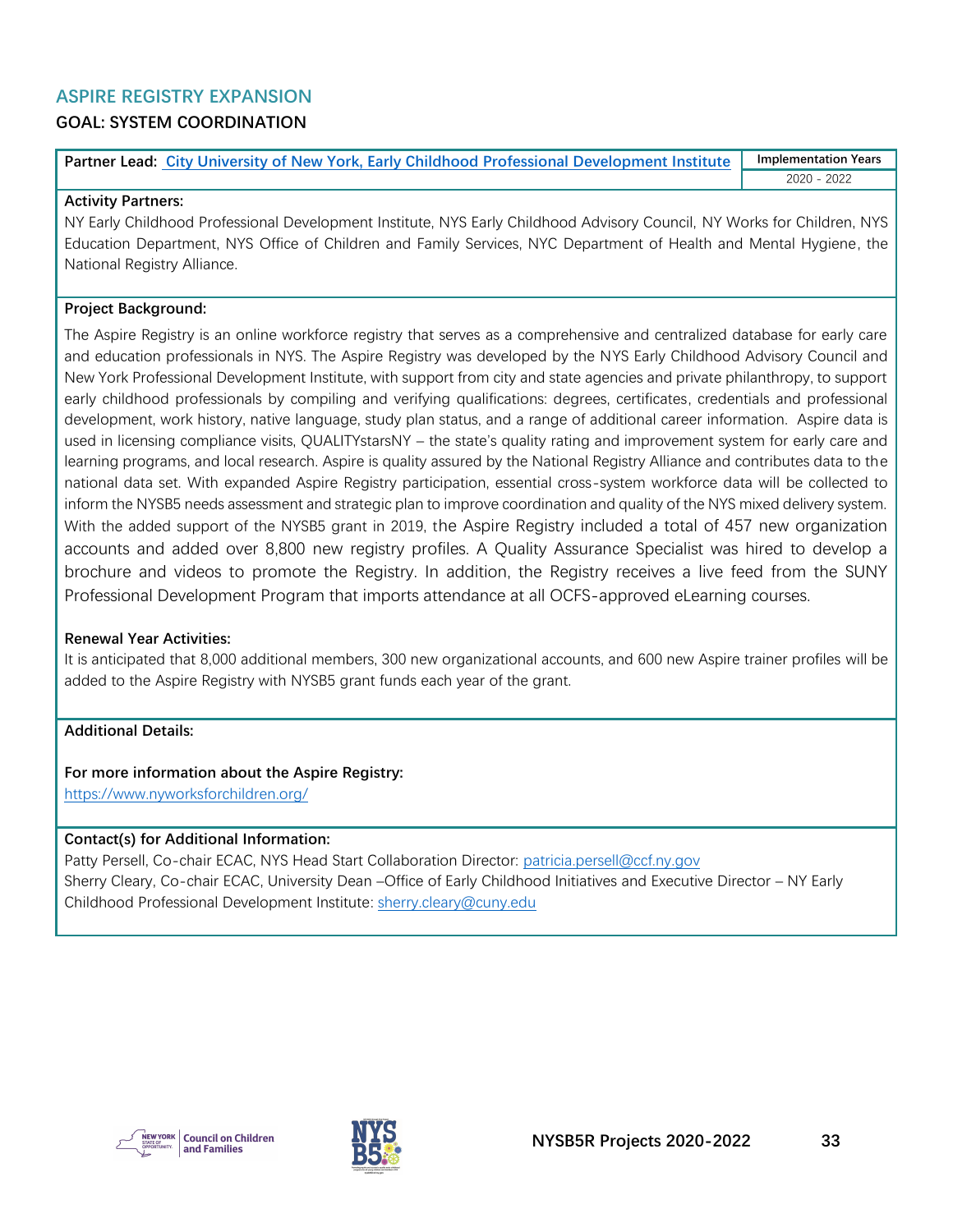## <span id="page-34-0"></span>**EARLY CHILDHOOD INTEGRATED DATA PILOT**

## **GOAL: SYSTEM COORDINATION**

| Partner Lead: State University of New York at Albany, Center for Human Services Research | <b>Implementation Years*</b> |
|------------------------------------------------------------------------------------------|------------------------------|
|                                                                                          | 2022<br>2021                 |

#### **Activity Partners:**

Center for Human Services Research (CHSR) at State University of NY (SUNY), NYS Office of Children and Family Services, NYS Education Department Office of Early Learning, Early Childhood Advisory Council.

#### **Project Background:**

The NYSB5 grant provided an opportunity to conduct a data feasibility study to explore the state's capacity to build a comprehensive early childhood integrated data system. For this activity, the NYSB5 team worked with the Center for Human Services Research (CHSR) at the State University of New York to conduct a review of current early childhood data system configurations and data sharing, met with key stakeholders and developed recommendations for the design, creation, use, and maintenance of an integrated system.

#### **Renewal Year Activities:**

CHSR and NYS Council on Children and Families discussed an alternative to the pilot data matching project as one that would highlight local integrated data systems. One such example is Rochester's early childhood data system (COMET). In addition, other local or regional data systems with varying stages of integration will be studied. In the Adirondacks there is an adult system, which is adding young children and, in the Southern Tier, Kids on Track Steuben allows local providers to see child indicator data. As well, the four Help Me Grow communities in NYS offer parents and providers a screening and service referral hub.

**Implementation:** This project is being revised due to the COVID-19 pandemic and the state's response. The goal is to highlight successes, challenges and benefits of integrated data at the local level to underscore the importance of an integrated early childhood data system. During the COVID-19 pandemic, integrated data is key to planning and re-opening the state's economy with priority for child care and schools as parents return to the workforce.

#### **Contact(s) for Additional Information:**

Cate Bohn, NYS KIDS COUNT Director, CCF: [Cate.Bohn@ccf.ny.gov](mailto:Cate.Bohn@ccf.ny.gov) Rose Greene, Director, Center for Human Services Research, SUNY: [rgreene@albany.edu](mailto:rgreene@albany.edu)



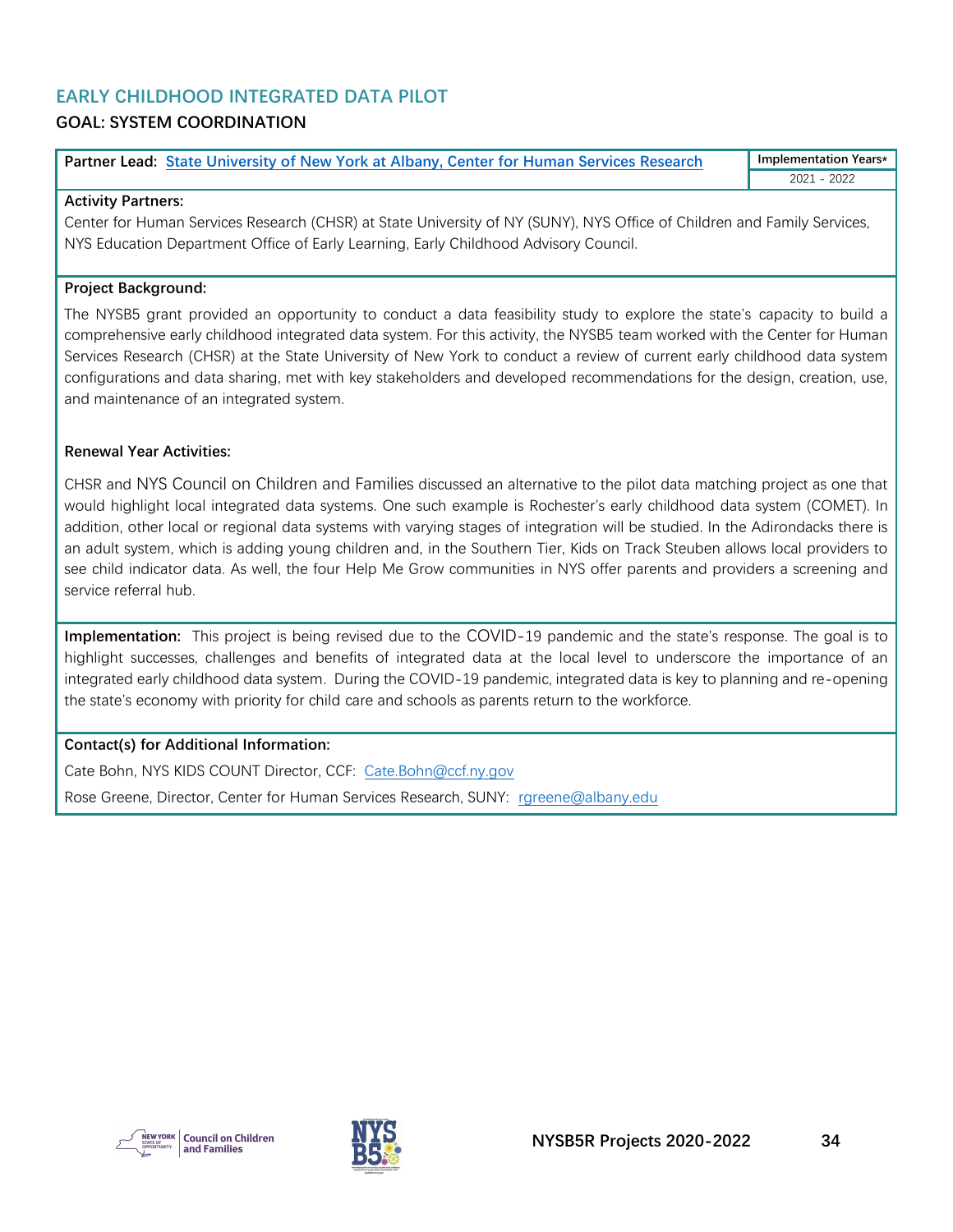#### <span id="page-35-0"></span>**EARLY CHILDHOOD SHARED SERVICES ALLIANCE GOAL: SYSTEM COORDINATION**

| <b>Partner Lead: City University of New York, Early Childhood Professional Development Institute</b> | <b>Implementation Years</b> |
|------------------------------------------------------------------------------------------------------|-----------------------------|
|                                                                                                      | 2020 - 2022                 |

#### **Activity Partners:**

NY Association for the Education of Young Children, NYS Office of Children and Family Services, Early Childhood Advisory Council, Early Care and Learning Council, Child Care Resource and Referral agencies.

#### **Project Background:**

One of the goals of the NYSB5 grant is to share best practices. The ECNY Shared Source web-based platform allows early childhood professional to share. This useful resource platform grew out of a collaboration between the New York State Early Childhood Advisory Council, the New York Association for the Education of Young Children (NYAEYC), and the Early Care and Learning Council. On the current Shared Source website, early care and education practitioners can access information and training in key areas including business practices, family engagement and health and safety requirements. Resources available are policies and procedures, guides, forms, templates, trainings and checklists that support compliance with the federal Child Care Development Block Grant. Additionally, buying power is provided because Shared Source created a nationwide pool of purchasers and members can benefit from the buying power and save on child care products, anything from furniture to office products.

During the initial NYSB5 grant year, NYAEYC with support from the NYSB5 project upgraded the shared services platform www.sharedsourceecny.org. Since the upgrade, 89 new members requested membership and the site has increased usership by over 40%. NYAEYC conducted train the trainer sessions with a consultant (CCA Global) to familiarize CCRR staff and NYAEYC volunteer leaders to increase understanding of the benefits of shared services and prepare them to conduct regional trainings to promote use and impact of the platform. The shared services platform is a one-stop shop for child care providers. It provides small programs large buyer purchase discounts, links to HR materials, best practices etc.

#### **Renewal Year Activities:**

The NYSB5 project will work to expand the awareness about the existing Shared Source resource [www.sharedsourceecny.org](http://www.sharedsourceecny.org/) and expand its application beyond its current scope.

#### **Additional Details:**

Shared Source Early Childhood NY: <https://www.sharedsourceecny.org/utility-pages/log-in/?redirectUrl=/>

#### **Contact(s) for Additional Information:**

Patty Persell, Co-Chair ECAC, NYS Head Start Collaboration Director: [patricia.persell@ccf.ny.gov](mailto:patricia.persell@ccf.ny.gov) Kristen Kerr, Executive Director, NYAEYC: [kkerr@nysaeyc.org](mailto:kkerr@nysaeyc.org) Sherry Cleary, Co-chair ECAC, University Dean –OECI and Executive Director – NY Early Childhood Professional Development Institute: sherry.cleary@cuny.edu



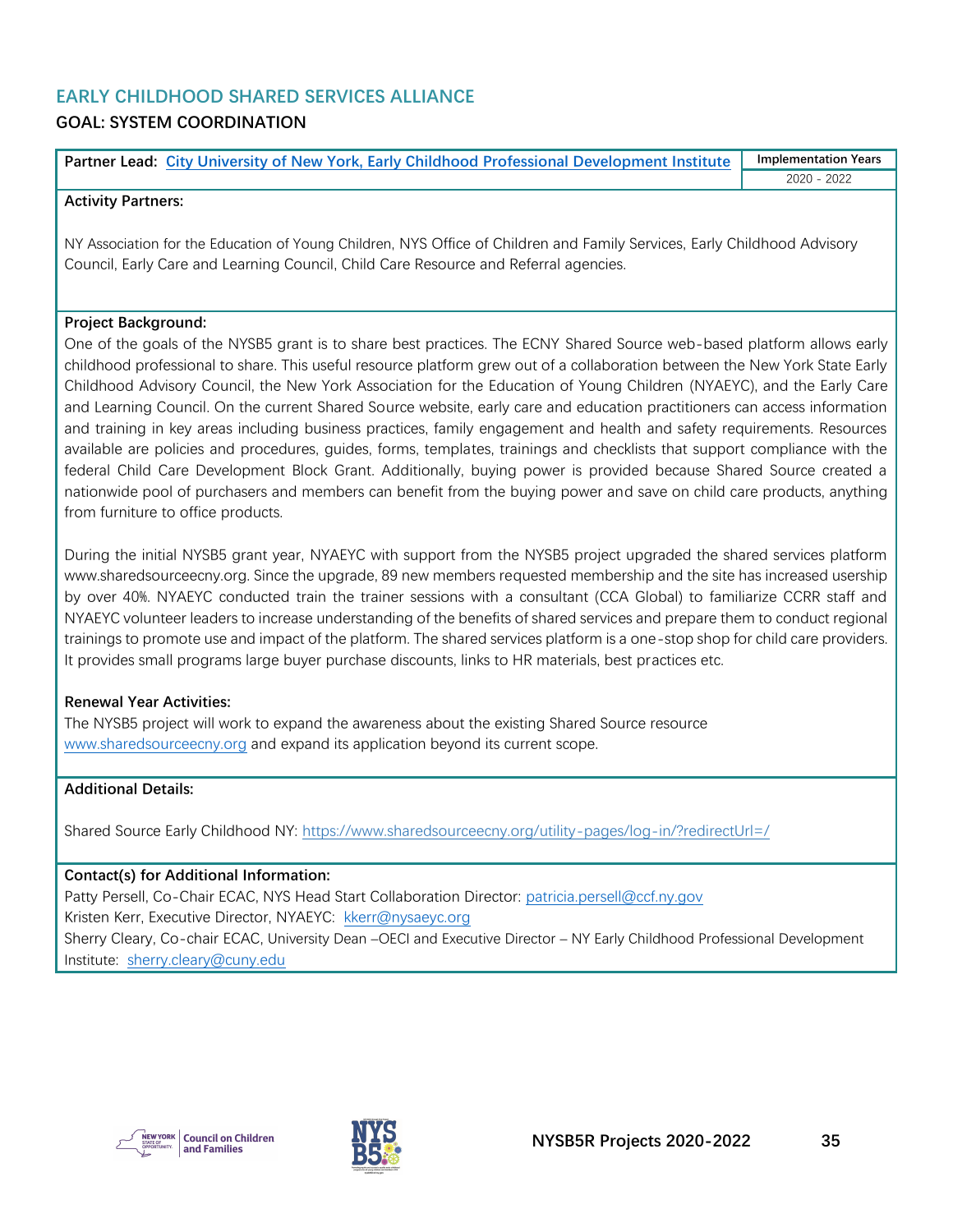## <span id="page-36-0"></span>**EARLY CHILDHOOD FINANCE CONSULTANT**

## **GOAL: SYSTEM COORDINATION**

| <b>TBD</b><br>Dartnor<br>.ead<br>rtne | Years<br>١m<br>nnlementation<br>__<br>_________ |
|---------------------------------------|-------------------------------------------------|
|                                       | 2021                                            |

## **Activity Partners:**

NYS Early Childhood Advisory Council, Child Care Availability Task Force - Cross-Systems Work Group and Early Care and Learning Council.

#### **Project Background:**

To maintain and create new child care slots and support the state's mixed delivery system, the NYS Council on Children and Families will work with early child care financing consultants, NYSB5-R partners and state agencies to explore and implement financing strategies that consist of:

- Technical Assistance and Training on blending and braiding funds as a strategy for cost modeling as a sustainable system of financing strategy.
- Developing a Child Care Tax Credit Package:
	- 1. Expanding the Parent Child Care Expense Tax Credit for families who incur child care expenses for children under age six enrolled in regulated child care programs participating in QUALITYstarsNY with a quality rating of at least two stars. The size of the tax credit would grow proportionally with the level of program quality improvement.
	- 2. Child Care Provider Tax Credit for family and group family child care providers serving families receiving child care subsidies. To receive a tax credit, the provider would need to be a regulated and participating in QUALITYstarsNY with a quality rating of at least two stars or higher. Again, the size of the tax credit would grow proportionally with the level of program quality improvement.
	- 3. Early Childhood Education Program Director and Staff Tax Credit for directors and staff of programs participating in QUALITYstarsNY and registered in the Aspire Workforce Registry system. Unlike the Child Care Provider Credit, the center would not have need a rating above two stars or to serve children of families receiving a child care subsidy.
	- 4. Child Care Resource and Referral Agency Credit: Dollar-for-dollar individual or corporate income tax or corporate franchise tax credit for businesses who donate up to \$5,000 a year to a Child Care Resource and Referral agency.
	- 5. Continuing to promote Parent Child Care Expense Tax Credit and the NYS Employer Tax Credit.
- Emergency Contingency Fund (ECF): Supplemental funding is needed in NYS especially to communities that were hit the hardest by COVID-19 and where child care programs either closed or reduced their capacity and were no longer able to support the community's workforce. To stabilize the child care market, an ECF is needed. The ECF would include private pay providers and those who receive subsidy. Federal supplemental funds that have enough flexibility to be allocated through a competitive and expedited application process based on community (local department of social services) need for child care (without regard to family income) while keeping in mind the impact of COVID-19 on the child care market in that community.

#### **Additional Details:**

Information on the NYS child and dependent care tax credit: [https://www.tax.ny.gov/pit/credits/child\\_and\\_dependent\\_care\\_credit.htm](https://www.tax.ny.gov/pit/credits/child_and_dependent_care_credit.htm) 

Information on early childhood tax credit proposals: [https://www.ccf.ny.gov/files/2715/5715/7040/Proposed\\_Tax\\_Credits.pdf](https://www.ccf.ny.gov/files/2715/5715/7040/Proposed_Tax_Credits.pdf) 

#### **Contact(s) for Additional Information:**

Stephanie Woodard, Fiscal Policy Analyst, CCF: [stephanie.woodard@ccf.ny.gov](mailto:stephanie.woodard@ccf.ny.gov)



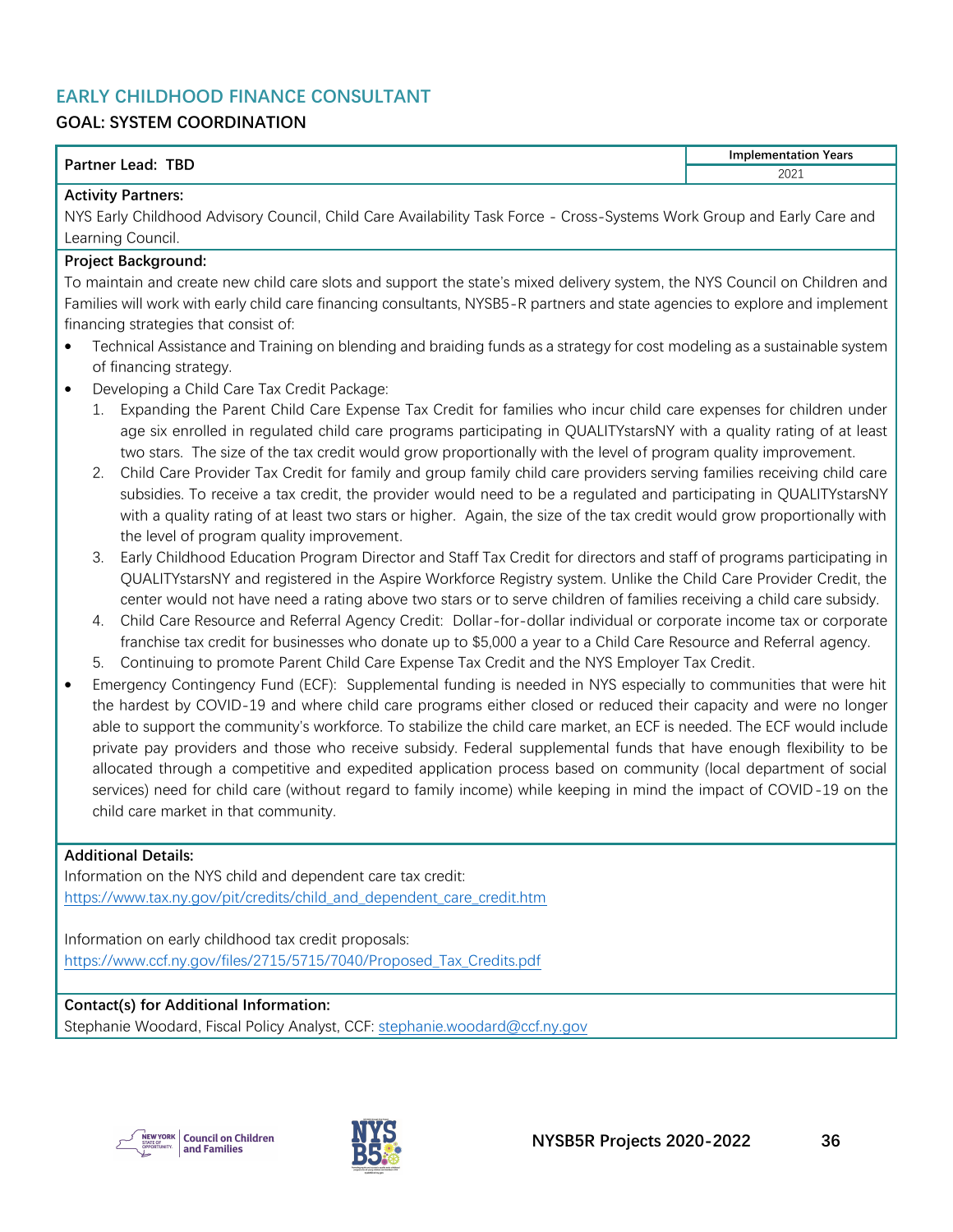## <span id="page-37-0"></span>**HOME VISITING COORDINATION INITIATIVE GOAL: SYSTEM COORDINATION**

| Partner<br>York<br>.<br><b>Prayant</b><br>.ead<br>∾Mr | Years<br>mentation<br>.       |
|-------------------------------------------------------|-------------------------------|
|                                                       | 0.001<br>חרחר<br>ZUZ<br>LUL 1 |

**Activity Partners:** NYS Council on Children and Families, Prevent Child Abuse NY, Schuyler Center for Advocacy and Analysis, NYS Department of Health Division of Family Health, NYS Department of Health First 1,000 Days on Medicaid Initiative, NYS Office of Children and Family Services and the NY Association for the Education of Young Children (NYAEYC)

#### **Project Background:**

The Home Visiting Coordination Initiative (HVCI) is interlocked with several complimentary HV projects. Along with Medicaid Redesign and the 1,000 Days on Medicaid Initiative; the federal Maternal, Infant, and Early Childhood Home Visiting (MIECHV) work; the Raising New York coalition; and the Schuyler Center Statewide Home Visiting Workgroup; the HVCI is working to improve the data, analysis, resources, capacity and understanding of HV service in NYS. HVCI is focused on understanding the regional level coordination and workforce needs of programs and how these needs inform the broader policy framework within NYS. The five projects included in the HVCI include:

- 1. **Braiding and Blending Guide:** This Blending and Braiding Guide to Support Early Childhood Home Visiting in New York includes scenarios to walk through the phase-by-phase approach for planning how to develop a blended and braided fiscal model by exploring and analyzing the funding streams for home visiting programs and incorporating the analysis of the funding streams into braided or blended funding processes and identifying potential partners. Once complete, the guide will be turned into a training curriculum for Home Visiting program staff to learn how to develop a blended and braided fiscal model. The guide will be designed for the following audiences: Early childhood home visiting managers and administrators, including staff with fiscal expertise and State and local government agencies and organizations interested in funding early childhood home visiting programs. The guide will not act as or replace statutory or regulatory requirements related to the funding sources included in the guide.
- 2. **Home Visiting Workforce White Paper:** Prevent Child Abuse NY will partner with NYAEYC on a white paper on the home visiting workforce and its proposed inclusion in the Aspire workforce registry.
- 3. **Family First Prevention Act White Paper:** Prevent Child Abuse NY will work with a vendor to release a White Paper that discusses the role of Home Visiting in Family First legislation.
- 4. **Home Visiting Region Forums:** 10 regional home visiting coordination meetings will be held, one in each of the (10) economic development regions to support the ongoing coordination of home visiting programs and implement the home visiting regional development plans.
- 5. **Annual Statewide Home Visiting Forum:** An annual statewide forum to support maternal and child health (prenatally to age five) will be held to bring together relevant state agencies (including but not limited to the NYS Council on Children and Families, NYS Department of Health, NYS Education Department, NYS Office of Children and Family Services, NY Office of Temporary and Disability Assistance, and the NYS Office for the Prevention of Domestic Violence), communitybased organizations and home visiting programs.

#### **Additional Details:**

The NYS Home Visiting Coordination Initiative is led by Prevent Child Abuse New York. To learn more: <https://www.nyshomevisitcoord.com/> NYS [Home Visiting Coordination Initiative Report](https://dc6ad1d5-9d66-47c2-adfe-78a5cdad6f0d.filesusr.com/ugd/9bc2d9_d0263f7ee34d44789025941110162a66.pdf) – July 2020 NYS Home Visiting [Data Snapshots](https://raisingnewyork.org/home-visitation/) by county **Contact(s) for Additional Information:**

Kristin Weller, NYSB5 Project Manager, CCF: [Kristin.weller@ccf.ny.gov](mailto:Kristin.weller@ccf.ny.gov) Jenn O'Connor, Director, Home Visiting Coordination Initiative, PCANY: [joconnor@preventchildabuseny.org](mailto:joconnor@preventchildabuseny.org)



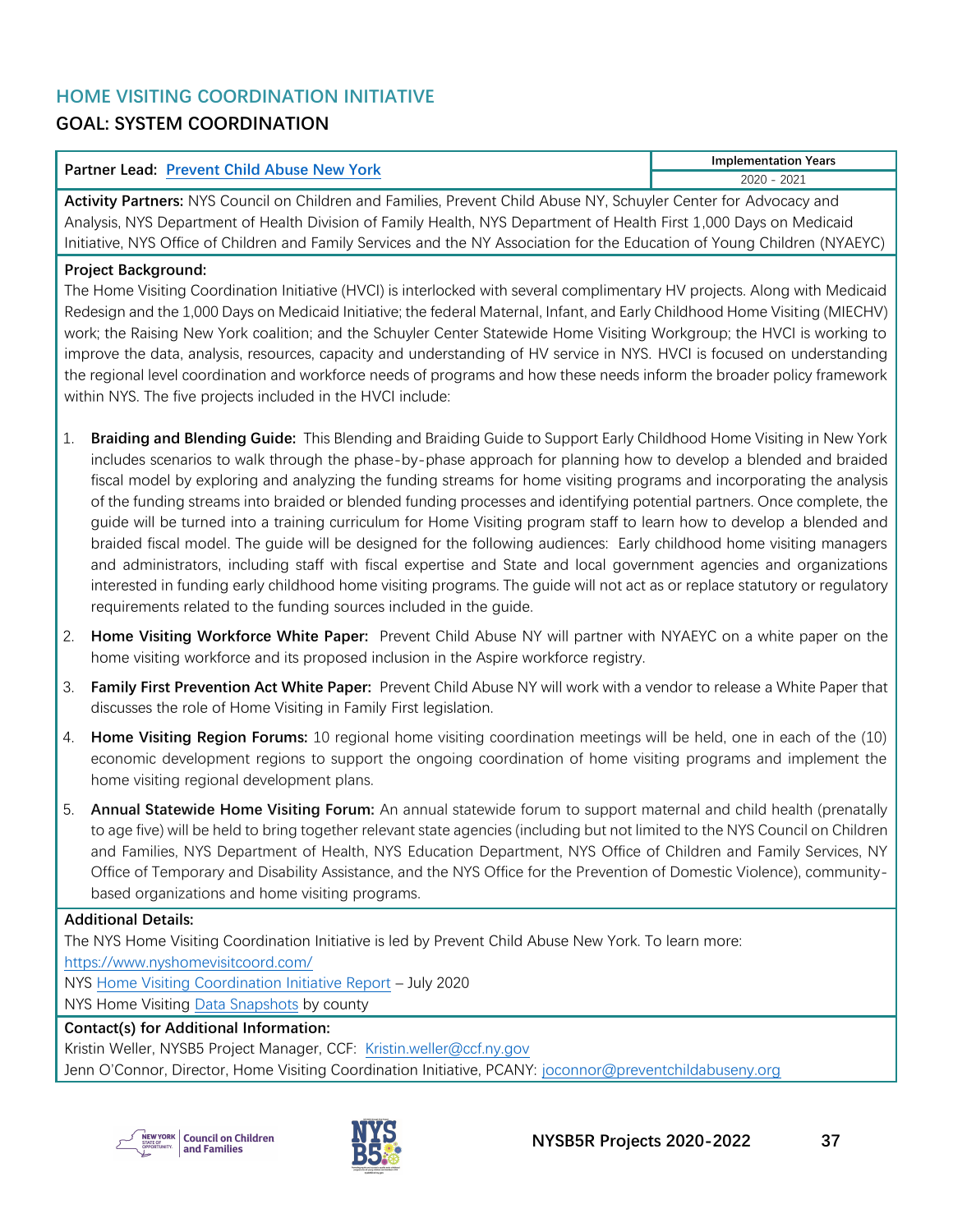## <span id="page-38-0"></span>**HEALTHY STEPS DATA SYSTEM COORDINATION**

## **GOAL: SYSTEM COORDINATION**

#### **Partner Lead: [NYS Office of Mental Health](https://omh.ny.gov/) (OMH)**

**Implementation Years** 2020 - 2022

**Activity Partners:** NYS Council on Children and Families, State University of NY Center for Human Services Research, NYS HealthySteps' sites.

**Project Background:** HealthySteps, a program of ZERO TO THREE, is an evidence-based, team-based pediatric primary care program that promotes the health, well-being and school readiness of babies and toddlers, with an emphasis on families living in low-income communities. There are currently 14 HealthySteps' sites funded by the NYS Office of Mental Health in NYS. To align and strengthen HealthySteps programming in NYS, NYSB5 funding in partnership with the NYS Office of Mental Health, will be supporting data system development at existing HealthySteps sites. Specifically, the data systems will be enhanced to enable tracking of services provided at the sites to measure program fidelity and promote quality improvement.

#### **Additional Details:**

For a listing of NYS Office of Mental Health Healthy Steps Sites: <https://www.healthysteps.org/sites> NYS Office of Mental Health website: [www.omh.ny.gov](http://www.omh.ny.gov/) HealthySteps ZERO TO THREE website:<https://www.healthysteps.org/>

#### **Contact(s) for Additional Information:**

Kristin Weller, NYSB5 Project Manager, CCF: [Kristin.weller@ccf.ny.gov](mailto:Kristin.weller@ccf.ny.gov) Marcia Rice, Mental Health Program Specialist, NYS OMH: [marcia.rice@omh.ny.gov](mailto:marcia.rice@omh.ny.gov)



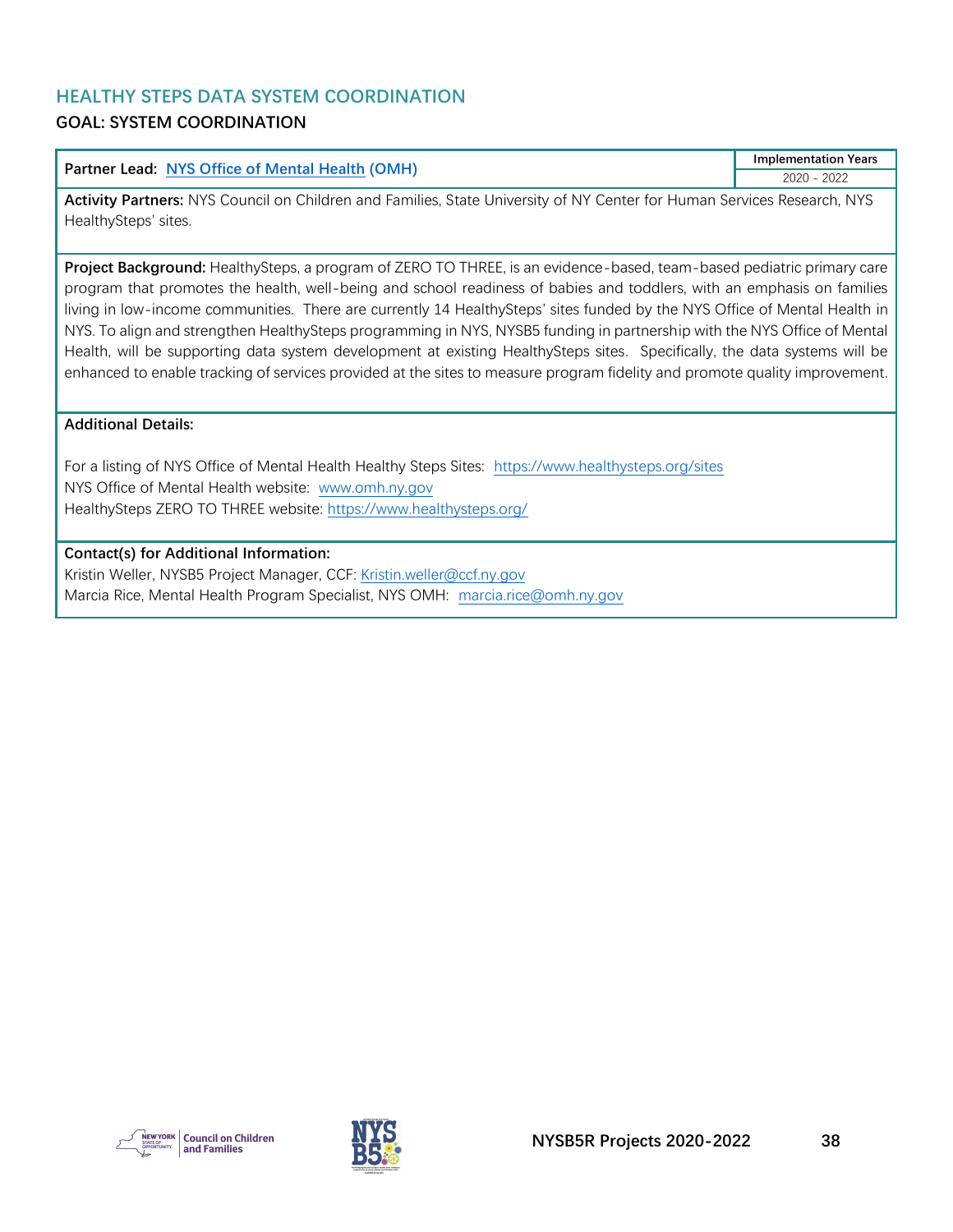## <span id="page-39-0"></span>**STRONG BY SIX EARLY CHILDHOOD SYSTEM PILOT GOAL: SYSTEM COORDINATION**

#### **Partner Lead: [Children's Institute](https://www.childrensinstitute.net/)**

**Implementation Years** 2020 - 2022

#### **Activity Partners:**

Children's Institute, GROW Rochester Initiative, University of Rochester Medical Center

#### **Project Background:**

The goal of the Strong by Six pilot is to promote comprehensive screening, referral, and follow-up in key areas at early care and education settings to ensure that children are developmentally on track and healthy from birth to age five. For this demonstration project, the screenings will be implemented for children in several early childhood care and education centers in Rochester. The services provided by these centers embody the mixed delivery system and include Prekindergarten, Early Head Start and Head start, as well as early intervention and preschool special education services. The NYS Council on Children and Families is partnering with the Children's Institute and the GROW Rochester Initiative (GROW) to enhance the health and well-being of children and families through screening while generating cost savings for the health care industry, the community, and families. These efforts together will improve early identification of delays and the need for the delivery of suitable services, which in turn, will create efficiencies to expand the community reach to connect children and families with primary care providers, other allied healthcare, service providers and early education and care providers.

The pilot will be expanding GROW from serving only 3-year-olds to serving children 12 months to 5 years old by adopting and customizing specific screening protocols to screen for Social Determinants of Health & Education (SDOH & E), Adverse Childhood Experiences (ACES) and Protective Factors in addition to developmental screening. Improving technology and the capacity to collect, integrate and share data is also a priority of the Strong by Six pilot. In addition, the Children's Institute and the GROW team will be developing and implementing a public service and communication plan to encourage developmental health promotion in urban, suburban, and rural communities to recruit families with young children for screenings.

#### **Renewal Year Activities:**

This is a new activity for the renewal NYSB5 grant years.

#### **Additional Details:**

A case study of how GROW-Rochester has integrated comprehensive screenings for three-year-old children to screen for hearing, vision, dental health, language and speech, cognitive and social-emotional development with case/service management and referral can be found [here.](http://www.comet4children.com/sites/default/files/GROW_COMETCaseStudy_1.pdf)

#### **Contact(s) for Additional Information:**

Ciearra Norwood, ECCS Project Coordinator, CCF[: ciearra.norwood@ccf.ny.gov](mailto:ciearra.norwood@ccf.ny.gov)



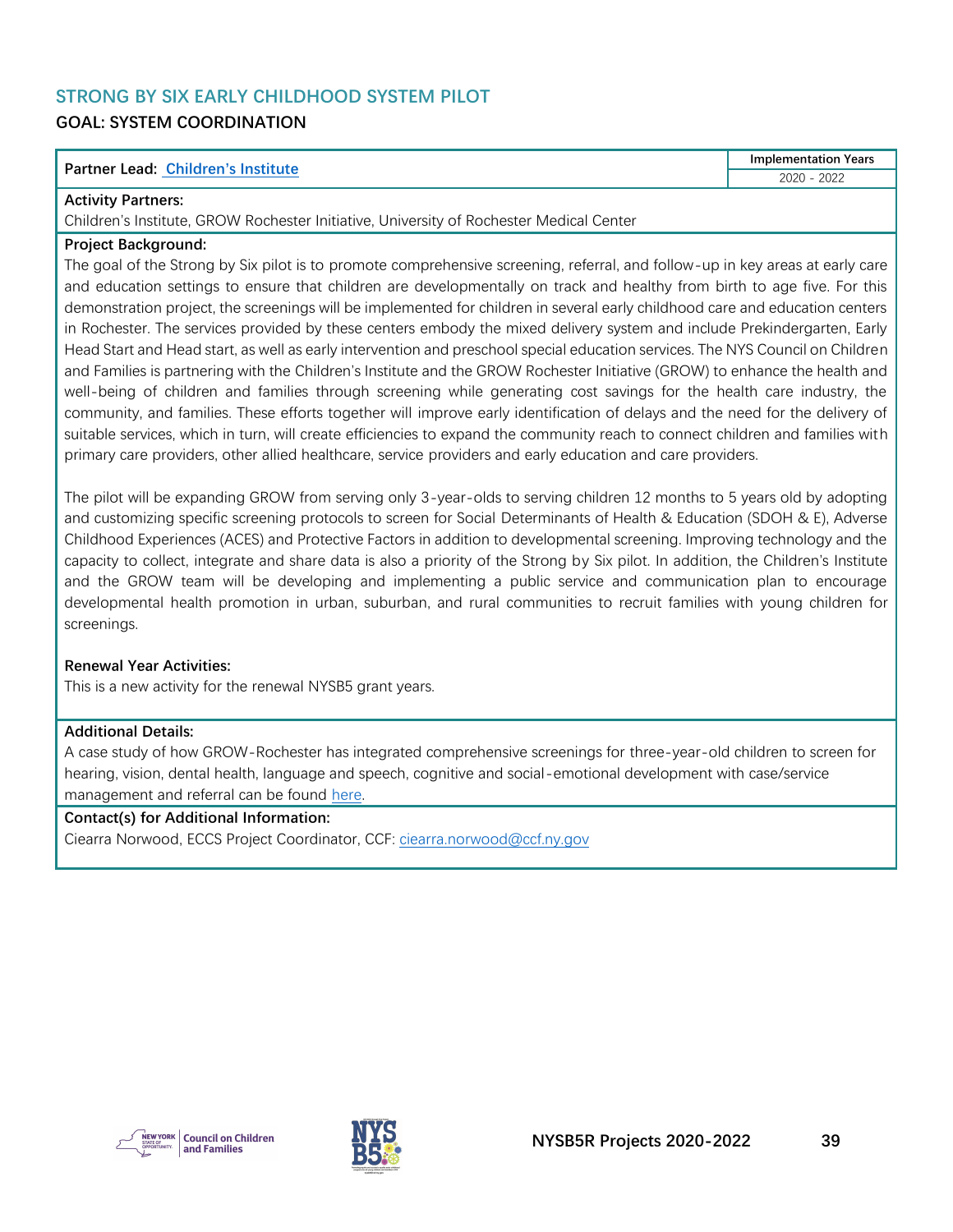## <span id="page-40-0"></span>**COLLABORATING TO SUPPORT TRANSITIONS GOAL: SYSTEM COORDINATION**

#### **Partner Lead: [NYS](https://www.childrensinstitute.net/) Council on Children and Families**

#### **Cross Sector Partners:**

NYS Education Department, NYS Department of Health, NYS Head Start Collaboration Office

#### **Project Background:**

The NYSB5 staff will collaborate with the NYS Education Department, Office of Special Education and Office of Early Learning and the NYS Department of Health, Division of Family Health, Bureau of Early Intervention to promote smooth transitions for children from Early Intervention services to Preschool Special Education and into Kindergarten.

In addition, the NYSB5 staff will work with partner agencies to identify supports for families who don't quality for Early Intervention Services and Preschool Special Education Services to help connect them to available resources needed to promote the healthy development of their children.

#### **Renewal Year Activities:**

As described above, this work will commence during the NYSB5 renewal grant period.

#### **Additional Details:**

**Early Intervention Steps: A Parent's Basic Guide to The Early Intervention Program:** The New York State Early Intervention Program Guide provides a 28-page guide for parents to learn about the Early Intervention Program. <https://www.health.ny.gov/publications/0532.pdf>

**New York State Department of Health, Bureau of Early Intervention:** Questions about the Early Intervention Program can be emailed to this address: [bei@health.ny.gov.](mailto:bei@health.ny.gov)

**NYS EI to CPSE Transition Calculator:** The calculator helps to determine transition timelines based on a child's birthday. [http://www.p12.nysed.gov/sedcar/ei\\_to\\_4410\\_calculator.html](http://www.p12.nysed.gov/sedcar/ei_to_4410_calculator.html)

**A Resource to Special Education Support Services:** A resource for early childhood educators and parents to understand special education support services and transitions for children from birth to third grade.[http://www.p12.nysed.gov/earlylearning/documents/A\\_Resource\\_to\\_Special\\_Education\\_Support\\_Services.pdf](https://protect2.fireeye.com/v1/url?k=8912368d-d6890e4a-8910cfb8-000babd9f75c-2d0476ee721d4916&q=1&e=2c996351-fd36-489e-990b-d36229d13cf8&u=http%3A%2F%2Fwww.p12.nysed.gov%2Fearlylearning%2Fdocuments%2FA_Resource_to_Special_Education_Support_Services.pdf)

**New York State Education Department:** This page contains a listing of topics of all publications related to special education available on the NY State Education website. <http://www.p12.nysed.gov/specialed/publications/topics.htm>

#### **Contact for Additional Information:**

Nancy Hampton, NYSB5 Transition Coordinator, CUNY Professional Development Institute: [nancy.hampton@ccf.ny.gov](mailto:nancy.hampton@ccf.ny.gov)



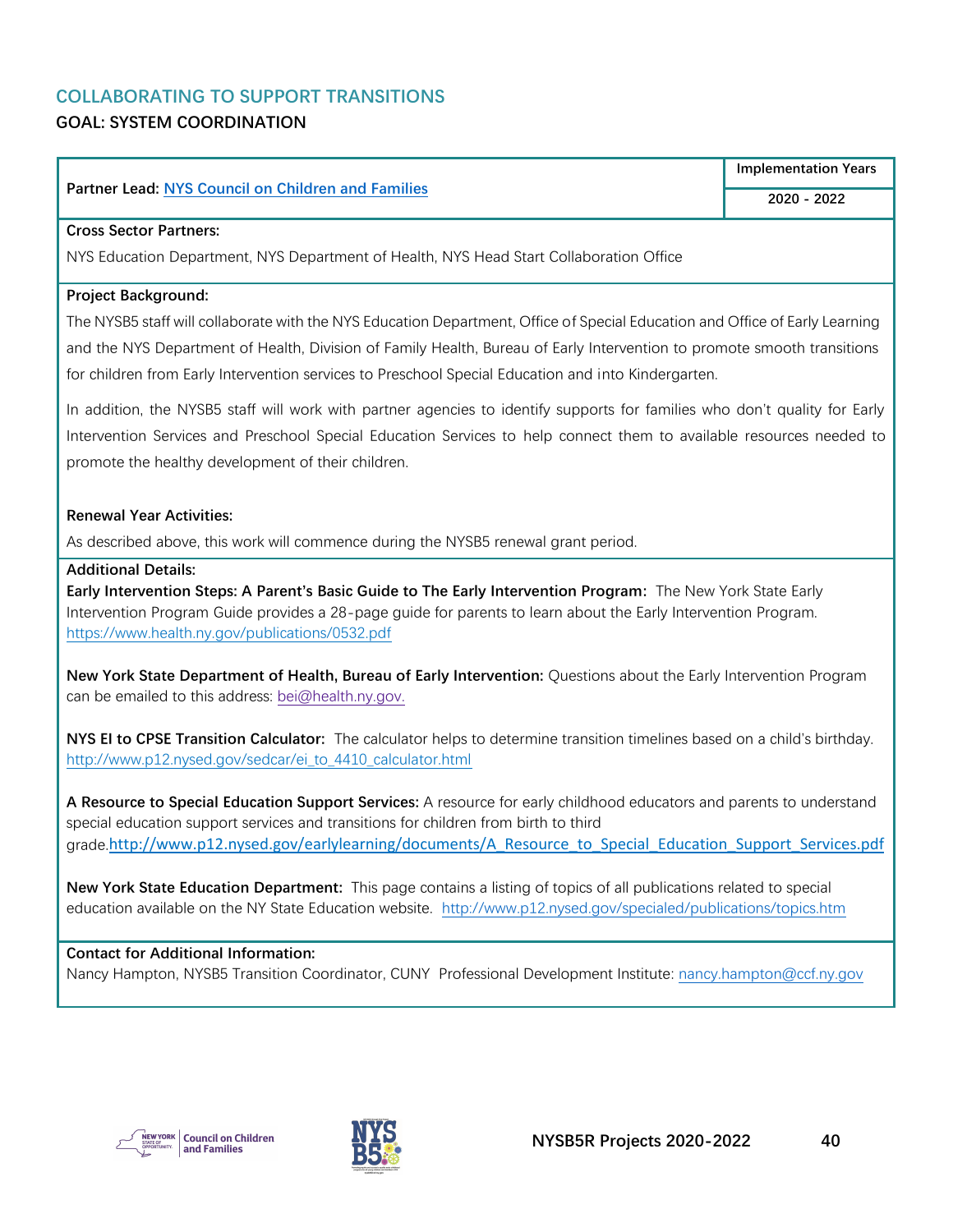#### <span id="page-41-0"></span>**KINDERGARTEN TRANSITION SUMMITS & INNOVATIVE TRANSITION PRACTICES GOAL: SYSTEM COORDINATION**

| Lead: NYS Council on Children and Families                                                                                | <b>Implementation Years</b> |  |
|---------------------------------------------------------------------------------------------------------------------------|-----------------------------|--|
|                                                                                                                           | 2020 - 2022                 |  |
| Awardees in 2020: Niagara University held a Kindergarten Transition Summit and The Finger Lakes Community Schools         |                             |  |
| held two statewide summits virtually and created a webpage https://www.flxcommunityschools.org/blog/kindergarten-         |                             |  |
| transition-summit-october-28th-2020, so all can access the recordings, videos and all the handouts at any time.           |                             |  |
| Additionally, the following four agencies implemented innovative kindergarten transition strategies in their communities: |                             |  |
| The Federation of Growers Agri-Business Child Development, Kingston Central School District, Mount Vernon School          |                             |  |
| District and Madison Oneida Board of Cooperative Educational Services.                                                    |                             |  |

#### **Activity Partners:**

NYS Education Department, NY Association for the Education of Young Children, Early Care and Learning Council and local CCR&R agencies, school districts, QUALITYstarsNY and the NYS Head Start Collaboration Project.

#### **Project Background:**

In 2020 the NYSB5 team hosted a statewide Kindergarten Transition Summit Orientation (on March 5, 2020) for 56 participants to demonstrate how regional summits can be convened to support children and families with transitions into kindergarten. Participants were invited to apply for funding to host a regional transition summit to convene parents, school districts administrators, prekindergarten and kindergarten teachers, Child Care Resource and Referral Agencies, special education providers, Head Start, Community Based Organizations, family child care providers, child care centers, parent organizations, health care providers and local coalitions. The goal of these summits is to encourage the establishment of local transition teams, develop policies, procedures and annual activities that will support the needs of families with young children and families as they transition into kindergarten.

#### **Renewal Year Activities:**

In 2020, because of the restriction on meeting in large groups due to COVID-19, local agencies that attended the KT Summit Orientation could apply directly for Seed Money to conduct innovative KT activities in their area or hold a summit virtually. In 2021 agencies and local teams will be invited to the Kindergarten Transition Orientation, scheduled for March 25, 2021, and will be encouraged to apply to host a local summit or implement an innovative kindergarten transition practice with their transition team in their community.

#### **Additional Details:**

**Kindergarten Transition Summit Orientation Materials and Orientation Webinar and Slides** <https://www.ccf.ny.gov/council-initiatives/nysb5/faqs/>

#### **Contact(s) for Additional Information:**

Nancy Hampton, NYSB5 Transition Coordinator, CUNY Professional Development Institute: [nancy.hampton@ccf.ny.gov](mailto:nancy.hampton@ccf.ny.gov)



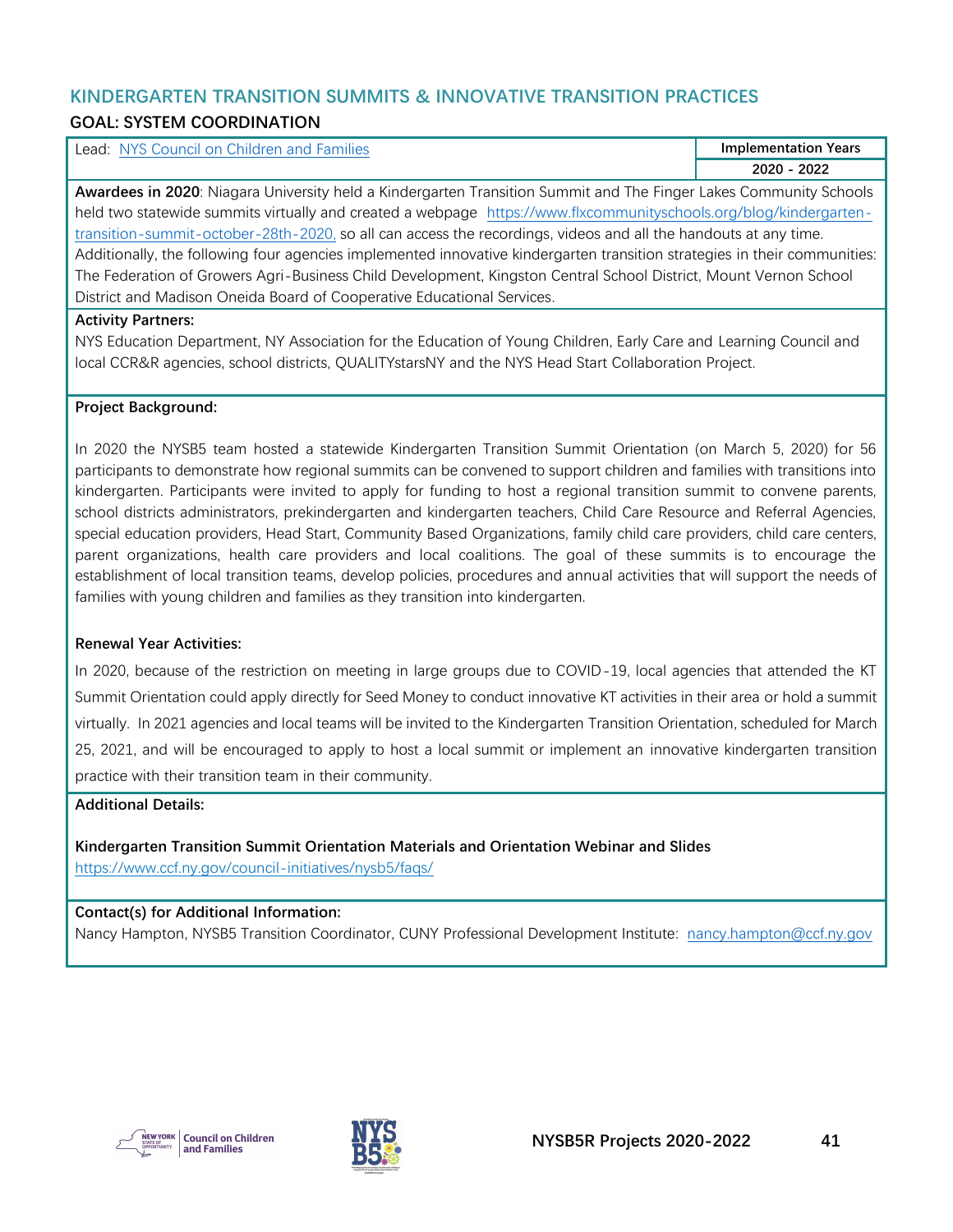## <span id="page-42-0"></span>**TECHNICAL ASSISTANCE ALIGNMENT GOAL: SYSTEM COORDINATION**

#### **Lead: [NYS Council on Children and Families](https://www.ccf.ny.gov/council-initiatives/nysb5/)**

**Implementation Years** 2020 - 2022

#### **Activity Partners:**

NYS Head Start Collaboration Office, NYS Office of Mental Health, NYS Education Department: Office of Early Learning and Office of Special Education, NYS Office of Children and Family Services, NYS Department of Health, Professional Development Institute, NYC Department of Health and Mental Hygiene, NYC Department of Education, New York Association for Education of Young Children, Early Care and Learning Council, Child Care Resource and Referral Networks, NYS Parenting Education Partnership, NYS Association for Infant Mental Health, Office of Head Start Training and Technical Assistance, NY Center for Child Development, QUALITYstarsNY, Community Technical Assistance of NY, Professional Development Program, NY Technical and Education Assistance Center for Homeless Students.

#### **Project Background:**

Currently, there are 20 Technical Assistance (TA) systems for early care and education programs and providers in New York State. While each TA system is important the resources that support the TA systems could be used more effectively resulting in improved technical assistance and stronger collaboration among agencies. Alignment of the TA systems/ agencies will support collaboration, maximize resources, fill TA gaps and improve the effectiveness of the early childhood workforce.

#### **Renewal Year Activities:**

The agencies providing and receiving TA will meet regularly to more fully understand what each provides to the early childhood field so that they can develop a plan to be more aligned and better coordinated, as well as when possible take advantage of the TA provided by the sister agencies.

#### **Additional Details:**

Please see the NYSB5 website for past meeting materials and more details as future meetings are scheduled: <https://www.ccf.ny.gov/council-initiatives/nysb5/other-information/>

#### **Contact for Additional Information:**

Nancy Hampton, NYSB5 Transition Coordinator, CUNY Professional Development Institute: [Nancy.hampton@ccf.ny.gov](mailto:Nancy.hampton@ccf.ny.gov)



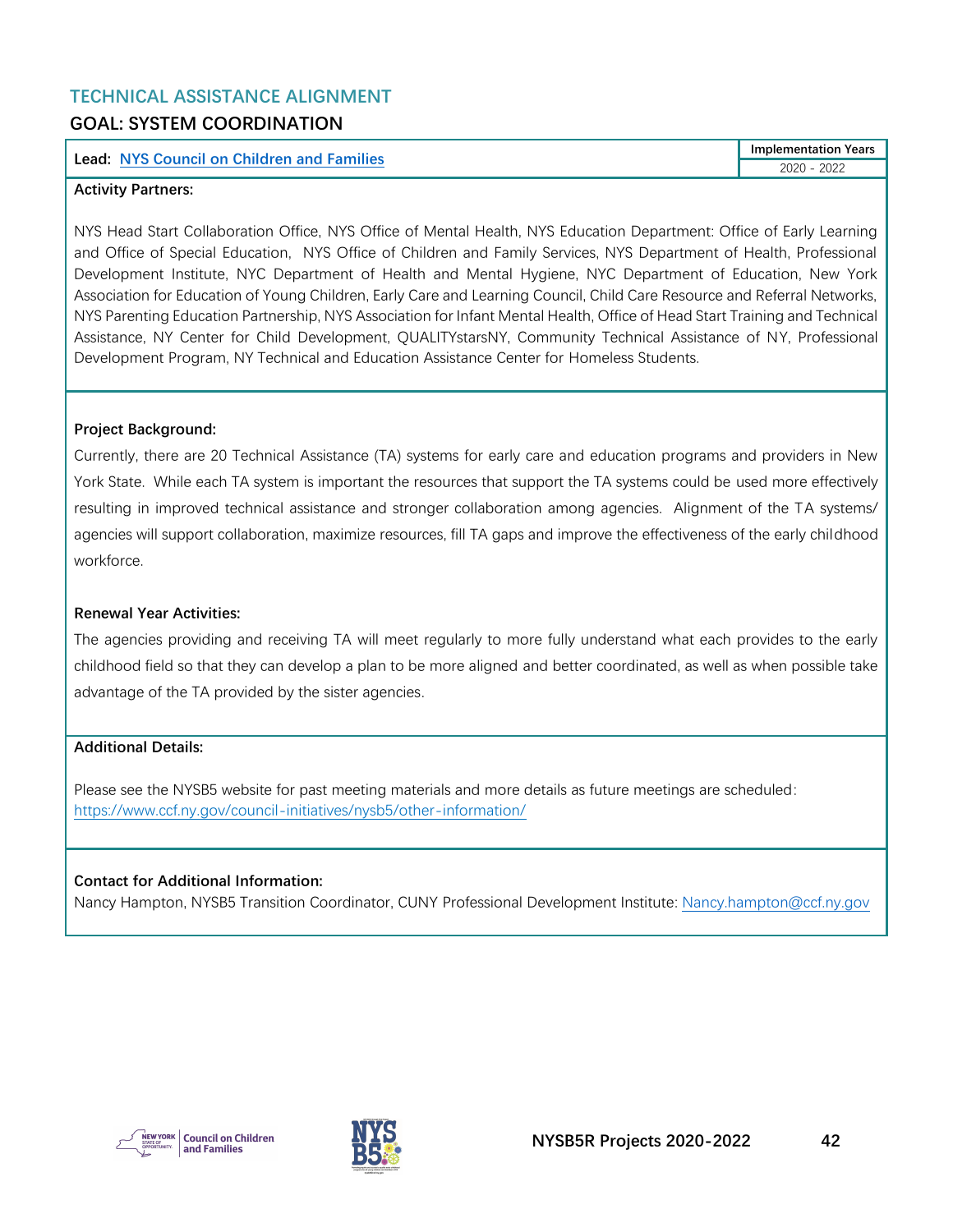## <span id="page-43-0"></span>**NYSB5 PROGRAM PERFORMANCE EVALUATION PLAN**

## **GOAL: DATA TRACKING AND EVALUATION**

**Partner Lead: [State University of New York at Albany, Center for Human Services Research](https://www.albany.edu/chsr/)**

**Implementation Years** 2020 - 2022

#### **Activity Partners:** All NYSB5 partners.

#### **Project Background:**

Evaluation activities for the NYSB5-R project will be led by the Center for Human Services Research (CHSR) at the University at Albany. The evaluation is designed to establish a valid and reliable system of continuous quality improvement, such that program administrators and policymakers can make timely and informed decisions regarding mid-course corrections and resource allocations. The Evaluation Plan identifies specified indicators for the implementation of NYSB5-R activities and expected outcomes which will be measured throughout the year. These measurable objectives are relevant to yielding sustainable quality improvements to the state's early childhood system. These specific, measurable, attainable, relevant and timely objectives also are included in the updated Strategic Plan.

In addition, as part of its performance evaluation work, CHSR will track costs associated with supporting ECCE programs and services and develop a methodology to compute return on investments based on existing programs to help inform future polices and program investments The Program Performance Evaluation Plan will be regularly modified to align with any updates to the NYSB5/ECAC Strategic Plan and NYSB5 Needs Assessment.

#### **Contact(s) for Additional Information:**

Kristin Weller, NYSB5 Project Manager, CCF: [Kristin.weller@ccf.ny.gov](mailto:Kristin.weller@ccf.ny.gov) Moira Riley, Senior Research Scientist, SUNY CHSR: [mrriley@albany.edu](mailto:mrriley@albany.edu)



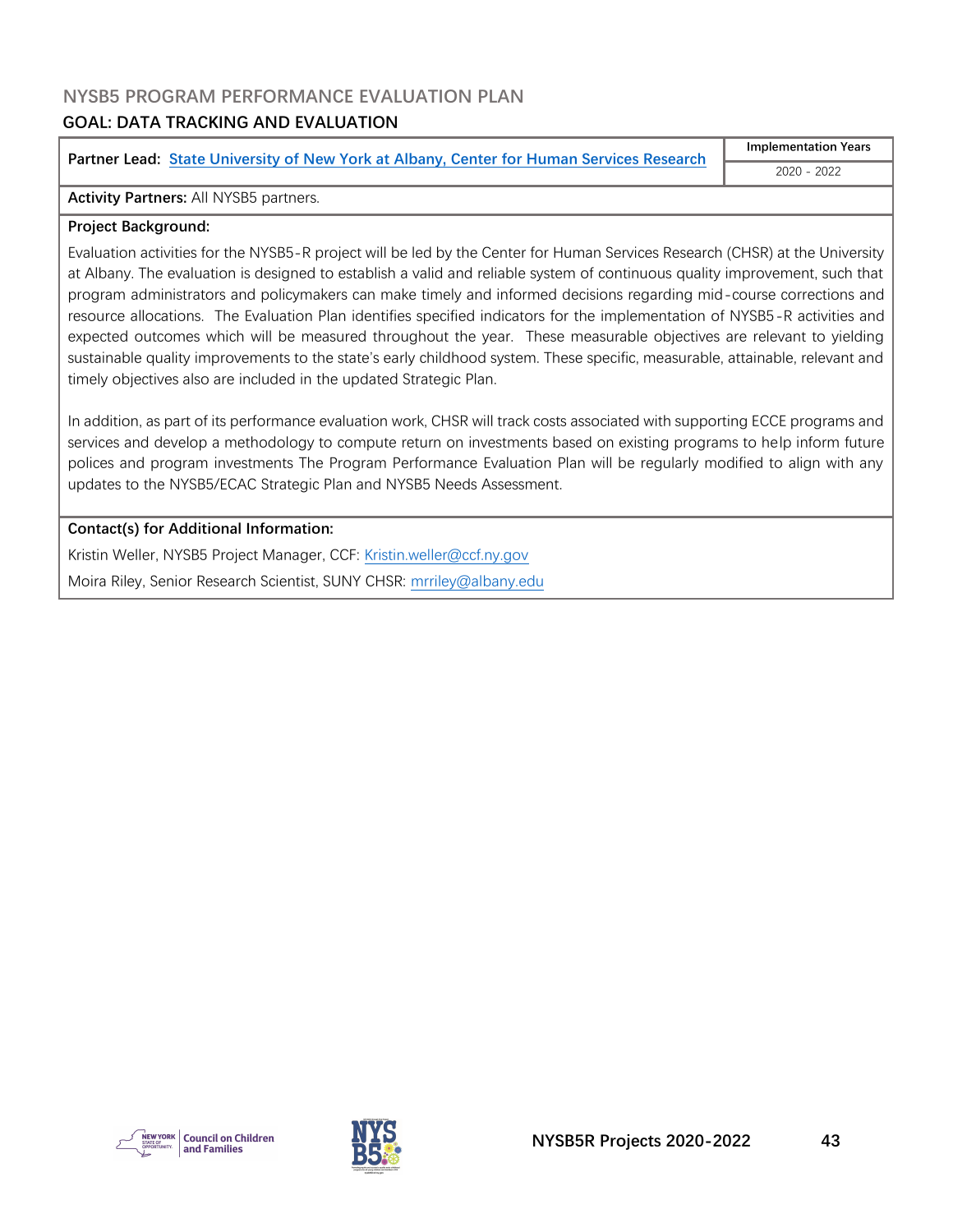## <span id="page-44-0"></span>**PARTNER INDEX (Alphabetical)**

| *=PARTNER LEADS                                                           |
|---------------------------------------------------------------------------|
| <b>NAME</b>                                                               |
| Adirondack Foundation-Birth to Three Alliance*                            |
| Albert Einstein College of Medicine-Bronx Healthy Start Partnership*      |
| <b>Aspire Registry</b>                                                    |
| Brightside Up*                                                            |
| Child Care Council of Nassau*                                             |
| Child Care Council, Inc.*                                                 |
| Child Care Resource Network*                                              |
| Child Care Resources of Rockland*                                         |
| Children's Institute*                                                     |
| City University of NY Early Childhood Professional Development Institute* |
| <b>Community Technical Assistance of NY</b>                               |
| Cornell Cooperative Extension of Oneida County*                           |
| Delaware Opportunities Inc.*                                              |
| Early Care and Learning Council*                                          |
| Economic Opportunity Council of Suffolk Inc.*                             |
| <b>Families Together of NYS</b>                                           |
| Family of Woodstock, Inc.*                                                |
| Finger Lakes Community Schools*                                           |
| <b>GROW Rochester Initiative</b>                                          |
| <b>Hunger Solutions</b>                                                   |
| Kingston Central School District*                                         |
| Madison Oneida Board of Cooperative Educational Services*                 |
| Mount Vernon School District*                                             |
| Niagara Falls Memorial Medical Center*                                    |
| Niagara University*                                                       |
| NY Association for the Education of Young Children                        |
| NY Center for Child Development                                           |
| NY State Federation of Growers & Processors Associations*                 |

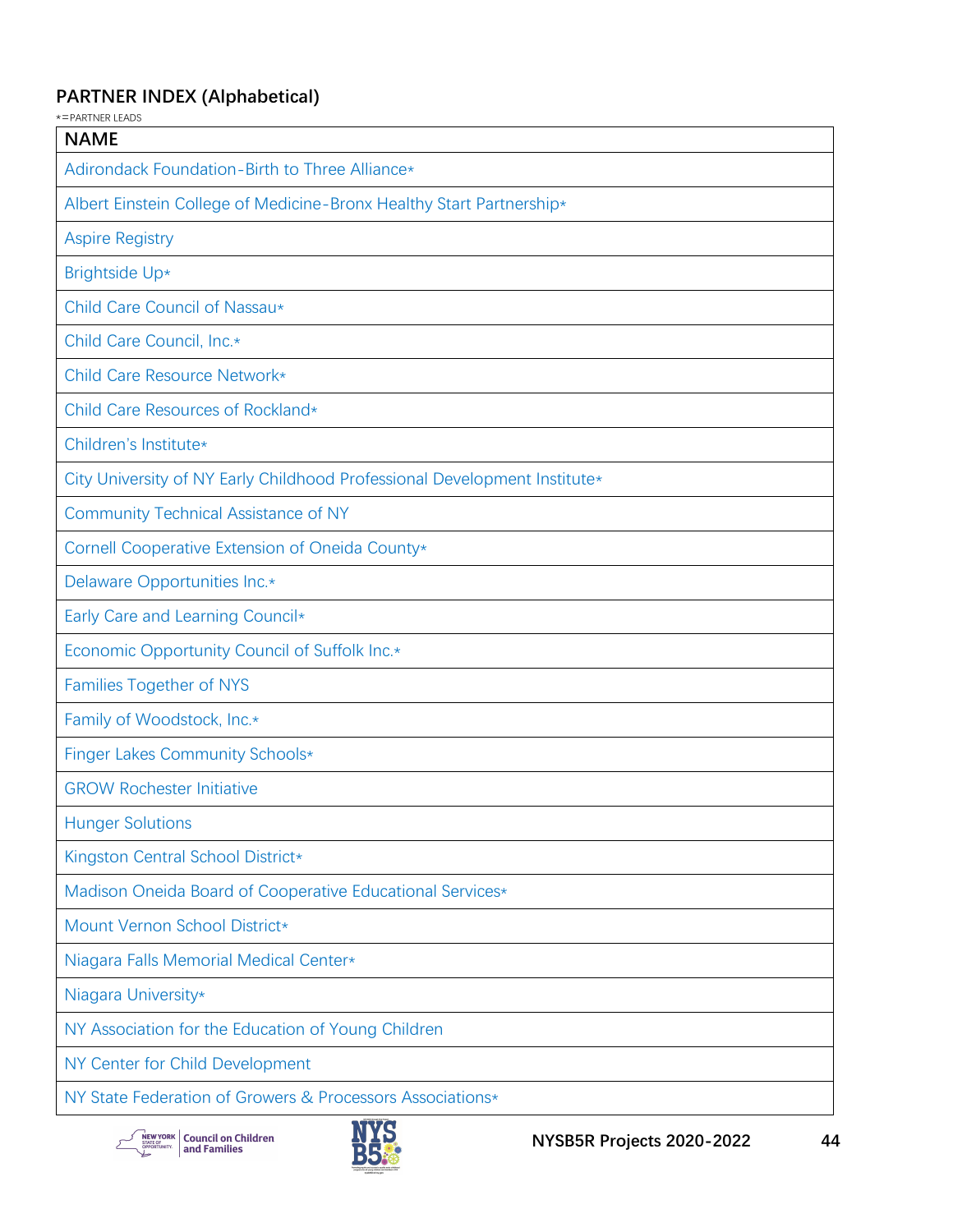[NY Technical and Education Assistance Center for Homeless Students](https://nysteachs.org/)

[NY Works for Children](https://www.nyworksforchildren.org/)

[NYC Department of Education](https://www.schools.nyc.gov/)

[NYC Department of Health and Mental Hygiene](https://www1.nyc.gov/site/doh/index.page)

[NYS Association for Infant Mental Health\\*](https://www.nysaimh.org/)

[NYS Department of Health, Division of Family Health](https://www.health.ny.gov/)

[NYS Department of Health, Office of Health Insurance Programs, First 1000 Days on Medicaid](https://www.health.ny.gov/health_care/medicaid/redesign/first_1000.htm)

[NYS Department of Labor](https://dol.ny.gov/)

[NYS Education Department Office of Early Learning\\*](http://www.p12.nysed.gov/earlylearning/)

[NYS Education Department Office of Special Education](http://www.p12.nysed.gov/specialed/)

[NYS Governor's Child Care Availability Task Force](https://www.governor.ny.gov/news/governor-cuomo-announces-launch-child-care-availability-task-force)

[NYS Governor's Early Childhood Advisory Council](http://www.nysecac.org/)

[NYS Head Start Collaboration Project](https://www.ccf.ny.gov/council-initiatives/head-start-collaboration-project/)

[NYS Healthy Steps](https://www.healthysteps.org/sites)

[NYS Office of Addiction Services and Supports \(OASAS\)](https://oasas.ny.gov/)

[NYS Office of Children and Family Services](https://ocfs.ny.gov/main/)

[NYS Office of Mental Health](https://omh.ny.gov/)

[NYS Office of New Americans \(ONA\)](https://www.newamericans.ny.gov/)

[NYS Office of Temporary and Disability Assistance](https://otda.ny.gov/)

[NYS Parenting Education Partnership](https://nyspep.org/)

[NYS Parent-Teacher Association \(PTA\)](https://nyspta.org/)

[NYS Pyramid Model Master Cadre](http://www.nysecac.org/contact/pyramid-model/master-cadre)

[NYS United Teachers](https://www.nysut.org/)

[Office of Head Start Training and Technical Assistance](https://www.acf.hhs.gov/ohs/assistance)

[OpAd Media Solutions\\*](https://www.opadmedia.com/)

[Ossining Union Free School District\\*](https://ossiningufsd.org/)

[Oswego County Opportunities Inc.\\*](https://www.oco.org/)

[Parent to Parent of NYS](http://parenttoparentnys.org/)

[Parent Network of Western NY](https://parentnetworkwny.org/)

[Prevent Child Abuse NY\\*](https://www.preventchildabuseny.org/)